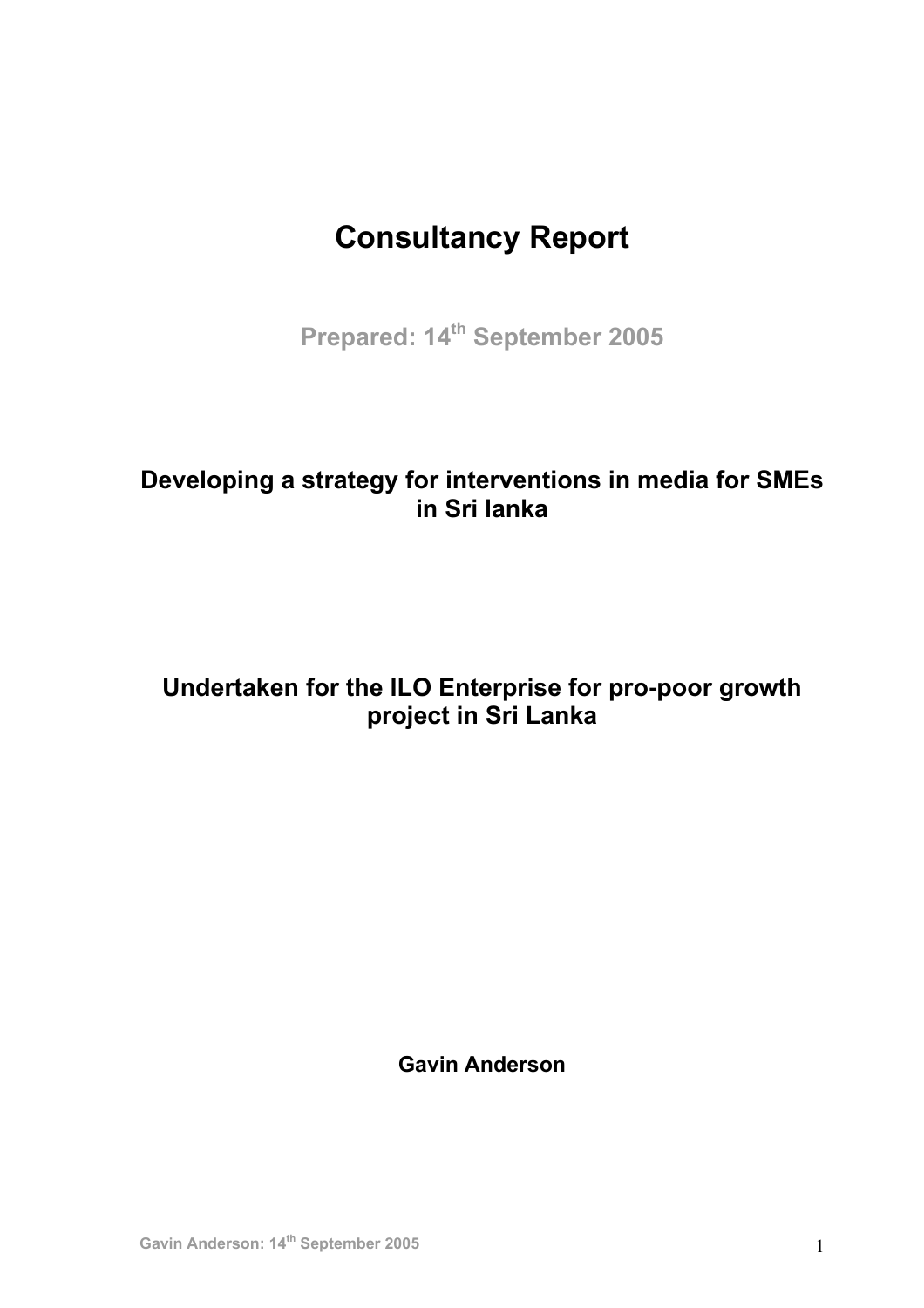# **Contents**

| 1. Background<br>1.1 Enterprise for Pro-Poor Growth Project<br>1.2 Interventions in media and enterprise development<br>1.3 Terms of Reference                                                                                                                                                                                                                                                                                                                                                                                                                                                                                                                                                                                                                                           | 3<br>$\ensuremath{\mathsf{3}}$<br>3<br>4                                                                                                                                                  |
|------------------------------------------------------------------------------------------------------------------------------------------------------------------------------------------------------------------------------------------------------------------------------------------------------------------------------------------------------------------------------------------------------------------------------------------------------------------------------------------------------------------------------------------------------------------------------------------------------------------------------------------------------------------------------------------------------------------------------------------------------------------------------------------|-------------------------------------------------------------------------------------------------------------------------------------------------------------------------------------------|
| 2. Activities undertaken under the consultancy                                                                                                                                                                                                                                                                                                                                                                                                                                                                                                                                                                                                                                                                                                                                           | 4                                                                                                                                                                                         |
| 3. Media landscape in Sri Lanka<br>3.1 Media access<br>3.2 Radio Broadcasting in Sri Lanka<br>3.2.1 Private radio broadcasting<br>3.2.2 National state radio broadcasting<br>3.2.3 Regional state radio broadcasting<br>3.2.4 'Community' radio<br>3.2.5 Relative popularity of radio stations<br>3.2.6 Programming on radio in Sri Lanka<br>3.3 TV Broadcasting<br>3.3.1 Commercial TV<br>3.3.2 State TV<br>3.3.3 Relative popularity of TV stations<br>3.3.4 Programming on TV in Sri Lanka<br>3.4 Print Media<br>3.4.1 Business publications<br>3.4.2 Local Newspapers<br>3.5 Media bias and freedom of expression<br>3.6 Media research in Sri Lanka<br>3.7 Advertising in Sri Lanka<br>3.8 Donor activities in media in Sri Lanka<br>3.9 Coverage of SMEs in the media in Sri Lanka | 5<br>5<br>6<br>6<br>$\overline{7}$<br>$\overline{7}$<br>8<br>8<br>9<br>$\boldsymbol{9}$<br>10<br>10<br>10<br>10<br>11<br>11<br>12 <sup>°</sup><br>12<br>12 <sup>°</sup><br>13<br>14<br>14 |
| 4. Recommendations for a preliminary project strategy<br>4.1 Feasibility of an intervention<br>4.2 Focus of an intervention<br>4.3 Key constraints to be addressed<br>4.4 Draft project approach and strategy<br>4.4.1 Objective of the activity<br>4.4.2 project rationale<br>4.4.3 Proposed methodology<br>4.5 Human Resources and project management<br>4.6 Project timing<br>4.7 Activity costs<br>4.8 Monitoring and Evaluation<br>4.9 Linkages to other project components                                                                                                                                                                                                                                                                                                         | 15<br>15<br>15<br>16<br>16<br>16<br>17<br>17<br>21<br>22<br>23<br>24<br>24                                                                                                                |
| 5. Conclusions and recommendations for immediate actions<br>Annex 1: Terms of References                                                                                                                                                                                                                                                                                                                                                                                                                                                                                                                                                                                                                                                                                                 | 25                                                                                                                                                                                        |
| Annex 2: Causality chain for the intervention                                                                                                                                                                                                                                                                                                                                                                                                                                                                                                                                                                                                                                                                                                                                            |                                                                                                                                                                                           |

Annex 3: debriefing presentation made to Enter-Growth staff

Annex 4: Draft TORE for a local media consultant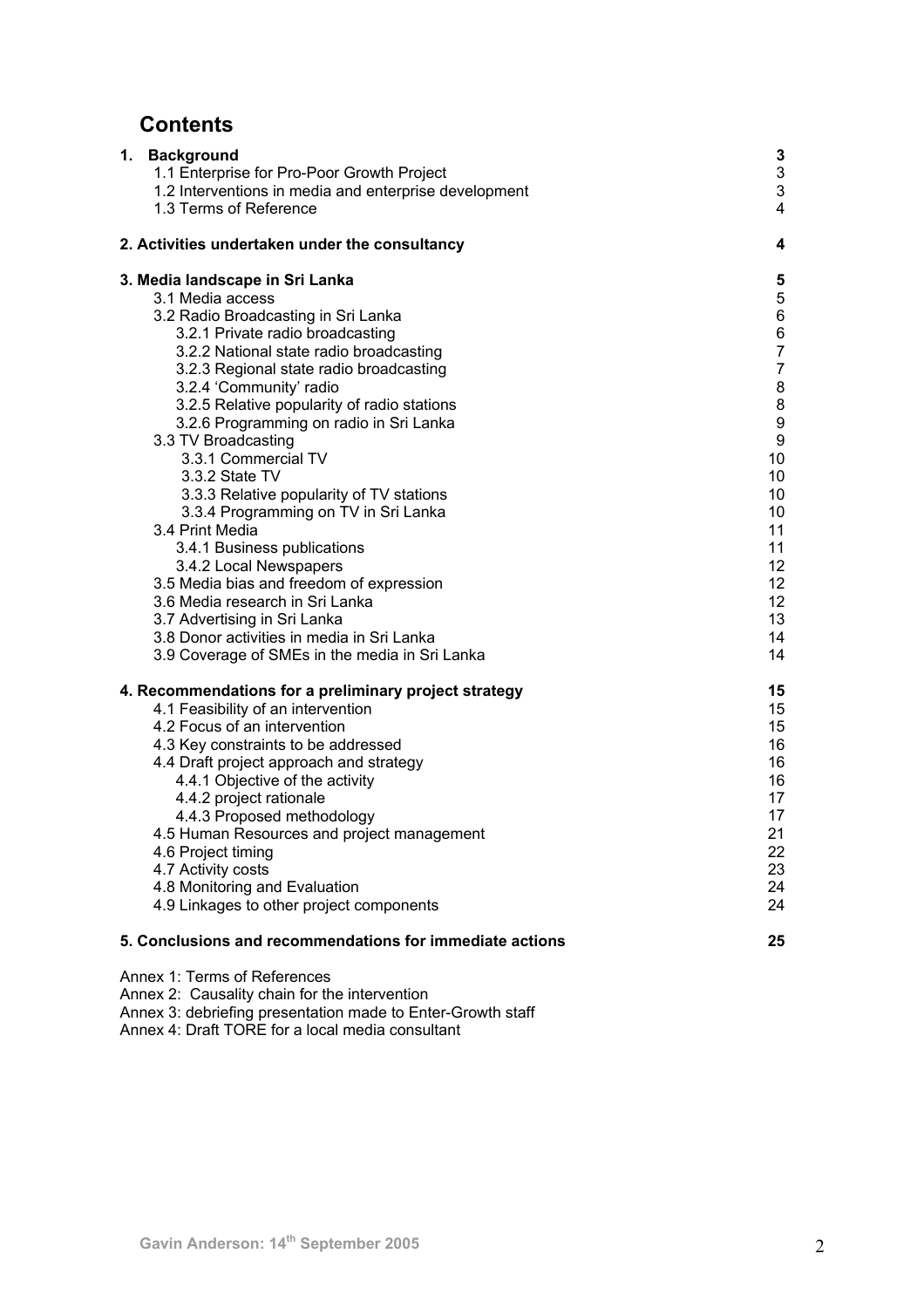This consultancy report has been prepared by Gavin Anderson, a consultant in private sector development and media in development for the ILO's Enterprise for Pro-poor Growth Project in Sri Lanka. The report provides details of activities undertaken during a 10 day mission from  $23<sup>rd</sup>$  August to 1<sup>st</sup> September, recommendations for future activities and a preliminary draft strategy for interventions to develop business media in Sri Lanka.

# **1. Background**

# **1.1 Enterprise for Pro-Poor Growth Project**

The Enterprise for Pro-poor Growth (Enter-Growth) project is a 3 year project of the International Labour Organisation funded by the Swedish International Develoment Cooperation Agency (Sida). The project supports the implementation of the Government of Sri Lanka's strategy for poverty reduction and the generation of quality employment for women and men through an integrated micro and small enterprise development programme that targets four districts with a high incidence of poverty, Kurunegala, Polonnaruwa, Anuradhapura and Puttalam.

# **1.2 Interventions in Media and enterprise development**

The Enter-Growth project includes an objective of providing 'greater access countrywide to market-led, sustainable business services for micro and small enterprises owned by women and men'. Under this objective, the project intends to establish radio and TV programmes targeting small and medium enterprises (SMEs). The specific output and proposed activities are detailed below.

# **Output 4.4**

Commercial small business radio and/or television programmes established that provide information, offer a forum for discussion, and strengthen the demand for business services.

# **Activities**

- 4.4.1 Promote the concept of small business programmes among stations in North West and North Central province as well as elsewhere in the country.
- 4.4.2 Select up to 10 who are interested and have the basic capacity required.
- 4.4.3 Conduct a training course for radio journalists and producers on interactive current affairs programmes for MSEs.
- 4.4.4 Provide on-the-job technical and marketing support to the stations, including through identification of potential sponsors, production of demonstration tapes, facilitation of contacts.
- 4.4.5 Conduct workshops bringing together radio stations and MSE development stakeholders, to improve their access to information and news.
- 4.4.6 Conduct workshops bringing together radio stations and business associations to enhance interaction between the stations and the MSE community.
- 4.4.7 Pursue other, related mass media options for reaching MSEs, such as commercial distribution of VCDs.

This proposed work is based on ILO's experience of supporting the growth of sustainable business radio programming in Africa. This work, which has recently been funded by Sida, succeeded in supporting the development of 25 regular radio programmes that provide small businesspeople with information, advice, platforms for debate and discussion and an enhanced voice for private sector advocacy. The programmes are being broadcast by private radio stations, attract commercial advertisers and are being copied within the industry.

 A preliminary analysis of the Sri Lankan broadcast industry showed that replicating this work in Sri Lanka may be feasible. The broadcast industry in Sri Lanka is relatively liberalized and diverse but that there were few regular business programmes that focused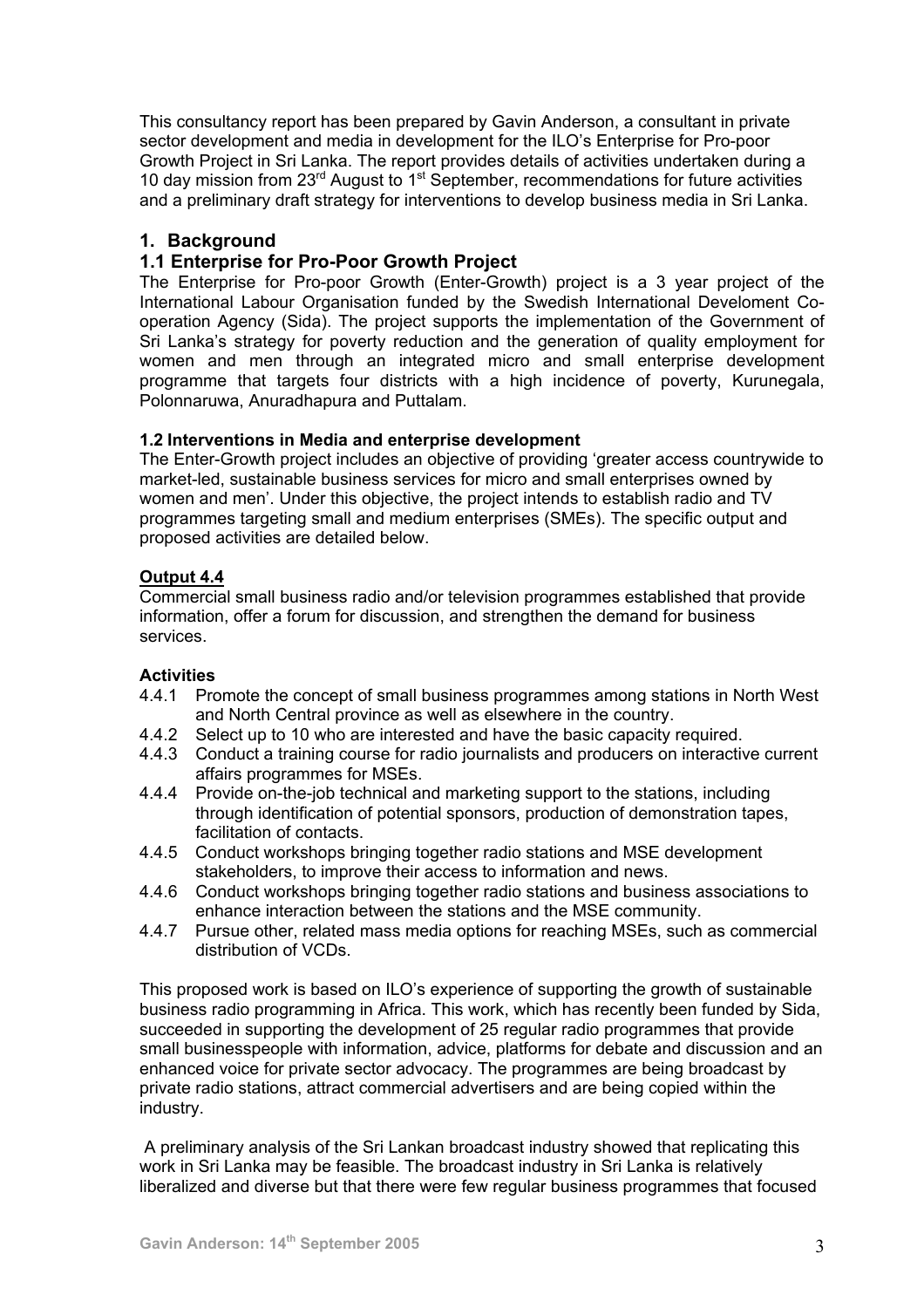on the SME sector. The Start and Improve Your Business (SIYB) Project that had preceded the Enter-Growth project initiated and supported a series of radio programmes to promote SIYB trainers in 2003/4. A second series of 12 programmes has been initiated with Shakthi FM (a Tamil language radio station) that also intends to promote SIYB training but includes various programme segments. These initiatives indicated an interest in SME programmes among broadcasters in Sri Lanka.

# **1.3 Terms of Reference**

The terms of reference for this consultancy is attached as annex 1. The consultancy is envisaged as incorporating 2 missions to Sri Lanka. These missions would be undertaken to answer a number of key questions:

- *Which media offer the best opportunities?*
- *Specifically, which stations and/or companies could the project work with?*
- *How can sponsorship be obtained, and among what kinds of firms is this most likely?*
- *What are the needs for capacity building?*
- *Could the activities take the four target districts as a basis from which to expand, or should the media work start nationally immediately?*
- *What are the potential linkages to other project components and how could these be made use of without compromising the integrity of the media activities?*

The activities detailed under the terms of reference were:

Prior to the first mission the consultant will as follows:

- *Review available information on media in Sri Lanka.*
- *Review the project document.*
- *Draft a TOR for the national media specialist.*
- *Guide the project in the selection of the national media specialist and the planning of the mission.*

*During the mission, the consultant will:* 

- *Have a one-day meeting with the project team to reach a common understanding of the principles of the approach and to finalise the mission programme.*
- *Develop a detailed understanding of mass media in Sri Lanka, including those based in the four Districts covered by the project, through meetings with stations and media specialists. This will include issues with regard to commercial orientation, political independence, programming, programming and journalistic practices, geographical spread.*
- *Assess which media offer the best opportunities for commercial programmes or other products for MSEs.*
- *Prepare an outline for the strategy to be taken and discuss this with the project team.*
- *Draft a TOR for the national media specialist, for work to be done between the two missions.*

# **2. Activities undertaken under the consultancy**

The following activities were undertaken under the consultancy:

• Preparation of a preliminary quide to meetings required during the first mission to Sri Lanka.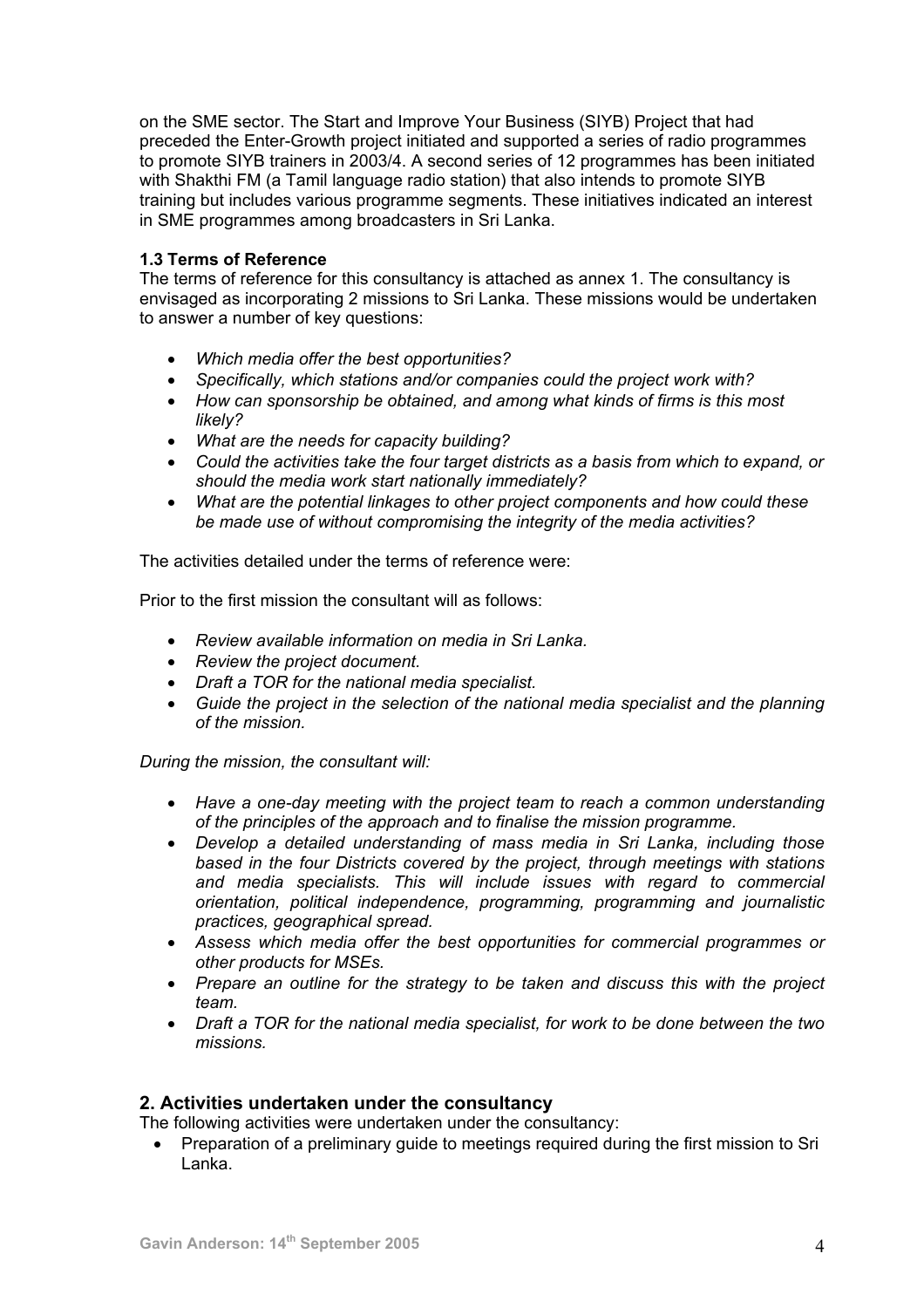- Travel to Colombo to undertake a 10 day mission from  $23<sup>rd</sup>$  August to  $2<sup>nd</sup>$  September 2005.
- Meeting with the project team and district programme managers held in Colombo and a presentation on media in private sector development made to the team.
- Meetings and discussions held in Sri Lanka with key informants from the following areas:
	- Media Research
	- Radio and Television broadcasters
	- Newspaper publishers
	- Media development organisations
	- Advertising agencies
	- Advertisers
- Travel to Kurunegela and Anuradhapura for 2 days.
- Round table discussions held in Kurunegela and Anuradhapura with local freelance journalists, advertising salespeople and local government public relations officers.
- Presentation to the Enter-Growth project team on the preliminary findings of the consultancy.
- Preparation of briefing notes and presentation of background materials to the Enter-Growth project consultant who will plan a social marketing campaign in September 2005.
- Preparation of a preliminary strategy for the media component of the Enter-Growth project.

Unfortunately, a national media consultant could not be identified before the work commenced. The international consultant therefore undertook this work alone and it is planned to identify a local media consultant to work on the next stage of the project.

# **3. Media landscape in Sri Lanka**

The following section provides a detailed overview of the information gathered on the media landscape in Sri Lanka. This is provided in detail as a background for Enter-Growth's future work in both media development and social marketing. The data is based on information gathered through reports, studies and through interviews. The information may therefore need further verification.

# *3.1 Media access*

 $\overline{a}$ 

Sri Lanka is a country of approximately 20 million people of whom 79% of live in rural areas. According to the 2001 Sri Lankan Census, Sinhala is the first language for 74% of the population and Tamil is the first language for 18% of the population. English is commonly used in government and is spoken competently by about 10% of the population<sup>1</sup>[.](#page-4-0) Sri Lanka has a high literacy rate of slightly over 90% but many Tamil speakers read Tamil but not Sinhala . The National media survey 2004 puts the figure who read Tamil and not Sinhala at 13.6% of all Sri Lankans.

Media that is intended to reach the majority must therefore be in the local languages of either Sinhala and Tamil while English media will reach policy makers and the educated and business elite.

Table 1, based on statistics from the Lanka Market Research Bureau 2004 national media survey, shows that media access is relatively high in Sri Lanka as compared to countries of a similar economic position. It was estimated (by the Lanka Market Research Bureau) that less than 5% of Sri Lankans have no access to any form of media (media dark).

<span id="page-4-0"></span><sup>1</sup> **Sri Lanka Census** of Population and Housing, conducted on the 17th July 2001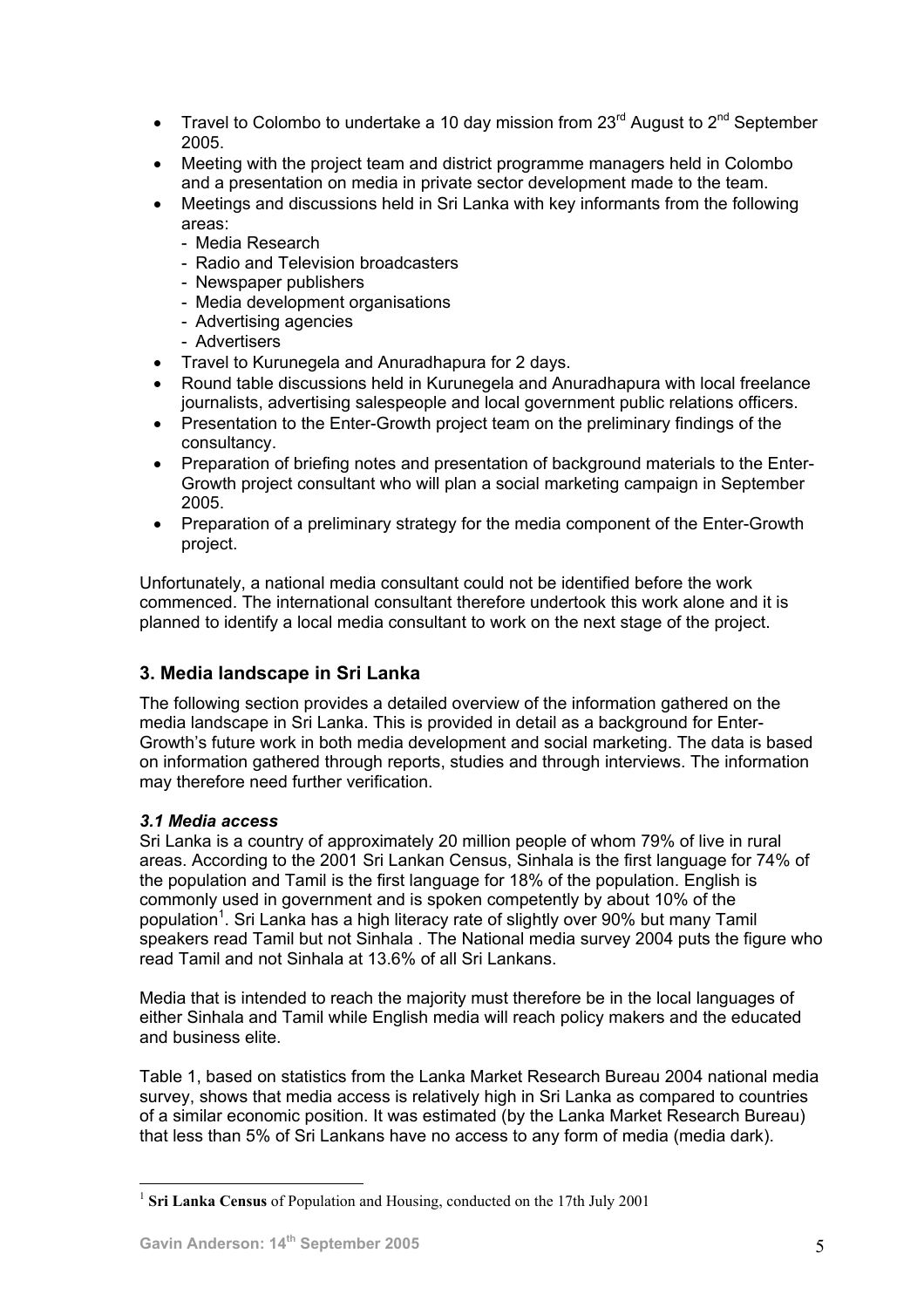Statistics show that access and usage to internet and cinema is low in Sri Lanka and that traditional broadcast and print media has by far the highest penetration. No information was gathered on street theatre.

| Regular radio listenership | 71%                         |
|----------------------------|-----------------------------|
| Regular TV viewing         | 80%                         |
| Newspaper readership       | 65%                         |
| Cinema                     | 4% regular<br>4% occasional |
| <b>Internet</b>            | 1% regular<br>4% occasional |

*Table 1: Media access in Sri Lanka. LMRB National Media Survey 2004* 

# *3.2 Radio Broadcasting in Sri Lanka*

Based on statistics gathered during the mission, there appear to be 29 FM radio channels in Sri Lanka. 12 of these are state owned, 16 are private commercial and one is operated by the LTTE (Tamil Tigers). Listenership to radio appears to be lower than viewership of TV but many informants assert that radio remains the primary media for rural households and the poor. Table 2 show the percentage of those who own a radio and not a TV according to monthly household income. These statistics reinforce the view that radio is an important media for the poor, although it should be noted that the majority (71.6%) of even the poorest households own a TV.

| <b>Monthly household income</b>                 | % of total population |  |
|-------------------------------------------------|-----------------------|--|
| Up to 5000 Rps (50US\$)                         | 28.4%                 |  |
| 5,000 to 10,000 Rps $(50 - 100 \text{US}$ \$)   | 13.4%                 |  |
| 10,000 to 20,000 Rps $(100 - 200 \text{US}$ \$) | 8.5%                  |  |
| Above 20,000 Rps (200 US\$)                     | 3.5%                  |  |

*Table 2: Percentage of households that own a radio but not a TV* 

# 3.2.1 Private radio broadcasting in Sri Lanka

Broadcasting was liberalized in 1992 and the first radio station (Sirasa) began broadcasting in 1993. The 16 private radio stations are owned by 4 companies and ownership is therefore highly concentrated. Of these, there are 7 English, 7 Sinhala and 2 Tamil language stations. All of these stations broadcast from Colombo and aim to be national. There are no privately owned local radio stations in Sri Lanka. The names and ownership of commercial FM radio stations is detailed in table 3.

| Company                                     | <b>Radio station</b> | Language |
|---------------------------------------------|----------------------|----------|
| Maharaja Broadcasting Corporation (MBC)     | <b>Sirasa</b>        | Sinhala  |
|                                             | Shakthi FM           | Tamil    |
|                                             | Yes FM               | English  |
|                                             | <b>Classic FM</b>    | English  |
| <b>EAP - Colombo Communications Limited</b> | Shree FM             | Sinhala  |
|                                             | Raja                 | Sinhala  |
|                                             | EFM                  | English  |
| Asia Broadcasting Corporation (ABC):        | Hiru FM              | Sinhala  |
|                                             | Sha FM               | Sinhala  |
|                                             | Sooriyan             | Tamil    |
|                                             | Sun FM               | English  |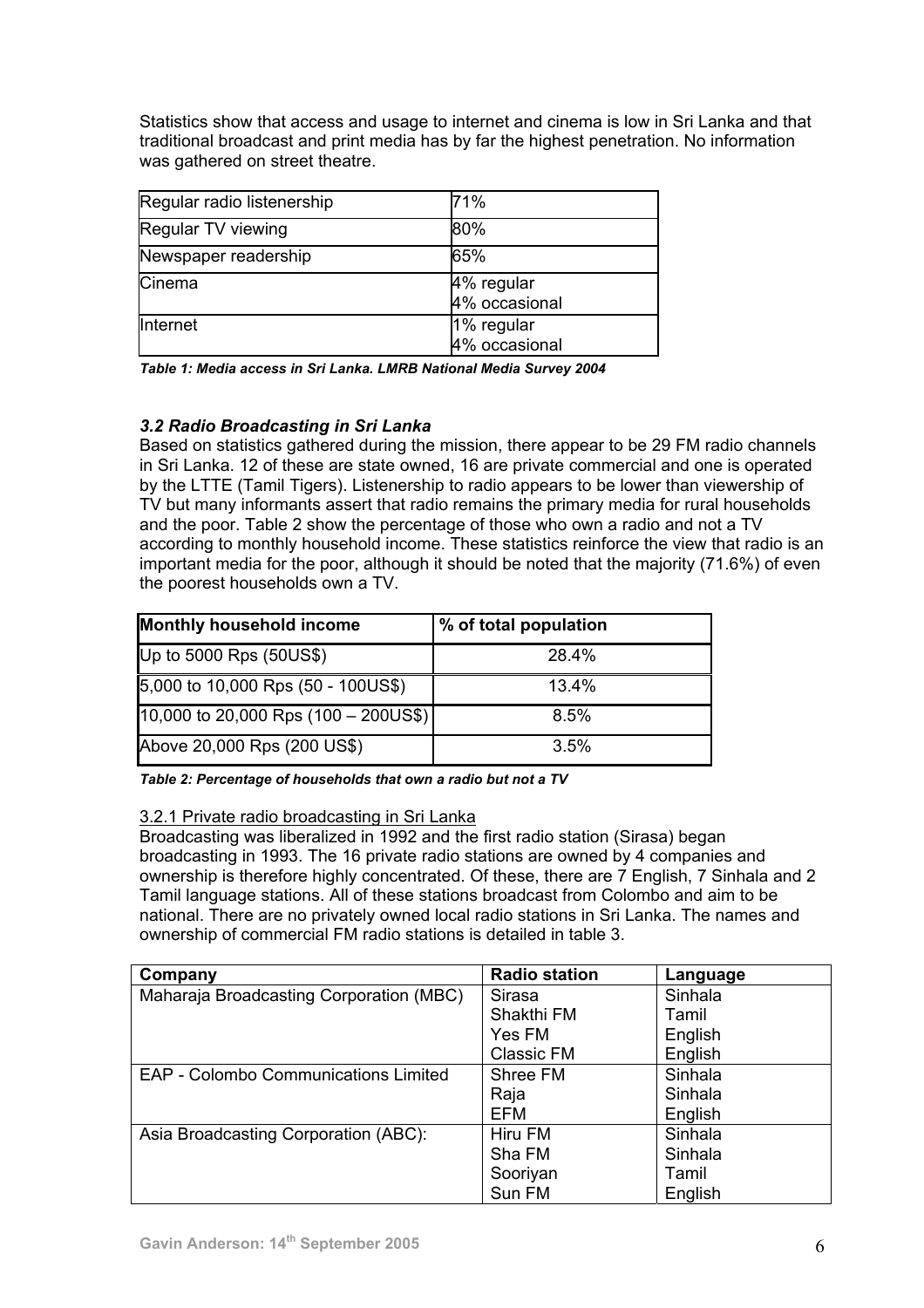|            | Gold FM          | English |
|------------|------------------|---------|
| <b>TNL</b> | Asura FM         | Sinhala |
|            | Isira Radio      | Sinhala |
|            | <b>TNL Radio</b> | English |
|            | TNL Lite 89.2    | English |

### *Table 3: Private radio stations in Sri Lanka*

The lack of local broadcasting appears to be primarily due to lack of broadcast liberalization. The consultant was informed that the allocation of frequencies is under the Telecommunication Regulatory Authority and it was reported by a number of informants that the process of licence application was not transparent and was based on political patronage. Informants involved in advocacy for Media Freedom raised serious doubts about the independence of private media but it appeared to be generally accepted that the commercial radio media is more interactive and involves more on-air debate and exchange of views than state radio but did have large studios..

The commercial radio stations visited (MBC and EAP) were well equipped and extremely well set up. This contrasted greatly with state owned radio stations which were operating with antiquated equipment.

# 3.2.2 National state radio broadcasting

The state broadcaster, Sri Lanka Broadcasting Corporation (SLBC) operates 6 national radio channels. Four of these are predominantly Sinhala, one is Tamil and one, an international service, is English :

|                                           | <b>Radio Station name</b> | Language |
|-------------------------------------------|---------------------------|----------|
| Sri Lanka Broadcasting Corporation (SLBC) | City FM                   | Sinhala  |
|                                           | Pavana SLBC Commercial    | Sinhala  |
|                                           | <b>SLBC Swadesheeya</b>   | Sinhala  |
|                                           | <b>Radio News Network</b> | Sinhala  |
|                                           | Thendral                  | Tamil    |
|                                           | Radio Sri Lanka           | English  |

*Table 4: National state run radio stations in Sri Lanka* 

Interviews with SLBC managers supported views voiced by other informants that state radio is highly influenced by the incumbent government. SLBC is heavily reliant on government funding<sup>[2](#page-6-0)</sup> although they do accept and seek advertising revenue. The programming approach appeared to be quite supply driven with senior management asserting that their role was to 'educate' and 'make propaganda with doctors, scholars and the educated'. Despite this, SLBC has established commercial services in Sinhala and Tamil as a way of addressing the rise in popularity of commercial FM stations in the nineties. SLBC also recently launched the Radio News Network Channel that focuses, as its name suggests, on news and current affairs.

# 3.2.3 Regional state radio broadcasting

SLBC operate 4 regional radio stations. One of the stations (Rajarata in Anuradhapura) was visited by the consultant. These stations produce most of their content locally but have poor equipment and little field recording equipment. While it was not possible to assess the quality of programming, it was generally perceived by local informants that these stations were not very popular. This appears to be supported by statistics from the Lanka Market Research Bureau.

 $\overline{a}$ 

<span id="page-6-0"></span><sup>&</sup>lt;sup>2</sup> A radio license fee operates in Sri Lanka but it was not ascertained how effectively this is implemented or how much of the revenue to SLBC is derived from this license fee.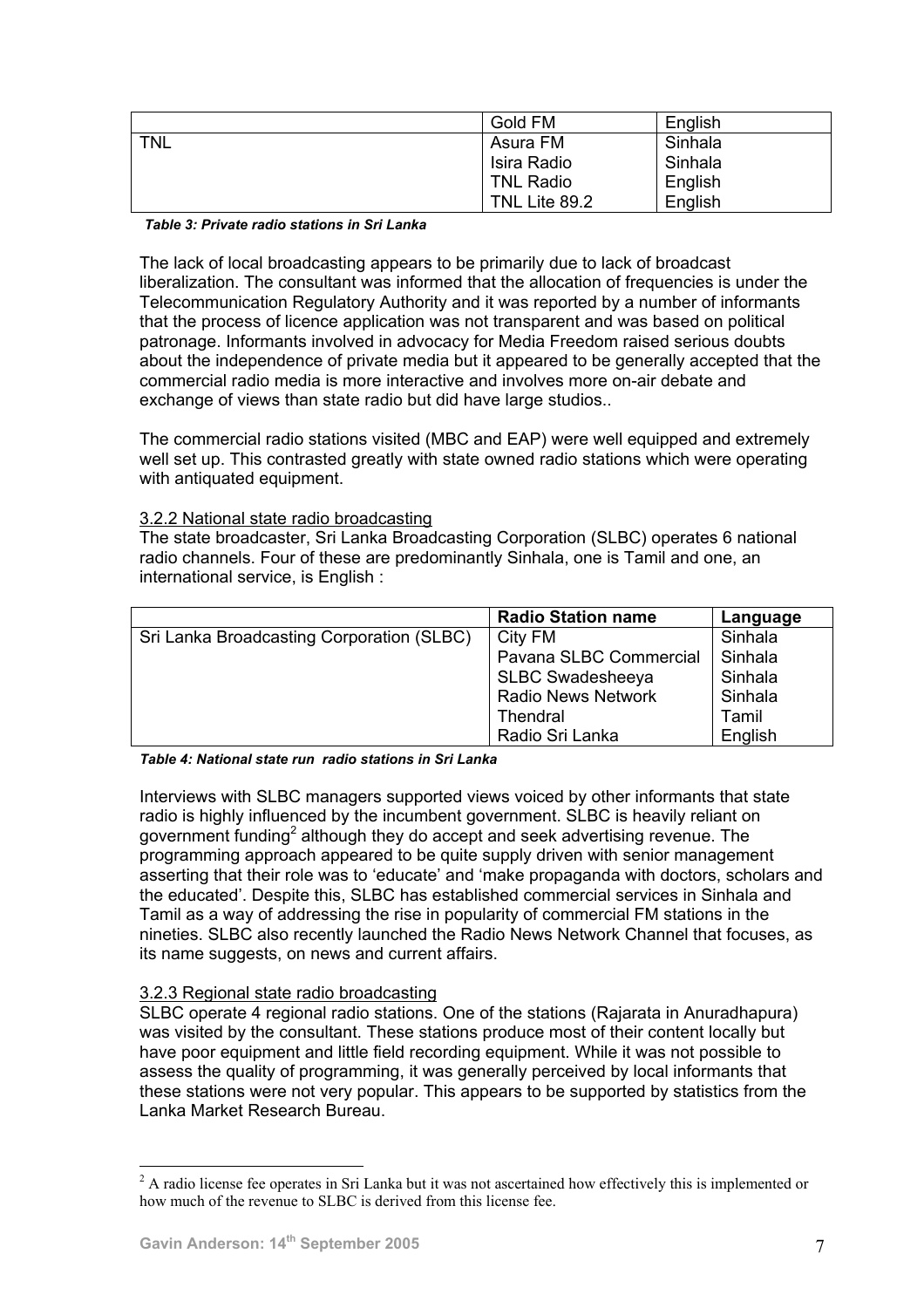| Location                                | <b>Station Name</b>        | Language |
|-----------------------------------------|----------------------------|----------|
| Jaffna, Northern                        | <b>SLBC Jaffna Service</b> | Tamil    |
| Kandy, Central Province                 | Kandurata                  | Sinhala  |
| Anuradhapura, Northern Central Province | Rajarata – (Sinhala)       | Sinhala  |
| Mathara Southern Province               | Rahuna (Sinhala)           | Sinhala  |
|                                         |                            |          |

*Table 5: Regional State run radio stations in Sri Lanka* 

### 3.2.4 'Community radio'

Community radio initiatives have been supported by UNESCO and UNDP and at least 4 radio stations have been established that claim to operate as community radio. Despite the name, these stations remain under the ownership of SLBC and the term community appears to relate more to their geographic focus than to actual community ownership or participation. One informant closely linked to UNESCO's work in this area noted that 'once the project ends, the community stations fall like a pack of cards' and a number of the stations appear to have gone off-air. It was difficult to ascertain whether the community radio stations that have been established remain operational. 3 of the stations were reported to be off air, while the fourth Uva Community Radio was reported to be operational.

| Location                 | <b>Station Name</b> | <b>Status</b> |
|--------------------------|---------------------|---------------|
| <b>Badulla District</b>  | Gandurakotte        | Off air $(?)$ |
| Anaradhapura District    | Mahailupplana       | Off air $(?)$ |
| Nuwara Eliya District    | Kothmale            | Off air $(?)$ |
| <b>Bandulla District</b> | Uva Community Radio | Operational   |
|                          |                     |               |

*Table 6: 'Community' radio stations in Sri Lanka* 

# 3.2.5 Relative popularity of radio stations

State radio was perceived to have lost popularity to commercial broadcasters by advertisers, advertising agencies and impartial informants (those not directly involved in either state or commercial broadcasting). This is borne out by the listenership statistics from the Lanka Market Research Bureau (LMRB) detailed in table 7.

| <b>Station Name</b> | <b>Type</b>  | Company     | Listenership |
|---------------------|--------------|-------------|--------------|
|                     |              |             |              |
| <b>Sinhala</b>      |              |             |              |
| Sirasa FM           | Private      | <b>MBC</b>  | 23.34%       |
| Shree FM            | Private      | EAP         | 20.17%       |
| Sha FM              | Private      | EAP         | 16.93%       |
| Hiru FM             | Private      | <b>ABC</b>  | 16.46%       |
| Swadesheeya         | <b>State</b> | <b>SLBC</b> | 11.05%       |
| Raja FM             | Private      | EAP         | 10.64%       |
|                     |              |             |              |
| <b>Tamil</b>        |              |             |              |
| Tamil               |              |             |              |
| Shakti FM           | Private      | <b>MBC</b>  | 13.73%       |
| Sooriyan FM         | Private      | <b>ABC</b>  | 8.07%        |
| Thendral            | <b>State</b> | <b>SLBC</b> | 4.07%        |

*Table 7: Regular listenership to radio stations in Sri Lanka (Lanka Market Research Bureau radio Point Survey 2005)*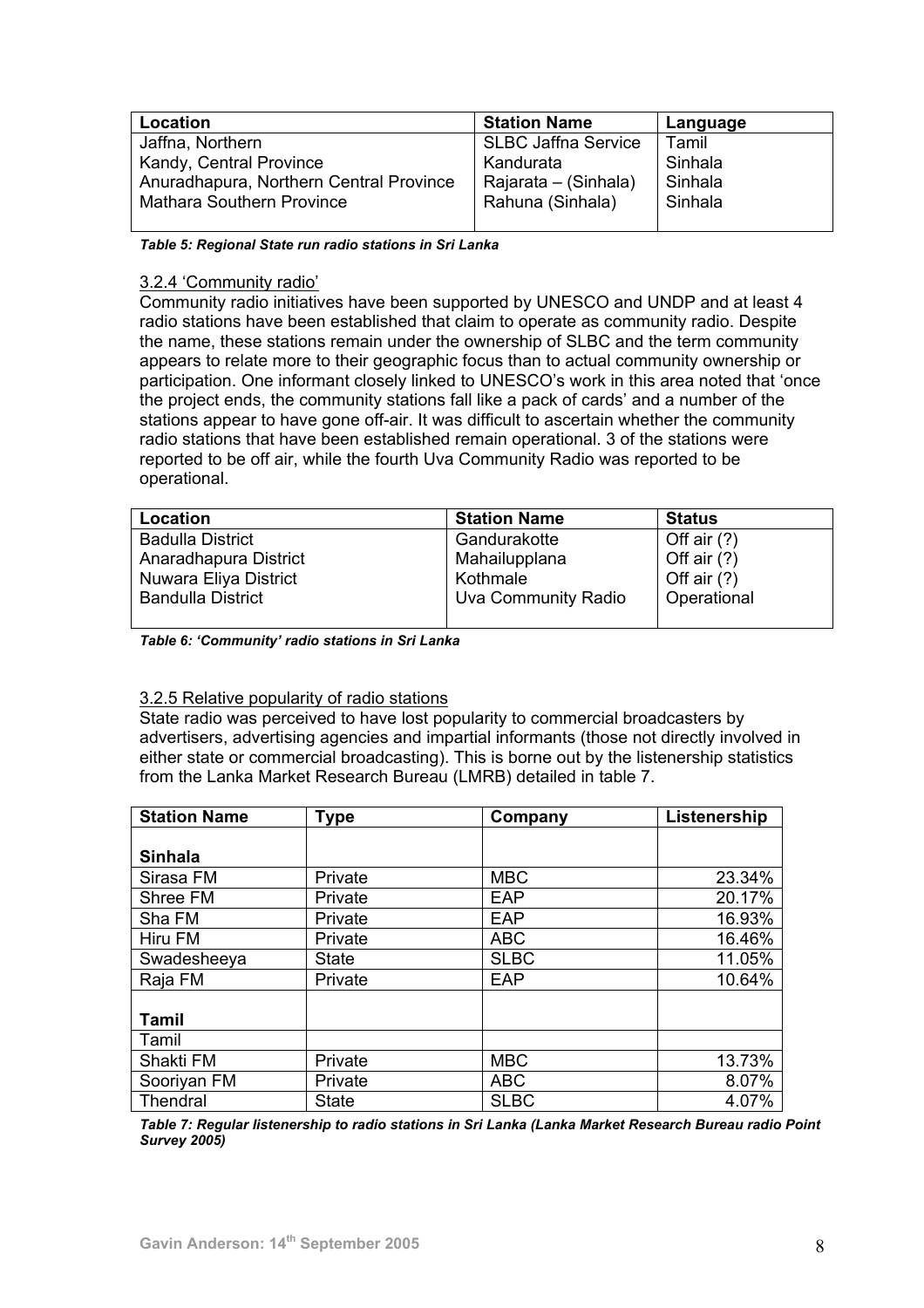# 3.2.6 Programming on radio in Sri Lanka

English language radio is dominated by music and channels such as TNL Lite and EFM actively minimize talk on radio. The perception, which is also true in other countries where English is a language used in government and business, is that listeners to English language radio who will be the political and educated elite do not want news and informative programming on radio and receive news and information through other media sources (print and TV). In contrast, vernacular audiences and particularly rural and poorer communities do demand talk and serious content from radio and some of the Sinhala and Tamil stations are actively programming talk into their line-ups.

The Executive Director of EAP's Colombo Communication Limited which operates 3 radio stations stated that all their stations, including their Sinhala and Tamil stations, are music stations and that they would not be interested in developing talk programming. While they have developed plans to launch a talk radio station in Sinhala, they were not able to secure frequencies and these plans are on hold.

The Sinhala and Tamil radio stations operated by Maharaja Broadcasting Corporation (Sirasa and Shakthi) on the other hand incorporate talk programmes in their programme line-ups and they have already worked with Start and Improve Your Business to run business programming.

There appears to be very little existing business programming on radio in Sri Lanka. TNL Lite runs a twice weekly Business Focus but these are very short headlines that were said to be primarily focused on corporate, large business and economics. The only other example identified during the consultancy was the SIYB supported programme on Shakthi FM, Nallaya Shakthi ('the force of tomorrow'). The programmes manager of Shakthi was very positive about this programme and stressed their interest in continuing the programme after SIYB support stops.

# *3.3 TV Broadcasting*

Information gathered during the consultancy appears to show that there are 13 TV channels in Sri Lanka. 12 are terrestrial (can be picked up by a TV aerial) while the other, TV Lanka, is a satellite service targeting Sri Lankan expatriates. Of the 12 terrestrial channels 9 are commercial, 2 are state owned and 1, ITN, is owned 60% state and 40% private shareholder.

| <b>Status</b>     | Ownership                  | <b>Station name</b>                   | <b>Primary Language</b>       |
|-------------------|----------------------------|---------------------------------------|-------------------------------|
| <b>Commercial</b> | <b>MBC</b>                 | Sirasa TV<br>Shakthi TV<br><b>MTV</b> | Sinhala<br>Tamil<br>English   |
|                   | <b>EAP</b>                 | Swarnavahini<br>ETV                   | Sinhala<br>English            |
|                   | <b>TNL</b>                 | <b>TNL TV</b>                         | Sinhala                       |
|                   | <b>IWS</b>                 | Art TV                                | English                       |
|                   |                            | Comet<br>Teledasun                    |                               |
| <b>State</b>      | <b>SLRC</b>                | TV Lanka<br>Rupahavahini TV<br>TV Eye | Sinhala<br>Sinhala<br>Sinhala |
|                   | 60% State / 40%<br>private | ITN                                   | Sinhala                       |

*Table 8: Private TV stations in Sri Lanka*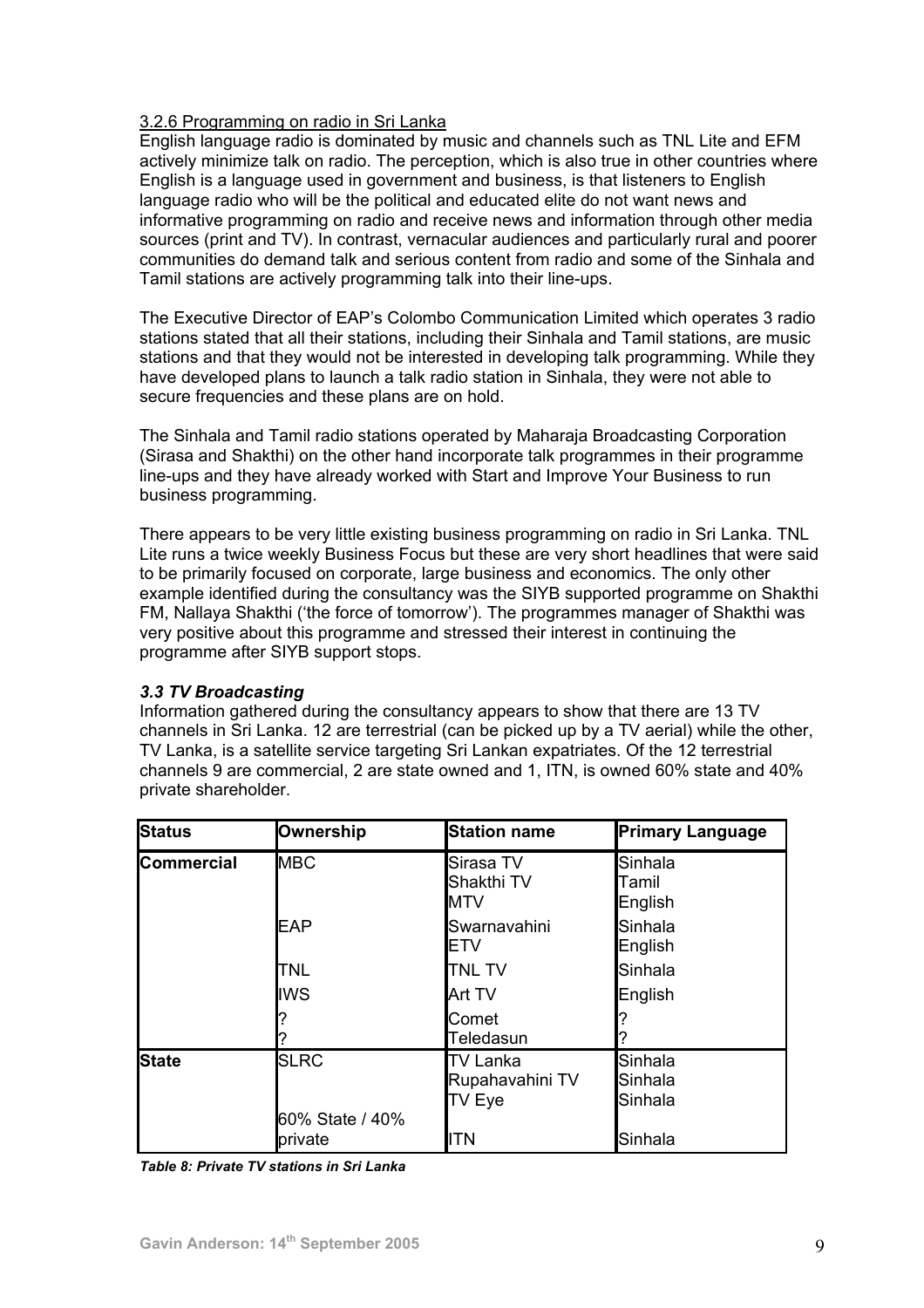Household ownership of TV in Sri Lanka is around 79% while regular viewing is around 80%. TV is therefore the media with the greatest reach, but as noted above some households, particularly poorer households, do not own TVs.

# 3.3.1 Commercial TV

Three of the companies that own radio stations also own 6 of the 9 commercial TV stations (MBC, EAP and TNL). Broadcast media ownership can therefore be seen to be dominated by these large companies. The consultant was unable to ascertain the ownership of Comet or Teledasun which appeared in media research.

Commercial TV in Sri Lanka does not have total national coverage and no station reaches nationwide. All the TV stations are Colombo based and there appear to be no programmes produced regularly outside Colombo. The commercial (and state) TV stations have local freelance correspondents and camera-people. These camera-people usually run commercial businesses offering filming of local social, business and government events and filming for national TV is a side-income.

## 3.3.2 State TV

The state broadcaster SLRC (Sri Lanka Rupavahini TV Corporation) operates 2 terrestrial channels. SLRC operates independently of government funding and it was seen that they appeared to be better equipped and more dynamic than SLBC Radio. SLRC was perceived by a number of informants as biased and non-objective and doubts were raised about their willingness to host truly independent, interactive or debate type programmes. Rupavahini TV appears to be the only TV channel that reaches nationwide (this needs to be verified by other sources)

ITN (Independent Television Network) is majority owned (60%) by the state. It was perceived by informants that ITN is more independent than SLRC but that it still has bias towards government.

| <b>Station</b>     | ownership        | <b>Viewership</b> | <b>Primary language</b> |
|--------------------|------------------|-------------------|-------------------------|
| Rupavahini         | State - SLRC     | 57.09%            | Sinhala                 |
| <b>ITN</b>         | State (60%)      | 45.31%            | Sinhala                 |
| Svarnavahini       | Commercial - EAP | 40.37%            | Sinhala                 |
| Sirasa TV          | Commercial - MBC | 38.11%            | Sinhala                 |
| Shakthi TV         | Commercial - MBC | 17.27%            | Tamil                   |
| <b>Channel Eye</b> | State - SLRC     | 15.59%            | Sinhala                 |

### 3.3.3 Relative Popularity of TV stations

*Table 9: Relative popularity of TV stations in Sri Lanka* 

Unlike Sri Lankan radio, State TV stations have greater viewership than commercial TV stations. This is due to the greater reach of state TV, but informants also suggested that commercial TV was very Colombo focused and elitist. It was perceived that state TV was particularly popular in rural areas where it is often has a monopoly.

While state TV has the greatest reach, it should be noted that commercial TV appears to dominate the Tamil audience. Shakthi TV is the only station that is primarily Tamil.

# 3.3.4 Programming on TV in Sri Lanka

Soap operas are the most popular programmes on Sri Lankan TV and dominate primetime. TV programming incorporates news, talk shows and current affairs programmes.

It was found that there were a number of business and agricultural oriented programmes already running of Sri Lankan TV. Table 10 below provides details of some of the business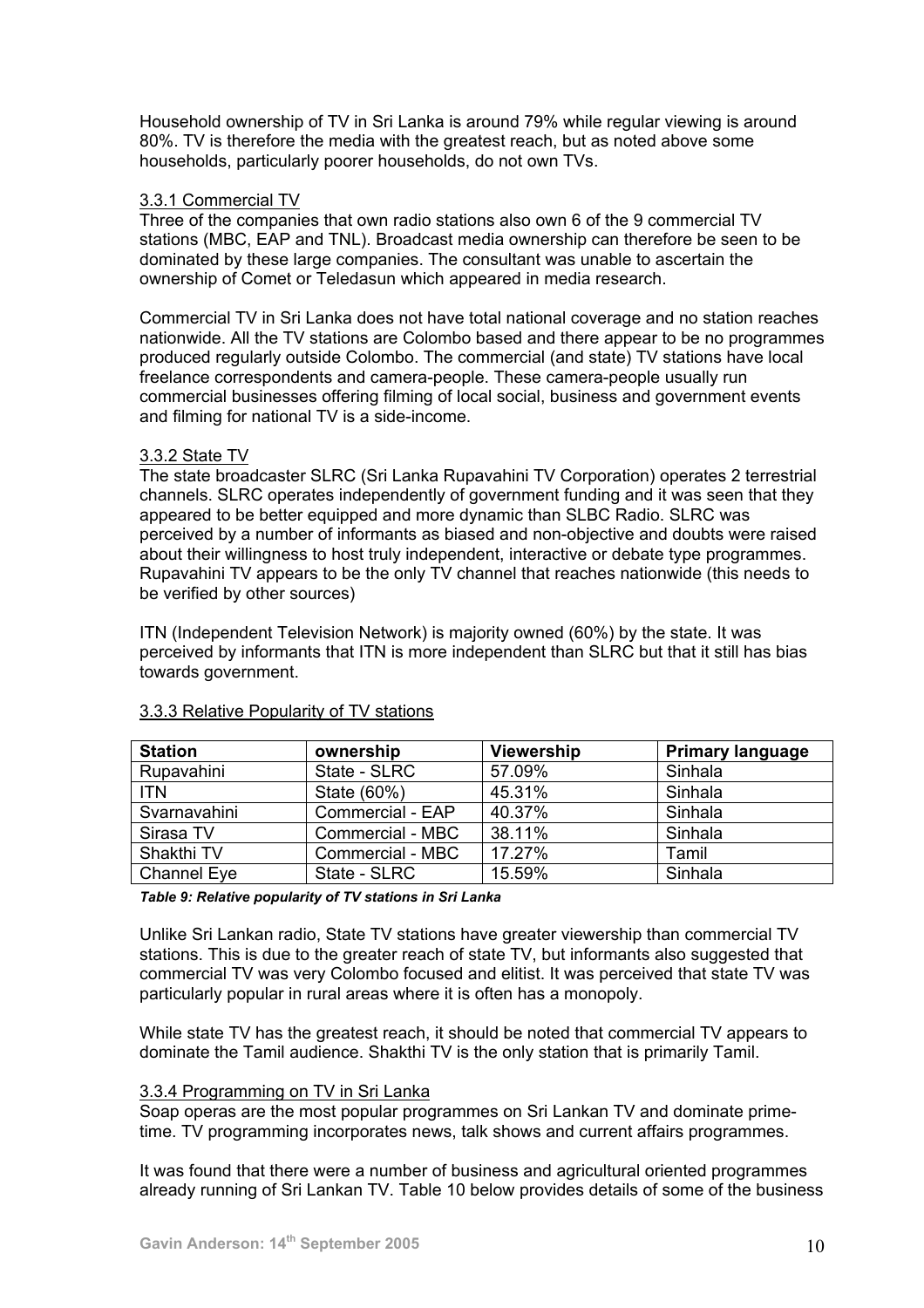programmes. While presenters and producers linked to some of these programmes (Art TV, Shakthi, SLRC) claimed that they cover SME issues, there remains some doubt in the consultants mind about this. The coverage of business on TV in Sri Lanka needs to be analysed in more detail.

| <b>Station</b>   | Name                                                                                                       | Length                  | <b>Frequency</b>                  | Time                                |
|------------------|------------------------------------------------------------------------------------------------------------|-------------------------|-----------------------------------|-------------------------------------|
| <b>SLRC</b>      | <b>Business</b><br>$\bullet$<br><b>Brief</b>                                                               | $5 \text{ min}$         | Daily Mon-Sat                     | $9.15 - 9.20$                       |
| <b>Shakti TV</b> | Varthaga<br>$\bullet$<br>Ulagam<br>(Business<br>Journal)                                                   | 30 minutes              | Weekly - Sun                      | $11.00 - 11.30$                     |
| <b>I</b> ITN     | Situ Medura<br>$\bullet$                                                                                   | l?                      | 7                                 | ?                                   |
| <b>ETV</b>       | Lanka<br>$\bullet$<br><b>Business</b><br>Report                                                            | ?                       | 7                                 | ?                                   |
| <b>ART TV</b>    | The state of<br>$\bullet$<br>business<br><b>Business</b><br>$\bullet$<br>roundup<br>Achievers<br>$\bullet$ | 15min<br>30min<br>15min | Daily Mon-Fri<br>Weekly<br>Weekly | 3 repeats<br>3 repeats<br>3 repeats |

*Table 10: Business programmes running on TV stations in Sri Lanka* 

# *3.4 Print Media*

While print media was not the primary focus of this consultancy, information was collected on the print industry. There are over 200 registered publications in Sri Lanka and readership appears to be quite fragmented. As noted above, Sri Lanka has a high literacy rate (over 90%) and with 65% claiming to be readers of publications, Sri Lanka has a correspondingly high reach for print publications relative to countries of a similar economic status.

The State publisher, Lake House, publishes a number of daily, weekly and monthly newspapers and magazines. Again, these are perceived as being biased towards government. As table 11 below shows, private newspapers are the most popular in both Sinhala and Tamil and there are clear market leaders.

| Language | <b>Newspaper</b>  | Ownership    | Readership |
|----------|-------------------|--------------|------------|
| Sinhala  | Lankadeepa        | Private      | 12.44%     |
|          | Divaina           | Private      | 8.47%      |
|          | Dinamina          | <b>State</b> | 6.34%      |
|          | Lakbima           | Private      | 3.52%      |
| Tamil    | Virakesari        | Private      | 3.33%      |
|          | Udayan            |              | 2.56%      |
|          | <b>Thinakural</b> | Private      | 1.45%      |
|          | Thinakaran        | <b>State</b> | 1.36%      |

*Table 11 : Readership of daily newspapers in Sri Lanka (% of total adult population)* 

# 3.4.1 Business publications

There are few dedicated business publications in Sri Lanka. Those that were found are detailed in table 12. These publications tend to be English language and aimed towards business executives and policy makers. The one exception identified was Aratuwa which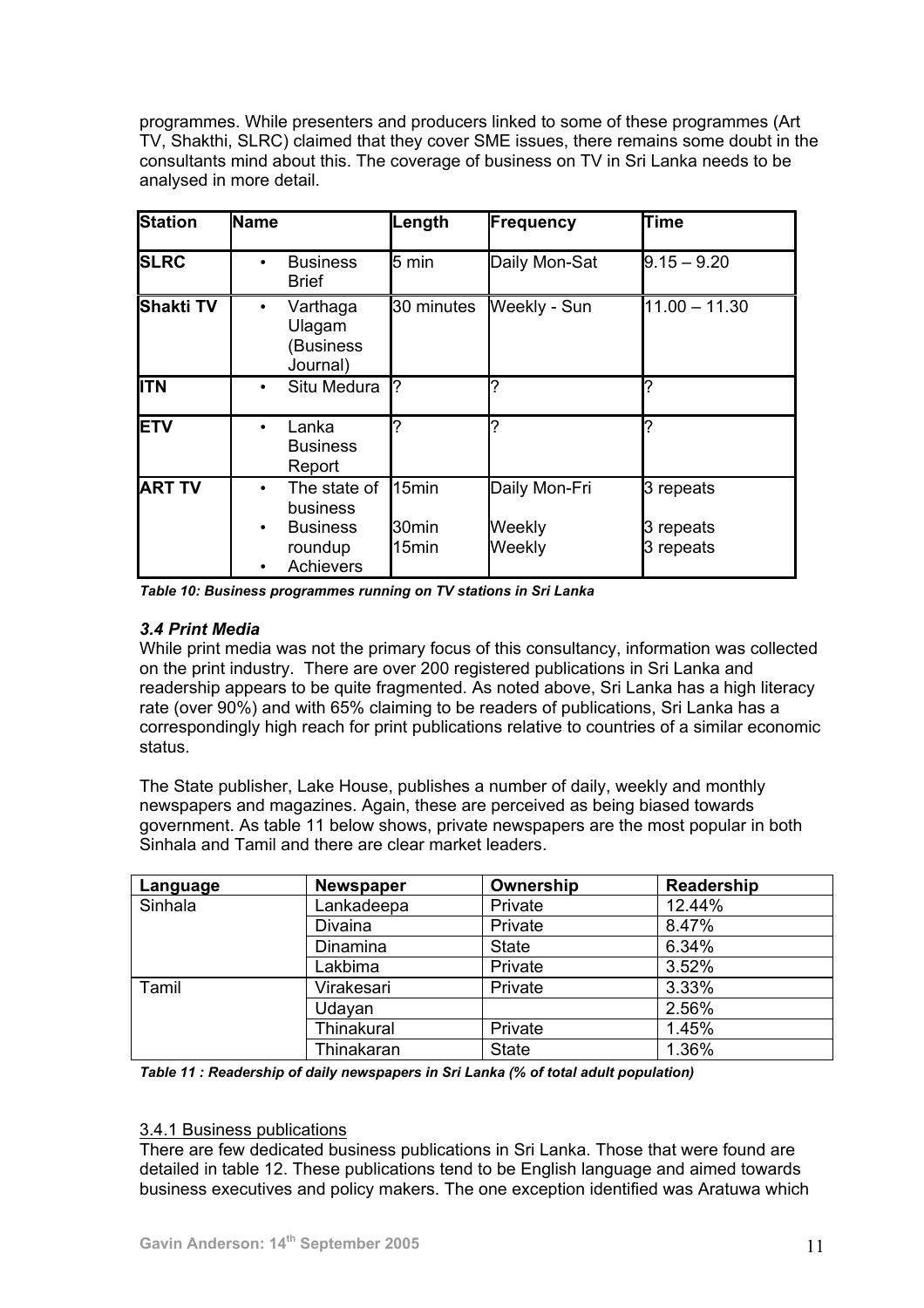was a Sinhala weekly published by the Ceylinco group, a conglomerate involved in banking, finance, insurance, property development and micro finance among other activities. Aratuwa apparently targeted SMEs but was perceived by one newspaper wholesaler to be too promotional of Ceylinco services and therefore lost popularity. The publication closed in 2005.

| <b>Publication</b>       | Language | Frequency       | Readership |
|--------------------------|----------|-----------------|------------|
| <b>Business Today</b>    | English  | monthly         | 0.28%      |
| Lanka Monthly Digest     | English  | monthly         | 0.13%      |
| <b>Business Standard</b> | English  | weekly          | 0.25%      |
| Aratuwa                  | Sinhala  | weekly (closed) | 0.29%      |

*Table 12 : Business Publications identified* 

Many of the Sri Lankan newspapers have business supplements but again much of the coverage appears to be on corporate, large business or economic with little that is directly relevant to SMEs.

# 3.4.2 Local newspapers

There are surprisingly few local newspapers in Sri Lanka outside Jaffna where local media exists because of the divisions that are a result of the ongoing war. The monthly Kandy News that was established with development assistance funding was the only example identified. This, combined with the lack of local radio stations, means that there is very little local news and information being provided through the media in Sri Lanka. While a number of newspapers include regional supplements or pages, informants at the regional level believed that information on local issues, events and news was very poor in Sri Lanka. While the reason for the lack of local radio is legislative (government not providing licenses for local radio) the reasons for the lack of local newspapers is unclear. Reasons cited about the small size, low population and lack of wealth in Sri lanka do not appear to explain the lack of local media.

# *3.5 Media bias and freedom of expression*

Despite the fact that both broadcast and print media is liberalized, Sri Lanka is rated 109<sup>th</sup> (out of 167 countries) in the worldwide press freedom index<sup>3</sup>[.](#page-11-0) This poor rating is primarily due media issues around journalism in conflict reporting, but the Sri Lankan media is perceived by many independent observers to be biased and lacks objectivity. As explained above, the ownership of broadcast media is concentrated in the hands of a small number of companies who are perceived to be close to the different ruling elites and the allocation of broadcast licenses is controlled and not transparent.

Some informants with international experienced questioned whether there was a culture of open expression and debate in Sri Lanka and whether the lack of vibrant interactive broadcast media is a function of self censorship by the media itself, government influence or Sri Lankan culture. While this is open to debate, it is clear that the current ownership structure and centralized nature of the media has not provided Sri Lankan's with diverse and open platforms to debate and voice their opinions, ideas and views. Until programmers and journalists actively seek to create such platforms, it will be difficult to ascertain the level of interest for such programmes.

# **3.6 Media Research in Sri Lanka**

 $\overline{a}$ 

Sri Lanka has a relatively well developed media research industry. There are three main companies involved in media research and monitoring the Lanka Market Research Bureau (LMRB), AC Nielsen and Service Research Lanka (SRL). The consultant had meetings with LMRB and AC Nielsen.

<span id="page-11-0"></span><sup>&</sup>lt;sup>3</sup> See Reporters Without Borders, Worldwide Press Freedom Index, http://www.rsf.org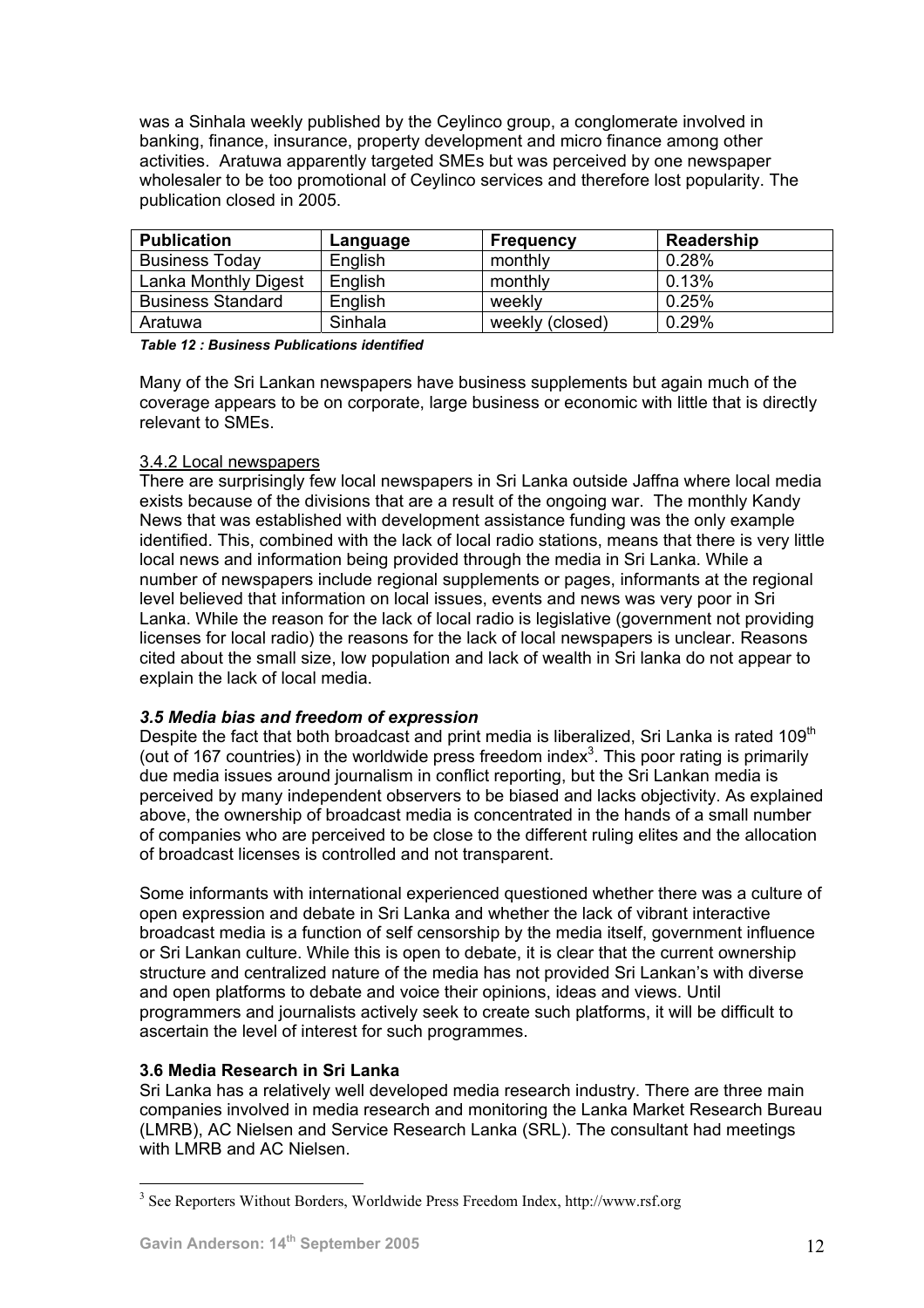LMRB appears to be the key player in systematic, regular market research in Sri Lanka. Their services in media are:

National Media Survey (NMS): The national media survey provides data on radio, TV, cinema and internet usage but is particularly focused on print media. The survey is undertaken annually with a sample of 9,000 individuals. The next NMS survey is due out in late 2005. The full NMS survey is accessed by a subscription fee of 160,000RPs + VAT (approx US\$1,600) which includes a database and software. Enter-Growth should be able to access the data through an advertising agency so does not necessarily need to purchase this.

Radio Audience Point (RAP): The RAP is a quarterly radio listenership survey. The last survey involved a sample of 9000 people in 3000 households and now includes the North and the East of Sri Lanka. The RAP provides information on listening times and changes in listening habits. RAP is logged using a diary method (interviewees fill in their own daily diary) which is obviously not as accurate as electronic measuring methods and excludes the illiterate and semi-literate. An annual subscription to RAP costs 180,000 Rps + VAT (approx US \$1,800).

TV rating Point System: LMRB have recently installed the 'people's metre' system. This system is a box that logs actual household TV viewing. The results are tabulated quarterly. There are currently 220 meters installed in Sri Lanka. This system gives accurate household viewing statistics but the small sample is its obvious weak point. A subscription to the TV rating point system is 200,000 Rps a year ( approximately US\$2,000).

It should be noted that experience elsewhere shows that media research tends to be biased towards the urban and more wealthy. The break down of categories for employment also show that there are some obvious inaccuracies in the basic demographic data or sampling methodology, for example according to the NMS there are more students (9.07%) than farmers (6.44%) in Sri Lanka. The NMS states that 9.24% are small traders/shop owners and a further 1.03% are businesspeople. The survey results should be seen as indicative and there should be some caution in segmenting the sample too narrowly or trying to extract businesspeople from the sample.

All the companies mentioned above will provide tailor made research services on various areas of media, impact of advertising and marketing, brand awareness etc. AC Nielsen also provides a media monitoring service and for a fee of 30,000 Rps per month (approx US\$300 ) will provide reports, press clippings and tape on media coverage of specific issues, brands etc.

# **3.7 Advertising in Sri Lanka**

The advertising budget in Sri Lanka is said to be 10.7 Billion Rupees of which approximately 21% is spent on print media, 22% on radio and 57% on TV<sup>[4](#page-12-0)</sup>. As in most countries the large advertisers dominate the advertising market and statistics on advertising expenditure of the biggest advertisers is available from the Sri Lanka Institute of Marketing (SLIM) and advertising agencies. According to SLIM statistics in 2002, the largest advertisers are providers of Banking Services, Cellular Services, Real Estate, lotteries, insurance, sort drinks and packaged food products.

From a business media perspective, the Sri Lankan advertising industry is relatively undeveloped in B2B advertising. There are few adverts that are specifically targeted

 $\overline{a}$ 

<span id="page-12-0"></span><sup>&</sup>lt;sup>4</sup> Source: JWT Advertising Agency. This figure does not include outside advertising (billboards etc.) and direct marketing.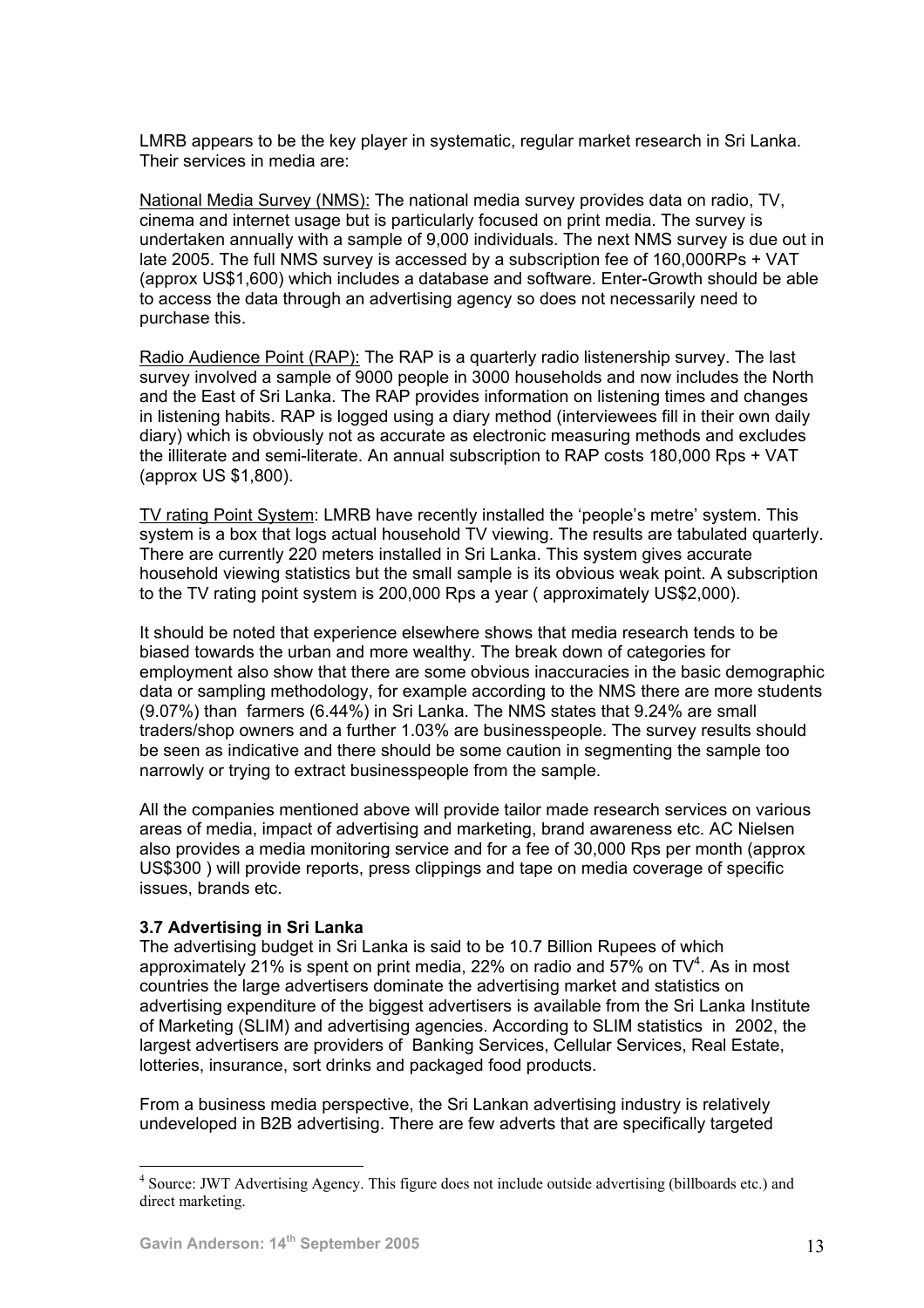towards businesses as consumers of products and services. When questioned on this, advertisers (Leo Burnette and JWT) stated that some companies such as banks and telecom companies are already interested in specifically targeting the business market but few have developed specific campaigns.

## **3.8 Donor activities in media in Sri Lanka**

A number of donors have been involved in supporting the development of the Sri Lankan media but much of this support is related to media coverage of the Northern war and conflict resolution through the media, and media related initiatives connected to the Tsunami disaster. The Centre for Policy Alternatives (CPA), an organisation focused on governance, has a dedicated media section that monitors the media and is actively involved in lobbying for changes in media law, protection of journalists and more balanced reporting of the conflict and politics in Sri Lanka.

UNESCO, and more recently UNDP, have supported the development of community radio stations in Sri Lanka. The World Bank has also recently commissioned a study of the potential to support the set up of community owned radio stations in two pilot areas of Sri Lanka.

The Friedrich Ebert Foundation has been involved in supporting media freedom initiatives in Sri Lanka but is now primarily concentrating their efforts on stimulating a debate on the way of transforming the state media into a truly public media.

There is no structured donor co-ordination in media development in Sri Lanka, and the picture developed by the consultant was of fairly short term, adhoc and sometimes overlapping activities. The greatest coherence appeared to be around the Sri Lankan Press Institute that was opened in January 2004 with support from Sida and NORAD. The Sri Lankan Press Institute was founded by the Free Media Movement, the Editors Guild and the Newspaper Society (an association of publishers). Despite its name and the print bias of its founders, the Press Institute covers the broadcast as well as the print media. Its main activities focus on media training, policy advocacy, and promotion of media ethics and self regulation. The Press Institute has opened the College of Journalism which runs a one year diploma in journalism and a series of one week mid-career journalism courses. The institute is also working with other donor organisations such as UNDP to run projects in media.

# *3.9 Coverage of SMEs in the media in Sri Lanka*

The preliminary analysis of the Sri Lankan media suggests that corporate and large business issues dominate business coverage in the Sri Lankan media. While there are some TV programmes that cover SME issues (e.g. Art TV), the rationale behind some of this coverage is unclear when the target audience appears to be the educated elite. There appear to be no dedicated print publications and no regular radio programmes targeting SMEs apart from the SIYB initiated programming.

It was difficult during this mission to assess the quality of SME coverage that does exist in the media. Anecdotal evidence suggests that the media lack sources of information on SME issues and the coverage appears driven by political priorities or the interests of producers, journalists and editors rather than the interests of the businesses themselves.

Meetings with media professionals appears to highlight that there is an interest among some broadcasters and journalists in covering SME issues more effectively and to develop programming. This interest needs to be assessed among the main vernacular broadcasters.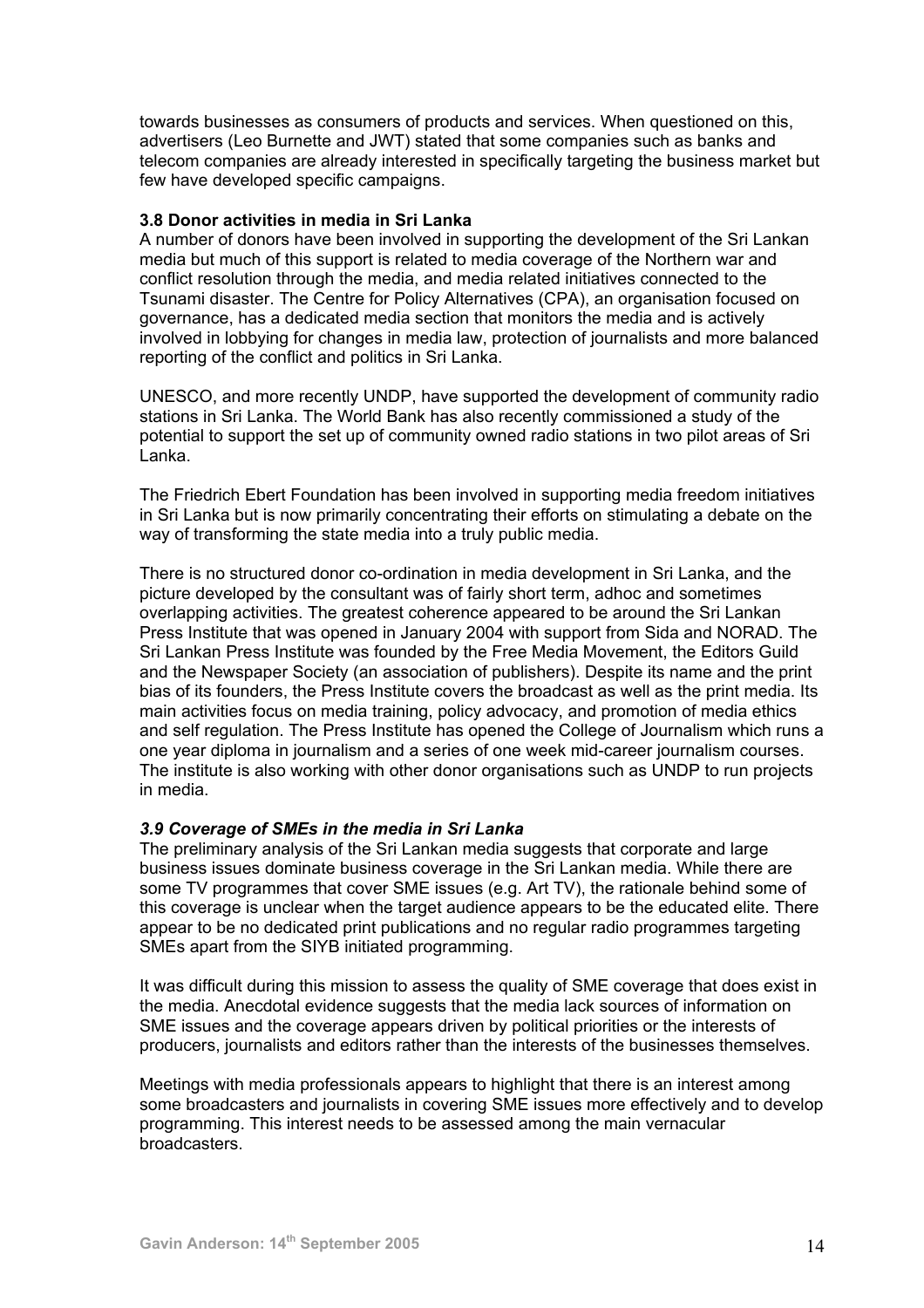# **4. Recommendations for a preliminary project strategy**

# *4.1 Feasibility of an intervention*

The preliminary analysis of the media landscape, existing SME coverage in the media, the advertising industry and donor activity suggests that an intervention in broadcast media is feasible. This analysis is based on the following points:

- While the broadcast industry (radio and TV) is surprisingly centralized in terms of location and ownership, the industry is liberalized, competitive and fairly vibrant. Broadcasters appear interested in new programming ideas to enable them to compete for new audience and raise advertising revenues.
- Both radio and TV have a high reach and popularity in Sri Lanka and media companies are aiming to reach mass audiences and not just the urban, educated or wealthy elite.
- There is no regular radio programming targeting SMEs in Sri Lanka other than the programme initiated by SIYB. There is little TV programming focused on SMEs and business programming appears to be dominated by corporate, large business and economic news.
- As in most developing countries, after agriculture, SMEs are the largest employer and are a significant contributor to the national economy<sup>[5](#page-14-0)</sup>. SME issues are therefore not minority issues and should be a feature of mainstream media.
- Broadcasters, journalists and media companies appeared interested in the concept of SME programming and media and SME talk programmes appeared to fit into the programming philosophy of some of the major broadcasters.
- Large advertisers such as banks and telecommunication companies already appear to be interested in the SME sector and there are potential sponsors and advertisers for such programmes.

The consultancy did not explore SMEs interest in business programming and an important next step will be to undertake an analysis of the demand and interest for SME business programmes.

# *4.2 Focus of an intervention*

An intervention could focus on any or all of the following:

- 1) Stimulating the set up of new radio programmes focused specifically at SMEs
- 2) Stimulating the set up of new TV programmes focused specifically at SMEs
- 3) Widening the scope of existing business TV programmes to include more coverage of SME issues and news.
- 4) Improving understanding of SME issues among journalists and editors to improve and increase the amount of SME coverage in existing media.

It is recommended that the project focuses on developing programming with both radio and TV stations. The ownership structure of broadcast media in Sri Lanka provides an opportunity to work with key media partners (e.g. Maharaja Broadcasting Corporation) to develop both radio and TV programmes. Focusing primarily on either radio or TV would limit the potential synergies that could be built between TV and radio programming within the media houses.

It is also recommended that the primary focus be on commercial rather than state media. This is particularly the case for state radio broadcasting which is less popular than commercial radio, extremely poorly equipped and, in programming, very supply driven.

 $\overline{a}$ 

<span id="page-14-0"></span><sup>&</sup>lt;sup>5</sup> Unfortunately there were no statistics available on the size or economic importance of the SME sector in sri Lanka.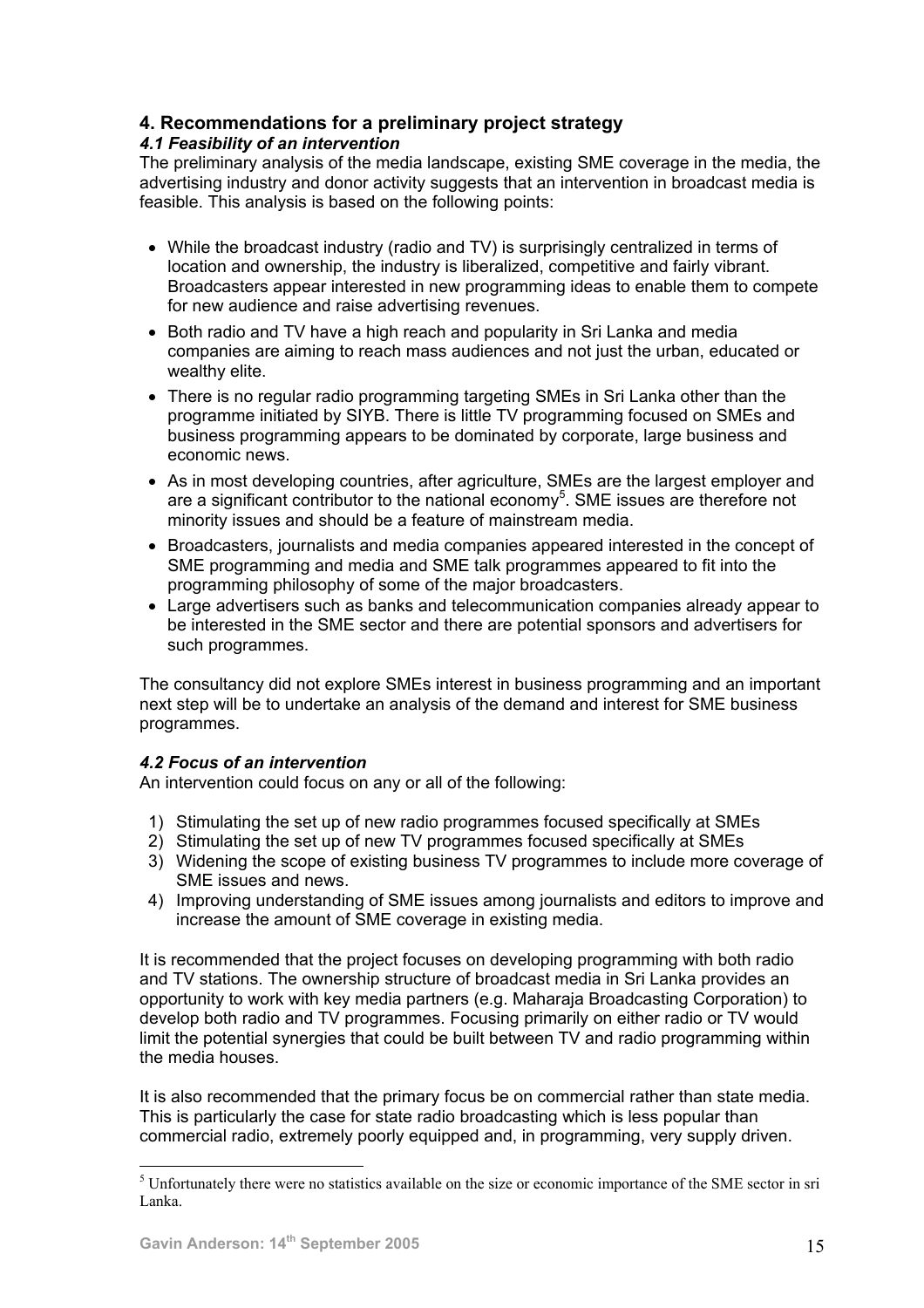The preliminary analysis shows that the state media is less likely to provide an effective voice for the private sector which is one of the key objectives of the project activities.

# *4.3 Key constraints to be addressed*

Work to develop commercially viable business programmes is based on the premise that it makes commercial sense for media companies to target programming specifically at SMEs. While this is not the case for every media company, it makes commercial sense for broadcasters who are:

- Located in countries where SMEs are a major employer and SME issues are therefore relevant to mass audiences.
- Aiming to reach mass audiences (e.g. Socio-economic groups C and D) as distinct from those targeting specific segments such as the high income earners (A and B).
- Incorporate 'talk' and serious content (news, documentaries, magazine programmes etc.) into their programming line-up.

As noted above, Sri Lanka is a country in which small business plays an very important role, most broadcasters are aiming at mass audiences and a number are involved in talk and serious programming. The key question to answer is why have SME radio programmes not already been established on radio and TV in Sri Lanka. While this question cannot be answered categorically at this stage, it is apparent that the answer is likely to be a function of the following:

Perceptions of SMEs among journalists, editors and media managers and owners The importance of SMEs is often overlooked and SMEs are viewed as small, fragmented groups rather than a large and important segment of the economy and population. The lack of voice and effective representation for SMEs exacerbates this problem and little data exists in Sri Lanka to quantify the importance of the SME sector. SME programming may therefore be perceived as being of minority or fringe interest.

Perception of business programming and news among editors and media managers Business programming is often perceived to be primarily about corporate and economic issues and therefore of interest to the business and educated elite. This may be due to foreign models for business programmes from countries where small business plays a less significant role. It may also be based on inherited models from a time when media was more focused on targeting the urban, wealthy elite. Business programming may also be viewed as potentially boring which is partially due to poor programme approaches and possibly a legacy of poor 'educational programming' on state broadcasters.

# Low level of existing B2B advertising

While some advertisers are aiming towards business groups (e.g. banks, telecom companies) the level of sophistication in advertising towards businesses is low. This is a vicious cycle where lack of specific B2B advertising results in media investors not recognising the potential of B2B media and a lack of B2B media channels in Sri Lanka which results in advertisers not developing tailored advertising for the business audience.

Interventions will therefore aim at changing perceptions among journalists, editors, media managers, media owners and advertisers.

# *4.4 Draft project approach and strategy*

# 4.4.1 Objective of the activities

It is recommended that the project activities have the objective of supporting the growth of new commercial radio and TV programmes that target SMEs as the primary listeners and viewers.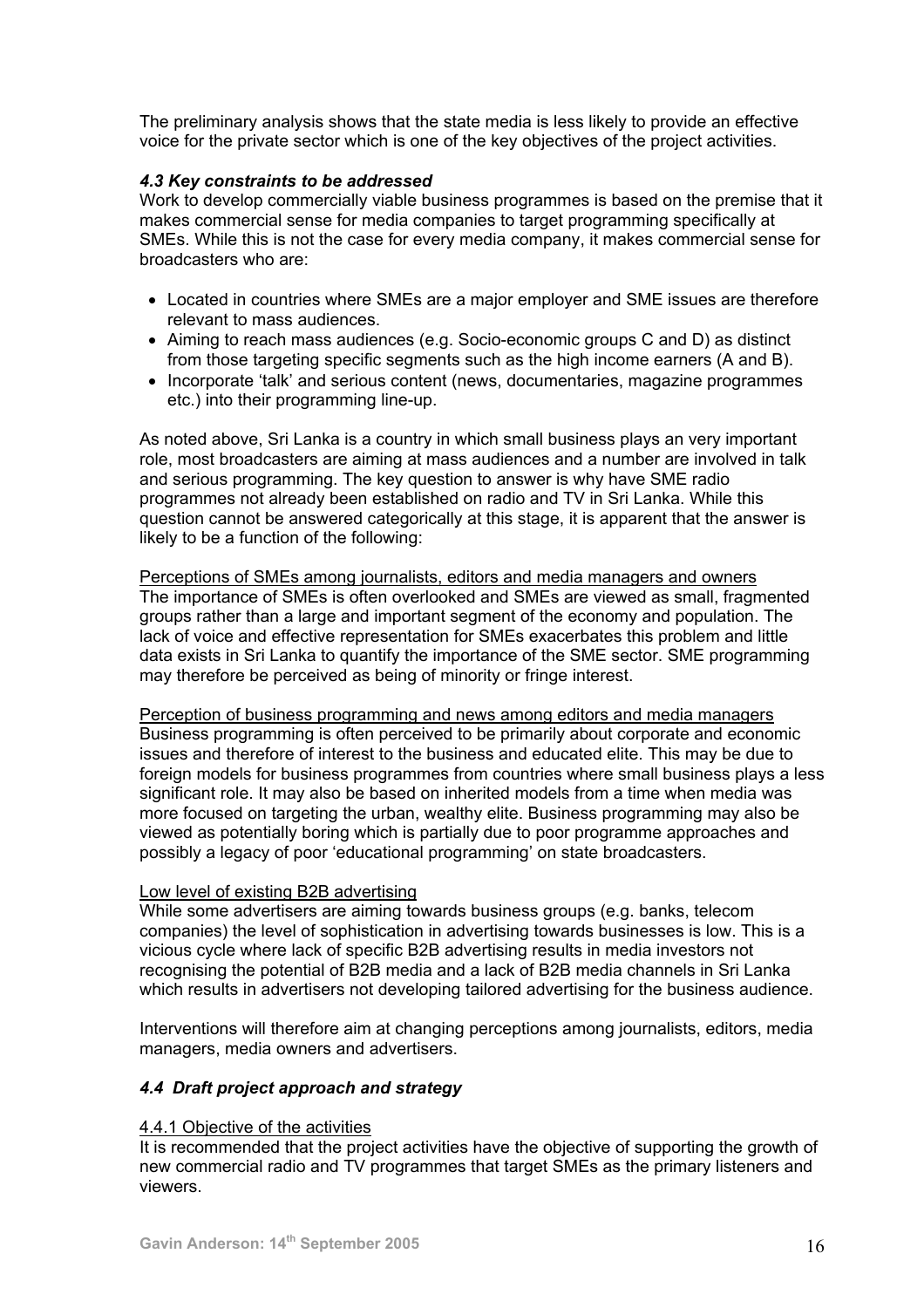These programmes would provide not only information but a platform for the debate and discussion of business issues and a voice for SMEs to promote policy, legislative and business environment changes. The project would target both TV and radio broadcasters and primarily focus on commercial broadcasters.

It is recommended that the project's ultimate aim be to stimulate the development of a variety of competing business programmes on radio and TV rather than focusing on one broadcaster. Having said this, there are two approaches to achieving this as shown in figure 1 below. The choice of which approach to take will depend on the analysis of potential partners, but experience from other countries would suggest that approach 2 is the most feasible. With this approach primary partners are chosen and supported to develop model programmes that are likely to be copied by competing companies. These preliminary partners need to be industry leaders, in other words broadcasters which are respected and have a reputation for innovating new programming. The second step in approach 2 is to promote the set up of new programmes among the competing companies of the original project partner.



**companies and offering varied and diverse programming** 

# *Fig 1: Approaches to developing competing service providers*

# 4.4.2 Project rationale

A causality chain for a media intervention is attached as annex 3. This causality chain provides the logic of a media intervention that has the ultimate aim to promote SME development. While the focus is on changing the way in which the media operates by stimulating improved and increased coverage of SME issues, the ultimate objective is to improve the operation of businesses as a method of increasing employment and reducing poverty.

# 4.4.3 Proposed methodology

Figure 2 details the proposed methodology for the activity. It is suggested that the activities take place in two phases. The first phase will involve collecting additional information and identifying key project and media partners. This phase will lead to the finalization of the plan for the implementation phase of the activities.

The preliminary proposal for the implementation phase of the project is to work both with principle media partners to develop pilot business programmes and to develop a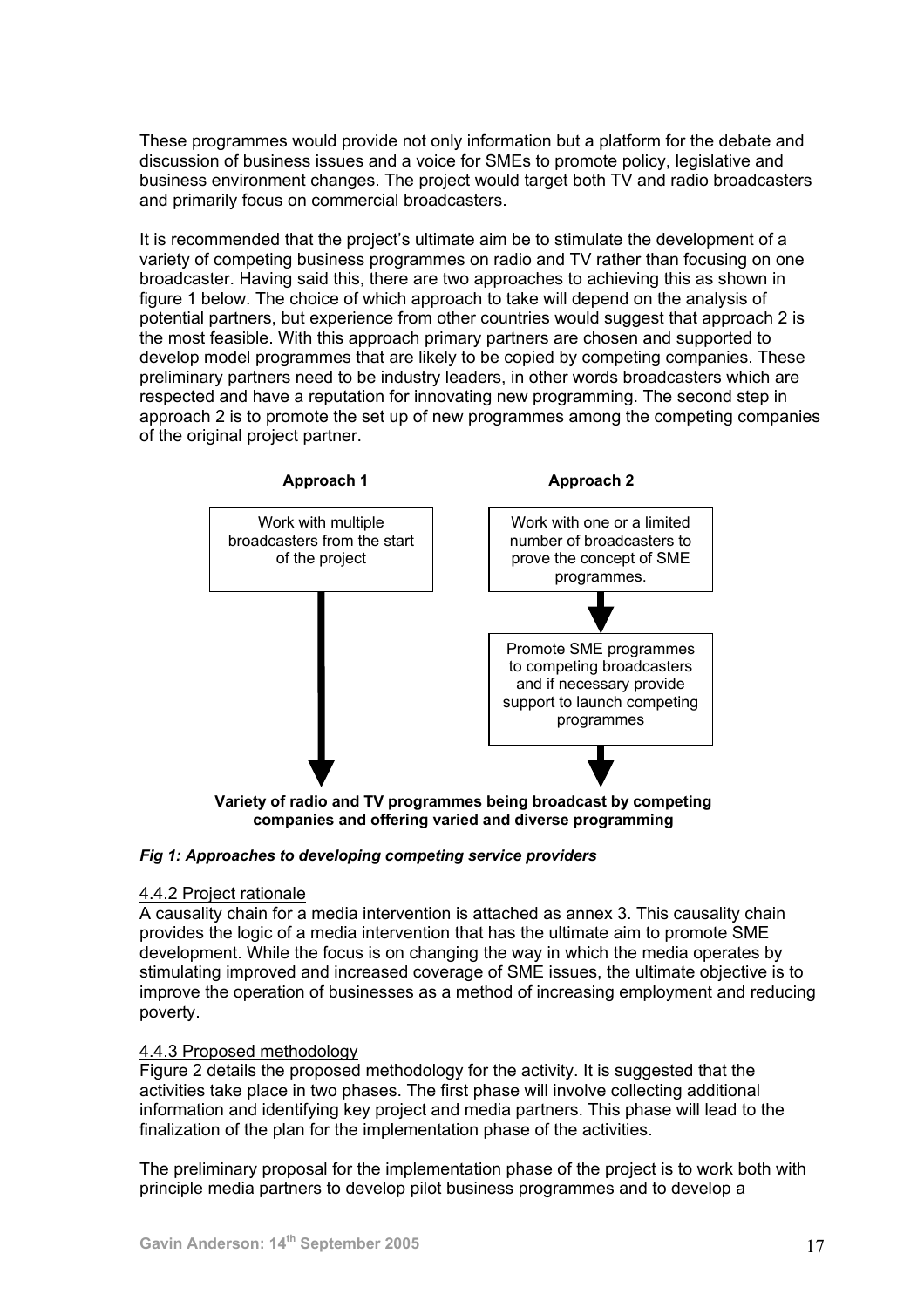journalism course in business TV and radio programme production at the Sri Lanka Press Institute's College of Journalism. The course at the Press Institute will be used as a method of encouraging other media companies other than the project's principle media partners to launch business programmes.



*Figure 2: Proposed methodology for the intervention* 

# 1) Collaboration with the Sri Lanka Press Institute formed

The preliminary analysis undertaken under the consultancy indicates that the Sri Lankan Press Institute is the most appropriate local organisation through which to work. The Press Institute is interested in promoting developmental content on radio and TV and in promoting improved business journalism. The Institute is also involved in training having established the Sri Lanka College of Journalism.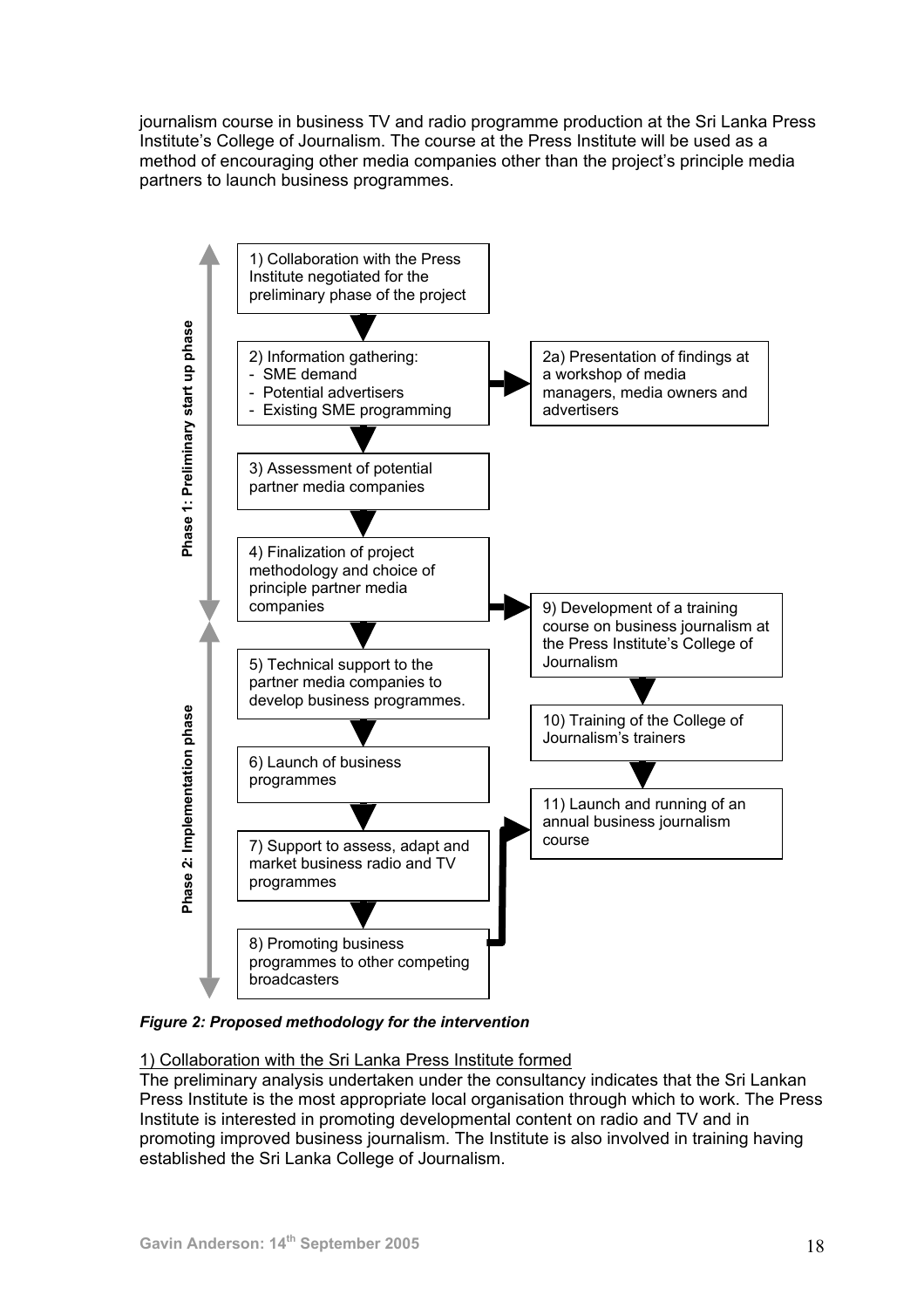It is therefore proposed that a preliminary collaboration be formed between the Press Institute and Enter-Growth to undertake the first phase of the work. A local consultant will need to be contracted to manage and oversee the work in this phase and this consultant would work under supervision of both the Press Institute and the Enter-Growth project.

## 2) Information gathering

It is important that the project develops a credible and tangible offer to potential media partners. To enable the project to do this additional information is required. This additional information will also assist in finalising the project strategy. Ideally this information would include:

- Preliminary information on the demand for radio and TV programmes from SMEs. This could be collected through simple questionnaires and focus group discussions.
- Additional information on potential advertisers for SME programmes. This could be put together by a marketing consultant with knowledge of the advertising industry.
- Additional information on current SME coverage on existing business TV and radio programmes. This could either be done by a consultant monitoring business programmes over a 2 -3 week period or could possibly be done under AC Nielsen's media monitoring service (see 3.6.1 above).
- Statistics on the number of SMEs in Sri Lanka. This may need to be done as an informed guess since statistics do not appear to be available.

## 2a) Presentation of findings

It is proposed that the findings of this preliminary information gathering be presented at a workshop (possibly a breakfast meeting if it is more appropriate) organised by the Press Institute. This workshop would present statistics and information highlighting that there is inadequate coverage of SMEs in the media in Sri Lanka and making the case for increased coverage from a newsworthiness, audience and commercial perspective. This workshop would assist with introducing the concept to media owners and managers and act as a step in the identification of media partners.

### 3) Assessment of potential partner media companies

Initial analysis undertaken under this consultancy showed that the Maharaja Broadcasting Corporation (MBJ) is a potential partner for the project whereas Colombo Communications Limited, the radio side of the EAP group, is not due to their focus on music formats and lack of interest in talk radio. The following broadcasters also need to be assessed as potential partners:

- EAP Group Swarnavahini TV
- Asia Broadcasting Corporation (ABC) radio Shaa FM, Hiru FM and Sooriyan FM
- TNL Group Asura FM and Isira Radio and TNL TV.
- Independent Television Network

The assessment will need to be undertaken by meeting managers and programmers at the above stations and developing an understanding of their target audience, programming approach and interest in business programming. This could be undertaken by either the international or a local consultant.

## 4) Finalization of project methodology and identification of the principle partners for the project

Following the assessment of the above broadcasters, a choice will be made about whether to work with one or more principle partners (see 4.4.1 above). The project will then be able to assess the technical needs of the partner broadcasters and plan the technical support accordingly. The project methodology could be presented and finalized at a half day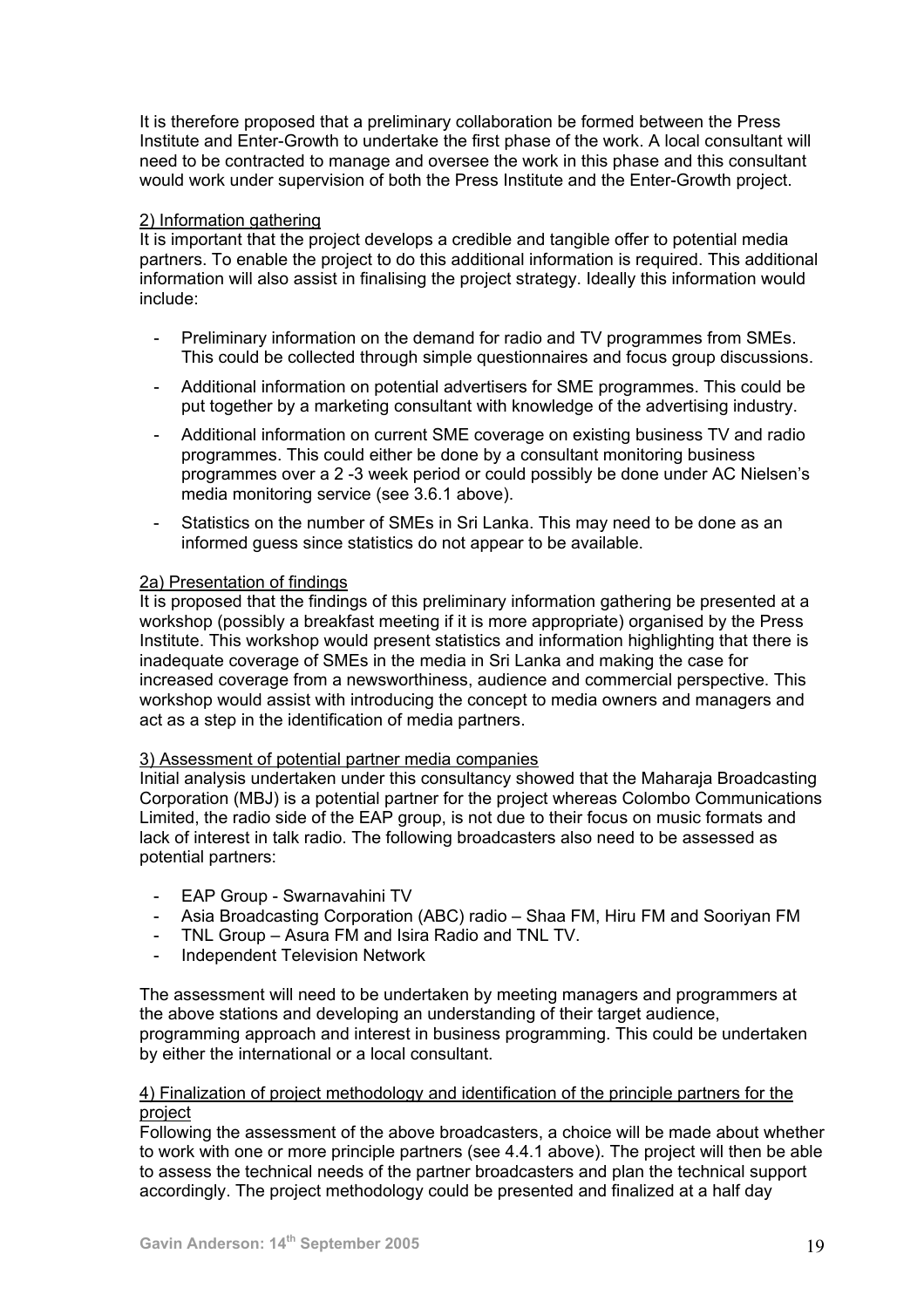project meeting involving the Enter-Growth project, Sri Lanka Press Institute and consultants involved in the work.

# 5) Technical support to partner media companies

The project will offer support to the media company to develop a pilot business programme. This technical support will depend on the needs assessment but could include:

- i. Technical support from a skilled producer to explore a range of programme ideas with the production teams and develop pilot programmes.
- ii. On-the-job training for the technical staff (journalists, presenters and producers) in techniques of running interactive programming.
- iii. Testing pilot programmes with SME audiences in focus group discussions.
- iv. Training and support to market a business programme as a niche offer to advertisers.
- v. Support to identify and make contact with SME resource people.
- vi. Training/orientation for journalists and presenters on issues concerning SMEs (e.g. microfinance, business management). These could be undertaken by a workshop involving SMEs, their representatives and selected experts in different fields.

The Press Institute's College of Journalism is currently in the process of recruiting full time TV and radio trainers and the project will need to assess whether these trainers can provide some of these supports (i.e. those detailed in i, ii and iii). A marketing trainer may need to be identified to provide sales and marketing inputs while the Enter-Growth project should be able to provide inputs to assist with developing SME sources and training/orientation in SME issues.

If the project decides to utilize an international media trainer to support the development of a business journalism course (see 9 below), then this trainer could be utilised to work with the partner media companies.

# 6) Launch of business programmes

The programmes developed would be launched and then run on a regular basis. These programmes may need to be launched without sponsorship so that they develop a reputation and track record. The project should not offer to provide any sponsorship or financial support for the running of the programmes.

# 7) Support to assess, adapt and market programmes

Once the programmes have been running for a few months (suggested to be at least 3 months or 13 weeks, but should depend on the views of the partner), the project could assist the media company to undertake a review of the programme with audiences and advertisers. If the programmes are not supported then the project may need to provide additional marketing support and inputs.

# 8) Promoting business programmes on other competing broadcasters

Once the SME programmes are deemed to be successful (both in terms of audience and advertising revenue) then the project should promote the concept to other broadcasters. The project should encourage other broadcasters to send their staff on the proposed training course in radio and TV business programme production at the Collage of Journalism.

# 9) Development of a business journalism training course

It is suggested that the project support the Press Institute's College of Journalism to develop a short training course for mid-career TV and radio journalists, producers and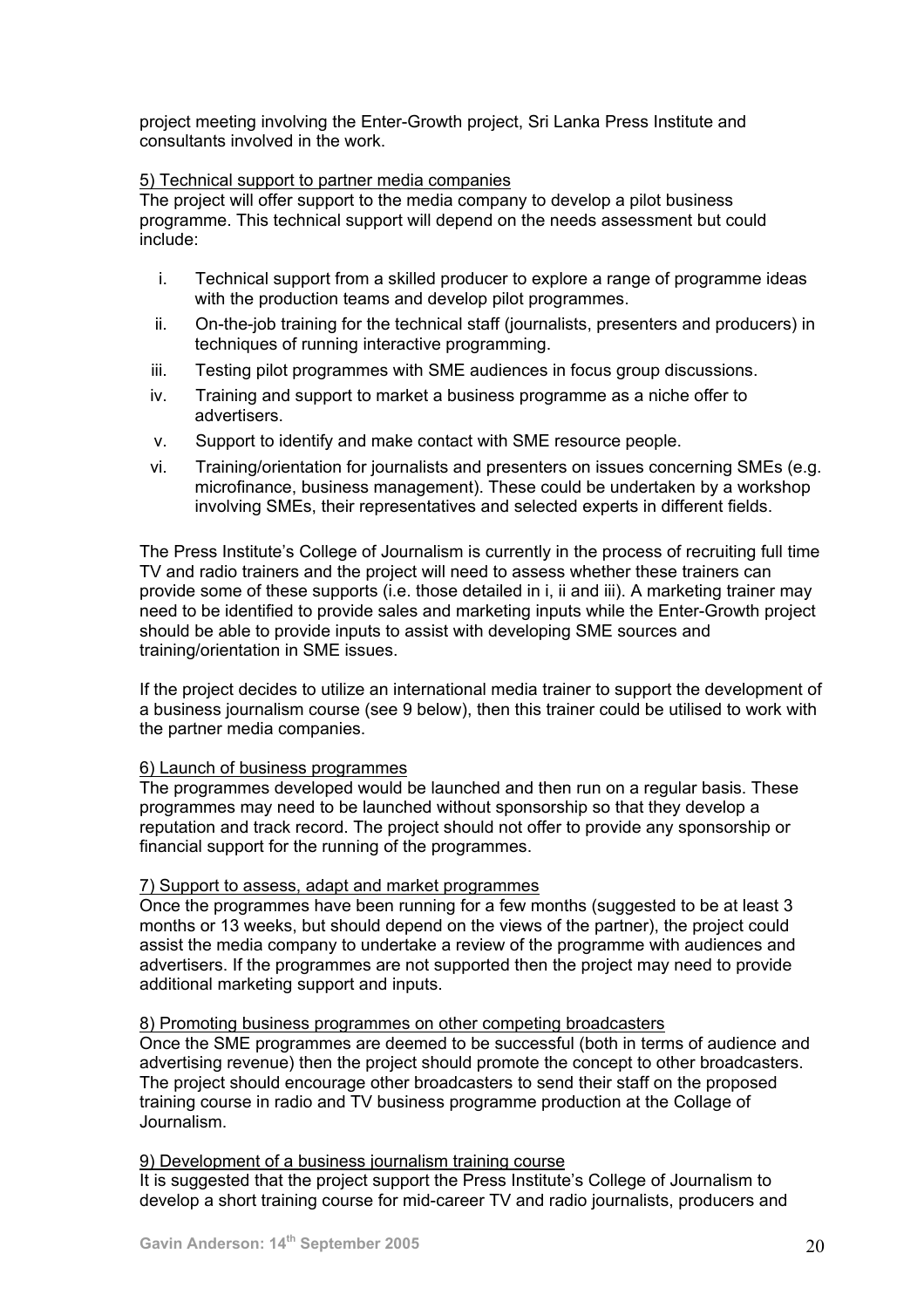presenters in producing radio and TV business programmes. This course could be adapted from the training modules developed under the ILO's SEMA project in Uganda. This could be undertaken with support of the international media trainer who developed the Ugandan course. This course is likely to be around 2 weeks in duration and it is hoped that it can become a regular annual or biennial event that is integrated into the course curriculum of the College of Journalism.

Unfortunately, the College of Journalism relies on external financing support to run courses and there remains a question about how these courses will be continued. This needs to be explored by the project during discussions with the Press Institute.

## 10) Training the College of Journalism's trainers

The project will build the capacity of the College of Journalism's in-house radio and TV trainers to run courses on business journalism. It is suggested that this be undertaken by the international media trainer who developed the business training materials for the ILO SEMA project in Uganda.

## 11) Launch and running of the business journalism course

The business journalism course will be launched and promoted to media companies and individual journalists, presenters and producers.

# *4.5 Human resources and project management*

The Enter-Growth project does not intend to implement this activity using core project staff and will therefore require local consultants and partners. As noted above it is recommended that the project work in collaboration with the Sri Lanka Press Institute (SLPI) and that the activities be undertaken under their umbrella. A major issue for the project will be human resources and continuity to push the activities forward. Without dedicated full-time or at least part-time staff, there is a danger that there will be no 'project champion' and that the activities will lack momentum and cohesion. It is recommended that the project consider this issue once the collaboration with the Sri lanka Press Institute has been discussed and agreed.

| <b>Project activity</b>        | <b>Human resources</b>         | <b>Activities</b>               |
|--------------------------------|--------------------------------|---------------------------------|
| 1) Collaboration with press    | Enter-Growth manager and       | Meetings undertaken and         |
| Institute negotiated           | staff                          | agreement drawn up.             |
| 2) Information gathering       | Local media consultant with    | Analysis of SME demand for      |
|                                | support from Enter-            | programmes                      |
|                                | Growth/SLPI staff.             |                                 |
|                                | Local media consultant or AC   | Existing SME programming on     |
|                                | Nielsen.                       | TV and radio.                   |
|                                | Local marketing consultant co- | identification of potential     |
|                                | ordinated by the media         | advertisers                     |
|                                | consultant.                    |                                 |
| 2a) Workshop to present        | Sri Lanka Press Institute      | Preparation and running of the  |
| findings                       |                                | workshop.                       |
| 3) Assessment of the potential | Local and international media  | Meetings with potential partner |
| partner media companies        | consultant                     | media companies.                |
| 4) Finalization of project     | International media consultant | Mission and workshop with       |
| methodology                    | in consultation with Enter-    | project partners and            |
|                                | Growth, SLPI and local         | consultants.                    |
|                                | consultants                    |                                 |

Table 13 provides details of the possible allocation of human resources for the project.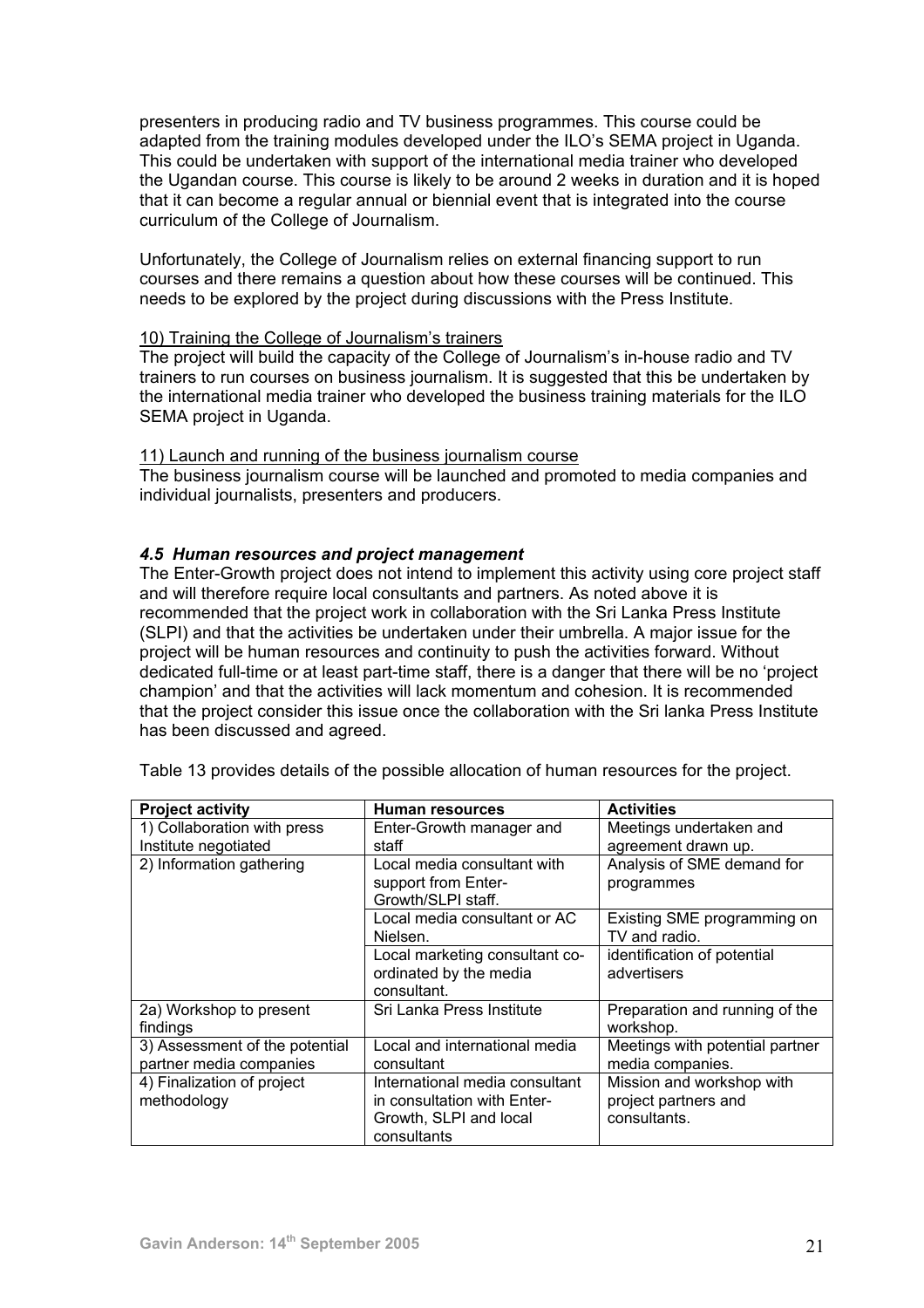| 5) Technical support to partner<br>media companies.                    | College of Journalism trainers<br>or local media consultant with<br>possible inputs from the<br>international media consultant. | Support for technical<br>programming and skills                                     |
|------------------------------------------------------------------------|---------------------------------------------------------------------------------------------------------------------------------|-------------------------------------------------------------------------------------|
|                                                                        | Local marketing consultant                                                                                                      | Support for marketing and<br>sales.                                                 |
|                                                                        | <b>Enter-Growth Project</b>                                                                                                     | Support to developing SME<br>sources and understanding of<br><b>SME</b> issues      |
| 6) Launch of business<br>programmes                                    | Partner media companies.                                                                                                        |                                                                                     |
| 7) Support to assess, adapt<br>and market radio and TV<br>programmes.  | Local media consultant with<br>possible inputs from a media<br>research company                                                 | Assessment of popularity and<br>success of SME programmes                           |
|                                                                        | Local marketing consultant                                                                                                      | Support to market programmes                                                        |
| 8) Promoting business<br>programmes to other<br>competing broadcasters | Local media consultant in<br>collaboration with the Press<br>Institute and College of<br>Journalism.                            | Meetings with managers and<br>producers.                                            |
| 9) Development of business<br>journalism training course               | Press Institute with support<br>from an international media<br>trainer / consultant                                             | Adaptation of training materials<br>to local situation and to TV.                   |
| 10) training of College of<br>Journalism's trainers                    | International media trainer                                                                                                     | Orientation and training<br>followed by support to run the<br>first training course |
| 11) launch of the business<br>journalism course                        | Press institute and College of<br>Journalism                                                                                    |                                                                                     |

*Table 13: Human resource requirements for the proposed activities* 

# *4.6 Project timing*

Table 14 provides an suggested timeframe for the project over the next 16 months.

|                                 | 2005 |   |   |   |   |   |   |   | 2006 |   |   |   |   |   |   |   |
|---------------------------------|------|---|---|---|---|---|---|---|------|---|---|---|---|---|---|---|
| <b>Project activity</b>         | O    | N | D | J | F | м | A | M | J    | J | A | S | O | N | D | J |
| 1) Collaboration with press     |      |   |   |   |   |   |   |   |      |   |   |   |   |   |   |   |
| Institute negotiated            |      |   |   |   |   |   |   |   |      |   |   |   |   |   |   |   |
| 2) Information gathering        |      |   |   |   |   |   |   |   |      |   |   |   |   |   |   |   |
| 2a) Workshop to present         |      |   |   |   |   |   |   |   |      |   |   |   |   |   |   |   |
| findings                        |      |   |   |   |   |   |   |   |      |   |   |   |   |   |   |   |
| 3) Assessment of the potential  |      |   |   |   |   |   |   |   |      |   |   |   |   |   |   |   |
| partner media companies         |      |   |   |   |   |   |   |   |      |   |   |   |   |   |   |   |
| 4) Finalization of project      |      |   |   |   |   |   |   |   |      |   |   |   |   |   |   |   |
| methodology                     |      |   |   |   |   |   |   |   |      |   |   |   |   |   |   |   |
| 5) Technical support to partner |      |   |   |   |   |   |   |   |      |   |   |   |   |   |   |   |
| media companies.                |      |   |   |   |   |   |   |   |      |   |   |   |   |   |   |   |
| 6) Launch of business           |      |   |   |   |   |   |   |   |      |   |   |   |   |   |   |   |
| programmes                      |      |   |   |   |   |   |   |   |      |   |   |   |   |   |   |   |
| 7) Support to assess, adapt     |      |   |   |   |   |   |   |   |      |   |   |   |   |   |   |   |
| and market programmes.          |      |   |   |   |   |   |   |   |      |   |   |   |   |   |   |   |
| 8) Promotion to other           |      |   |   |   |   |   |   |   |      |   |   |   |   |   |   |   |
| competing broadcasters          |      |   |   |   |   |   |   |   |      |   |   |   |   |   |   |   |
| 9) Development of business      |      |   |   |   |   |   |   |   |      |   |   |   |   |   |   |   |
| journalism training course      |      |   |   |   |   |   |   |   |      |   |   |   |   |   |   |   |
| 10) training of College of      |      |   |   |   |   |   |   |   |      |   |   |   |   |   |   |   |
| Journalism's trainers           |      |   |   |   |   |   |   |   |      |   |   |   |   |   |   |   |
| 11) Launch of the business      |      |   |   |   |   |   |   |   |      |   |   |   |   |   |   |   |
| journalism course               |      |   |   |   |   |   |   |   |      |   |   |   |   |   |   |   |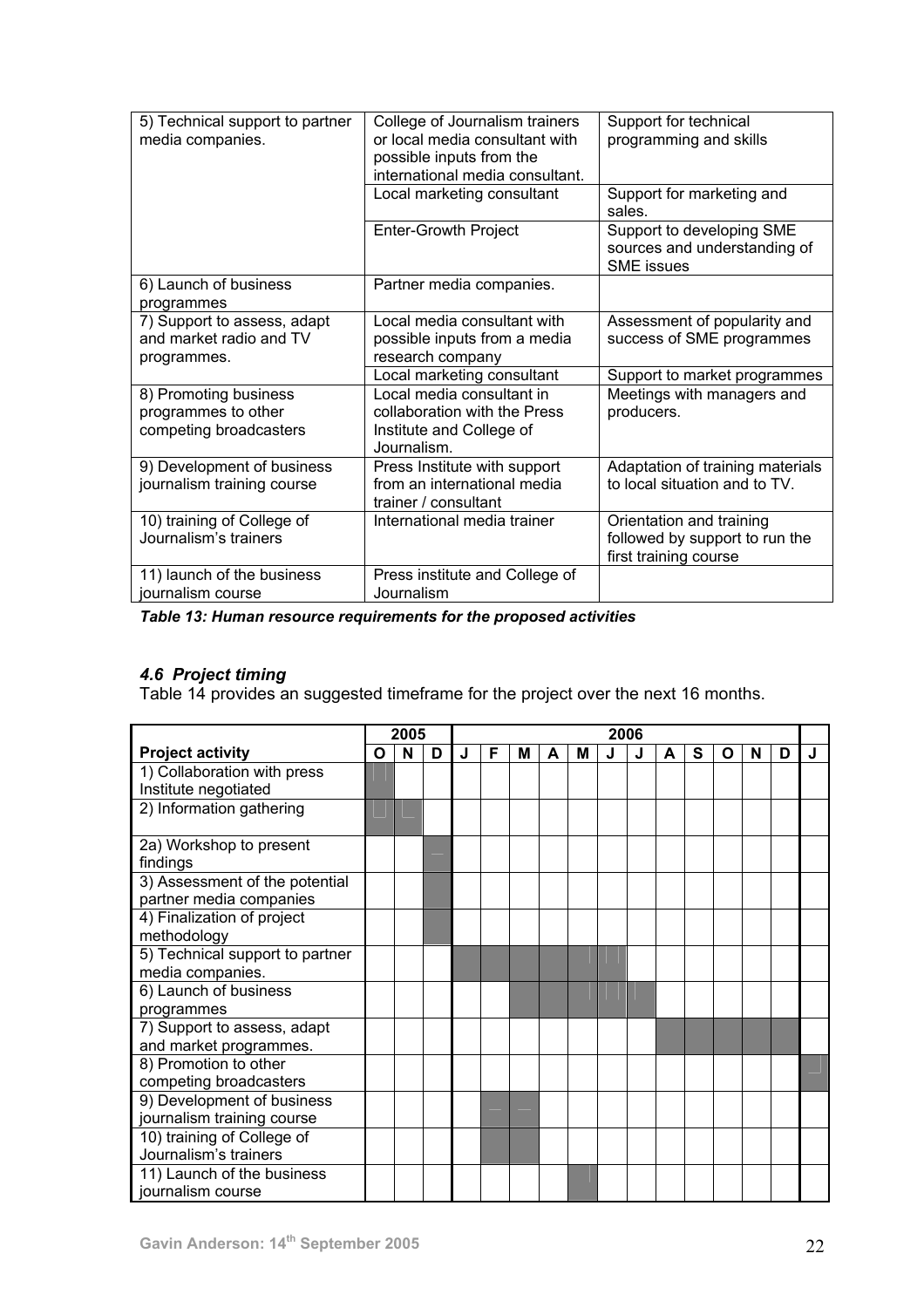## *Table 14: Suggested project timeframe*

This feasibility of this suggested timetable needs to be assessed by the Enter-Growth project over the next few weeks. In particular, the recruitment of a local consultant is a critical step in initiating the work. If the Press Institute is unable to assist with this and the consultancy needs to be advertised then the initiation of activities will also be delayed. The timing of the second mission of the international consultant would ideally be towards the end of the analysis phase when the consultant can assist with meetings with media companies. This second consultancy may also be delayed if the recruitment of a local media consultant is delayed

The draft terms of reference for the media consultant is attached as annex 4.

## **4.7** *Activity costs*

It is difficult to define the budget for this activity until the details of the collaboration with the Press Institute has been finalized. The following table provides an overview of the significant costs envisaged but needs to be finalized by the Enter-Growth project and international consultant.

| <b>Project activity</b>         | <b>Major costs</b>                                      | <b>Estimated cost (US\$)</b> |
|---------------------------------|---------------------------------------------------------|------------------------------|
| Pre project planning, design    | International consultant                                | 15,700                       |
| and initial backstopping        |                                                         |                              |
| 1) Collaboration with press     | none                                                    |                              |
| Institute negotiated            |                                                         |                              |
| 2) Information gathering        | Local media consultant -                                | To be estimated by ILO       |
|                                 | Approx 15 to 20 days + costs                            |                              |
|                                 | Local researchers/facilitators                          | To be estimated by ILO       |
|                                 | to undertake small sample                               |                              |
|                                 | questionnaire based survey                              |                              |
|                                 | and FGDs                                                |                              |
|                                 | AC Nielsen. Media information                           | 1,000                        |
|                                 | 5 days -Local marketing                                 | To be estimated by ILO       |
|                                 | consultant                                              |                              |
| 2a) Workshop to present         | Half day workshop costs                                 | To be estimated by ILO       |
| findings.                       |                                                         |                              |
| 3) Assessment of the potential  | Local media consultant -                                | To be estimated by ILO       |
| partner media companies         | approx 10 days + costs.                                 |                              |
| 4) Finalization of project      | International consultant -                              | 15,000                       |
| methodology                     | approx 15 days including                                |                              |
|                                 | backstopping + mission costs                            |                              |
| 5) Technical support to partner | College of Journalism trainers                          | To be discussed between ILO  |
| media companies.                |                                                         | and SLPI                     |
|                                 | Local marketing consultant -                            | To be estimated by ILO       |
|                                 | possibly 10 days + costs<br>International media trainer |                              |
|                                 |                                                         |                              |
|                                 | (cost included in 9 and 10<br>below)                    |                              |
| 6) Launch of business           | Support to publicise launches                           | 5,000                        |
| programmes                      |                                                         |                              |
| 7) Support to assess, adapt     | Local media consultant with                             | 10,000                       |
| and market radio and TV         | possible inputs from a media                            |                              |
| programmes.                     | research company                                        |                              |
|                                 | Local marketing consultant -                            | To be estimated by ILO       |
|                                 | possibly about 10 days + costs                          |                              |
|                                 | Trainings/workshops and                                 | 5,000                        |
|                                 | resource people costs - venue,                          |                              |
|                                 | materials,                                              |                              |
| 8) Promoting business           | Local media consultant -                                | To be estimated by ILO       |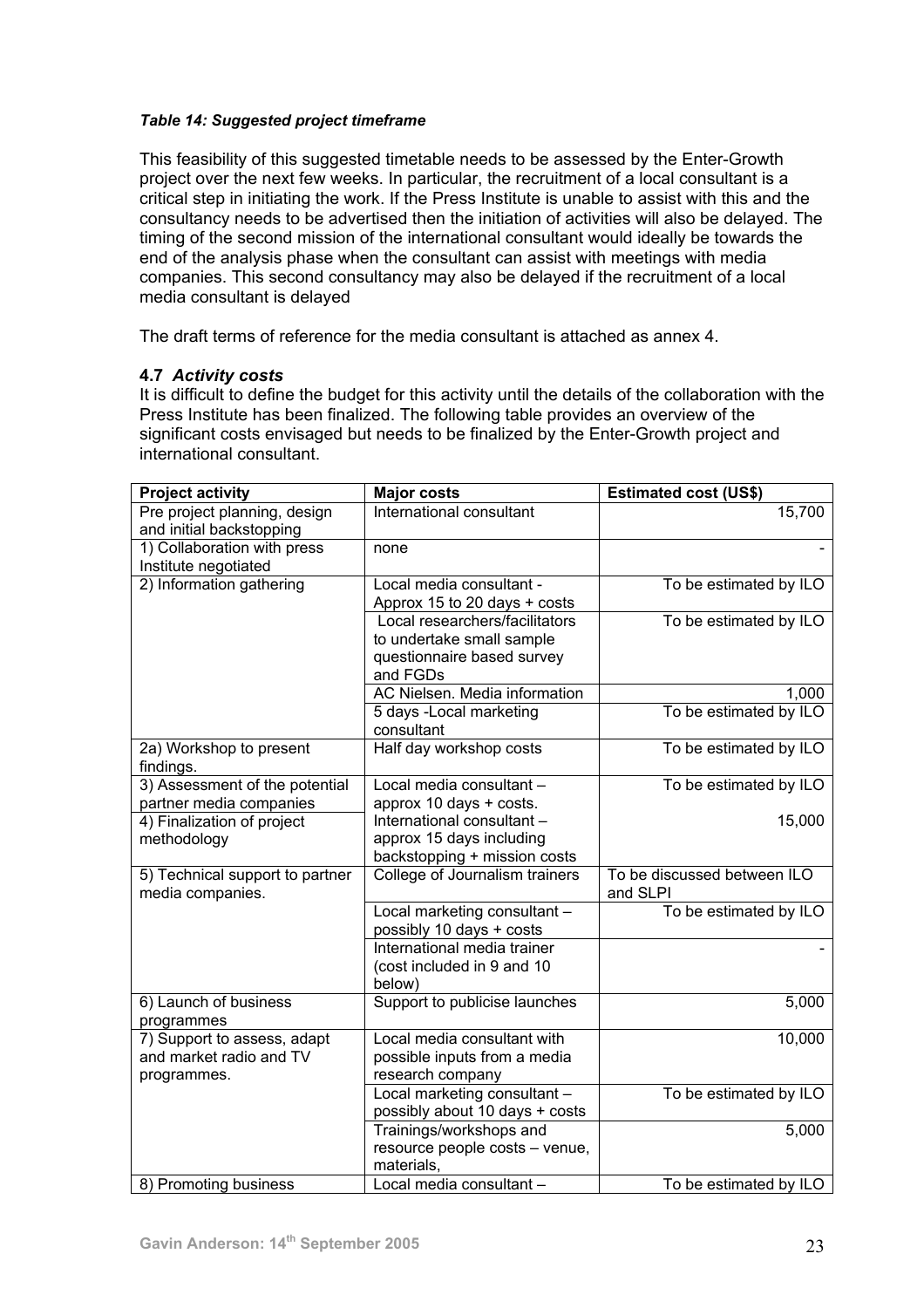| programmes to other<br>competing broadcasters                                                                   | possibly 10 days + costs                                                                                              |                                         |
|-----------------------------------------------------------------------------------------------------------------|-----------------------------------------------------------------------------------------------------------------------|-----------------------------------------|
| 9) Development of business<br>journalism training course<br>10) training of College of<br>Journalism's trainers | International media trainer /<br>consultant. Fee: 21 days @<br>\$550, Flight: \$1,200, DSA 20@<br>\$108, costs: \$100 | 15,000                                  |
| 11) Launch of the business<br>journalism course                                                                 | Course running<br>Course overseeing support<br>from International media                                               | To be discussed between ILO<br>and SLPI |
|                                                                                                                 | trainer: Fee: 14 days @ \$550,<br>Flight: \$1,200, DSA 13 @<br>\$108, costs: \$100                                    | 9,500                                   |
| Project management costs                                                                                        | Possibly the local media<br>consultant on a part-time basis.                                                          | To be discussed between ILO<br>and SLPI |
| Monitoring and evaluation<br>costs                                                                              | Audience surveys and focus<br>group discussions                                                                       | 8,000                                   |

# *4.8 Monitoring and documenting impact*

The project will need to undertake monitoring and documentation of impact. Measuring impact for a mass media intervention is notoriously difficult due to the scale of the target audience and the nature of a media intervention in terms of causality. A causality chain for this intervention is attached as annex 3. This chain provides the basic logic for the intervention which will start with changing perceptions and behaviour at the media level but ultimately aim to stimulate enterprise growth and increase business survival as a contribution to poverty reduction.

This causality framework has begun to be used in media projects in Uganda and Bangladesh to track and document impact. The impacts (anecdotal, qualitative and quantitative) are noted at the various levels of the causality chain on an ongoing basis. While specific issues featured in the programmes can be researched to identify business level impacts, experience elsewhere shows that broad quantitative research that tries to assess business level impacts from media projects are too blunt a tool and are seldom effective. It is therefore recommended that the causality chain be used as a framework in which to note and document impact for this intervention.

The proposed initial information gathering phase of the project will assess and quantify the level of existing business programming and SME coverage on radio and TV in Sri Lanka. This can be used as a baseline on which to assess changes at the media level. While there will be little possibility to establish any type of control group to prove attribution, it should be relatively easy for the project to convincingly present the case for causality between project activities and increased SME programming and coverage on radio and TV.

# *4.9 Linkages to other project components*

The initiative will work at the national level despite the fact that the Enter-Growth project has a district focus. This is due to the lack of district-level media in Sri Lanka and therefore opportunities to work at the district level. Linkages between the broadcast media activities and district-level activities will therefore be indirect through SMEs at the district level accessing the national SME programmes.

There is scope for the district-level initiatives to promote the set up of district or regional level newspapers, which we term here as local newspapers, under the concept of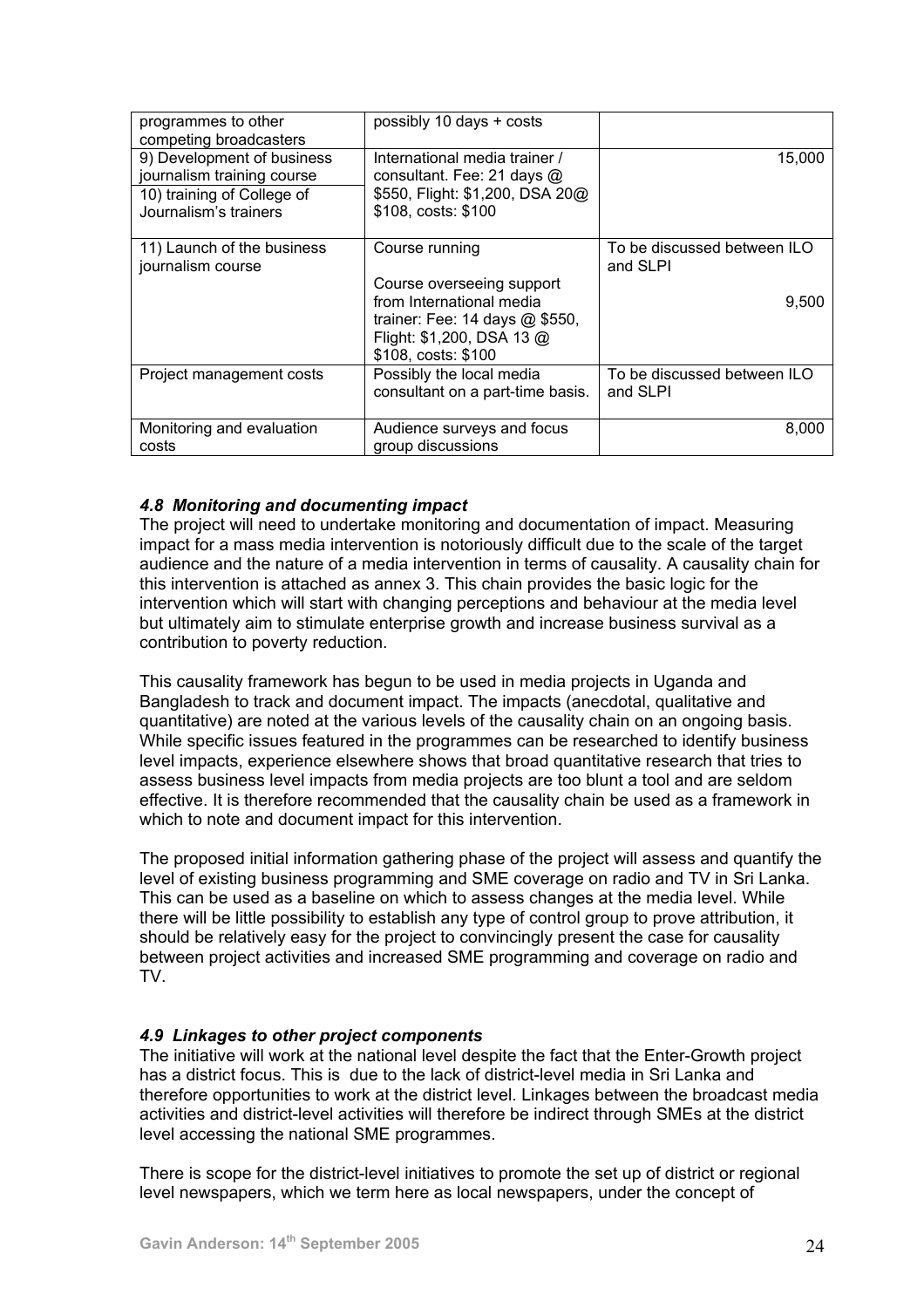'strategic local competitive advantage'. Local media plays an important role at the district level, increasing local information and potentially enhancing local democracy. From a business perspective, local media provides small businesses with more affordable, targeted and appropriate advertising opportunities, local business information and a platform to influence local policy makers.

With over 200 registered publications in Sri Lanka, the lack of local media is somewhat surprising and no significant constraints were identified by the consultant to explain this situation. Countries with lower literacy levels, countries as small both physically and in population terms, and poorer countries than Sri Lanka support profitable local media. While radio at the local level is blocked by legislative constraints and TV by economic constraints, there appears to be no economic or legislative constraints to the emergence of local newspapers. It is therefore suggested that this be presented as a possible area to explore within the district level activities.

An intervention would need to start with research into the feasibility of local media and could involve an investor seminar where potential investors are provided with information on how local media operates commercially in other countries in the region.

## **5. Conclusions and recommendations for immediate actions**

The consultancy concludes that an intervention in supporting the growth and establishment of broadcast media for SMEs is feasible in Sri Lanka. The consultant has presented a proposed preliminary activity plan and methodology based on the following recommendations:

- The project should focus on both radio and TV. Encompassing both radio and TV is unlikely to significantly raise costs for the project, provides scope for greater scale and impact and offers the potential to build synergies within the media companies that run both radio and TV stations.
- The project should primarily focus on developing partnerships with commercial rather than state broadcasters. Despite the greater reach of state TV, the consultant believes that commercial broadcasters offers a better potential to provide effective platforms for debate and a voice for SMEs.
- The project should aim to stimulate the set up of a number of diverse, competing TV and radio programmes but it is likely to be more feasible to begin work with a limited number (1 to 3) of broadcasters at the initial stage of the project and expand this at a later stage by promoting programming with other competing companies..
- The project should attempt to work with a local partner organisation to create the correct image for the activities, ensure local ownership and maximize the potential for the activities to be sustained. Preliminary analysis suggests that the Sri Lanka Press Institute is the most appropriate partner organisation.
- The project should not only focuses on supporting media companies to develop SME programmes, but should support the Sri Lankan Press Institute's College of Journalism to develop a short (possibly 2 week), mid-career journalism course in radio and TV business programme production. This course will form part of the support provided to partner media companies as well as forming part of the strategy to promote new programmes among other broadcasters.

An area of specific concern is that of human resources. The project will require a local project overseer who can ensure continuity and cohesion. Preliminary plans are to identify a local media consultant to undertake this role and a draft terms of reference has been developed by the consultant and attached as annex 4. It was envisaged that this media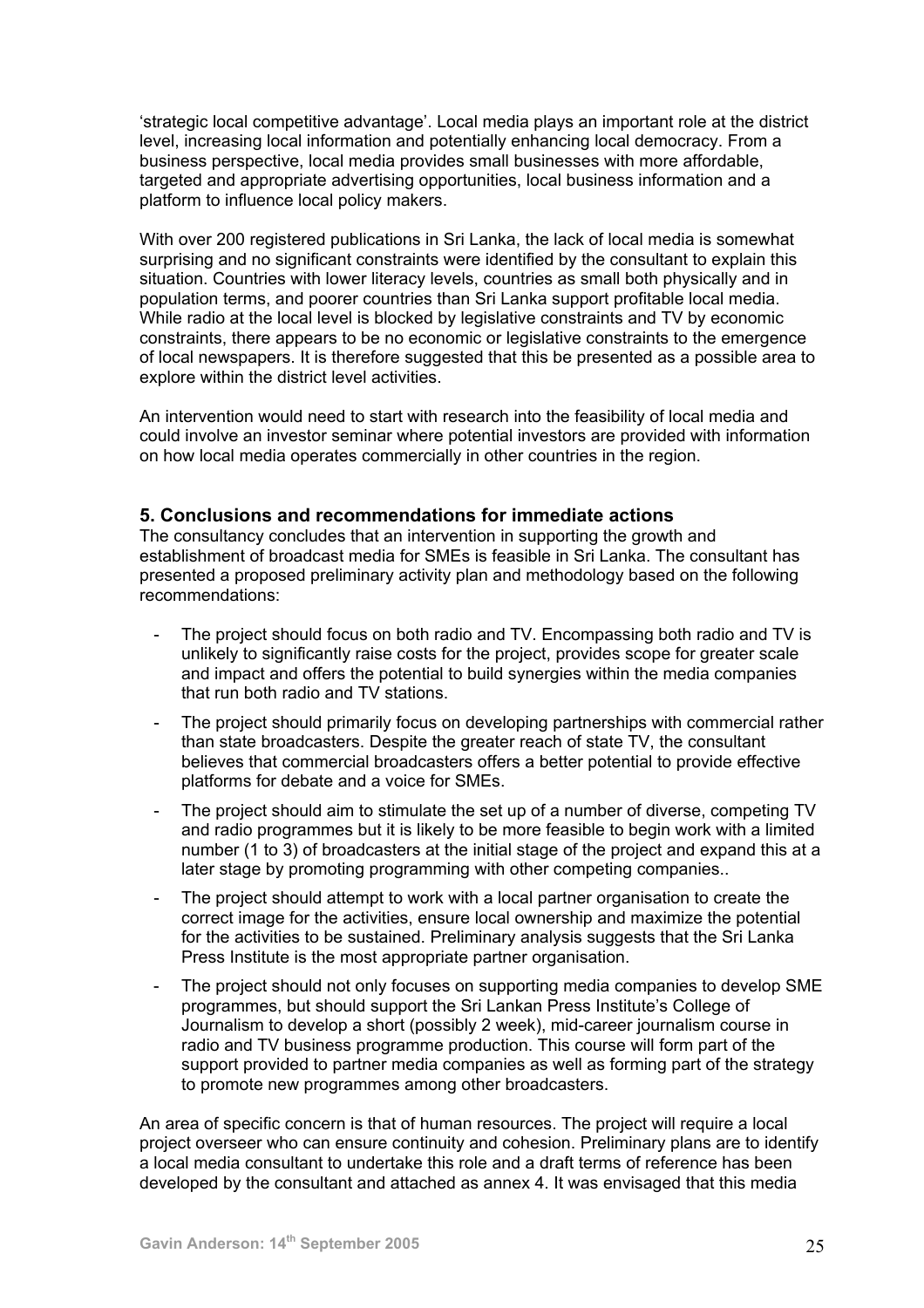consultant will be hired on a part-time basis. Specific concerns remain on whether an appropriate consultant with adequate skills and available time can be identified and is affordable to the project. It is unlikely that the Press Institute can provide such a person, but the Institute may be able to assist in identifying this consultant. This needs to be discussed with the Press Institute and plans and timeframes may need to be adapted accordingly.

Immediate recommended activities to initiate the media activities are:

- Enter-Media to meet with the Sri Lanka Press Institute to discuss and explore the possibilities of a collaboration for the first phase of the project.
- The project to rapidly to begin the process of identifying a local media consultant. Possibilities of tapping into the Press Institutes network should be explored, but an advert may need to be placed for this position.
- Support to be provided by the international consultant from a distance to develop plans and TORs for the information gathering exercises including the preliminary audience surveys, surveys into business programmes and identification of potential advertisers.

It has been requested that the international consultant return to Sri Lanka in November for a second mission. Ideally the international consultant would return towards the end of the preliminary information gathering stage and at a time when the international consultant can work closely with the local consultant to meet with potential media partners. The identification of the local consultant is therefore critical to the timing of the international consultant's second mission. If recruiting the local consultant is delayed then this second mission may also need to be delayed.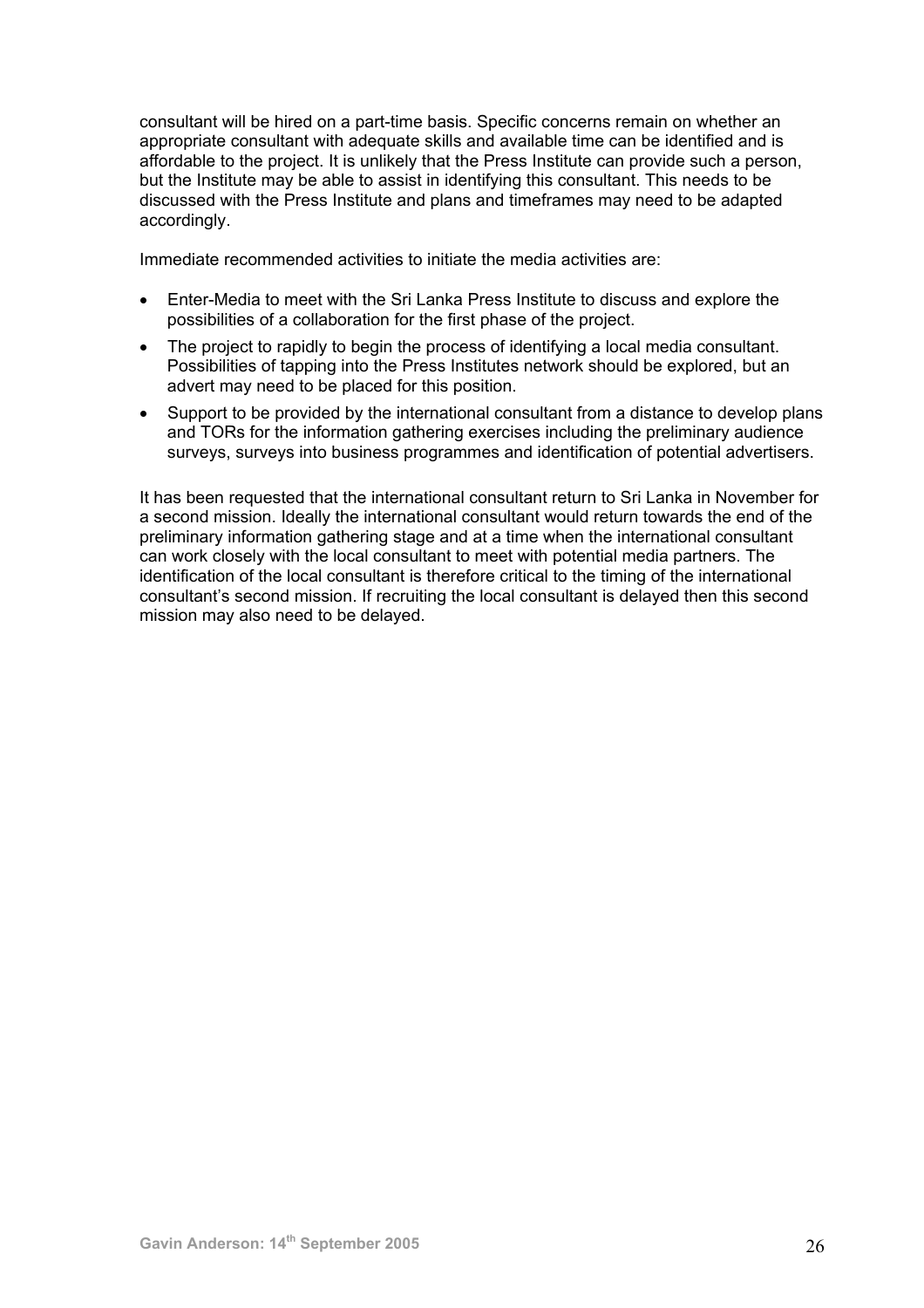# **Annex 1: Terms of Reference for the consultancy**

# Enterprise for Pro-poor Growth

# Terms of Reference

*Development of commercial radio and/or television programmes for small businesses* 

# **1. Background**

The Enterprise for Pro-poor Growth project supports the implementation of the Government of Sri Lanka's strategy for poverty reduction and the generation of quality employment for women and men through an integrated micro and small enterprise development programme that targets four districts with a high incidence of poverty, Kurunegala, Polonnaruwa, Anuradhapura and Puttalam. At the national level, the project supports, amongst others, the development of commercial media programmes that target the MSE sector.

The ILO's experience demonstrates that such programmes can play an important role in meeting MSEs' need for information and strengthening demand for business services. They also offer an opportunity for MSEs to voice their concerns and so affect policy makers. The content of the programmes is driven by the media and the MSEs themselves, rather than by projects or donors. They cover current issues of interest to MSEs, i.e. they are "news driven", not "message driven", and this is essential to keeping them relevant to MSEs and reaching a wide audience. They are sponsored by the private sector, generally larger companies for whom MSEs are a (potential) market. Experience in Africa has shown that, taking this approach, such programmes can become commercially successful (and so sustainable) and reach tens of thousands of MSEs. It is this potential for outreach, sustainability, and relevance that the project seeks to exploit.

# **2. Mission objectives**

This TOR covers the development of a strategy and work plan for the project's commercial media component. During the project formulation process a quick scan was made of the media environment, on the basis of which it was decided that such a component had a good chance of being relevant as well as feasible. The project document therefore includes the following output:

## *"Commercial small business radio and/or television programmes established that provide information, offer a forum for discussion, and strengthen the demand for business services".*

The document also mentions investigating and possibly developing other approaches, such as the production of VCDs that could be marketed through commercial channels (the relevant extract from the document is attached). A detailed assessment now needs to be done and a strategy developed for the realisation of this output. If the output as currently formulated proves not to be realistic or relevant, an alternative needs to be developed. Some of the key issues that need to be addressed under this TOR therefore are:

- Which media offer the best opportunities.
- Specifically, which stations and/or companies could the project work with.
- How can sponsorship be obtained, and among what kinds of firms is this most likely.
- What are the needs for capacity development.
- Could the activities take the four target districts as a basis from which the component could expand, or should the media work start nationally immediately.
- What are the potential linkages to other project components and how could these be made use of without compromising the integrity of the media activities.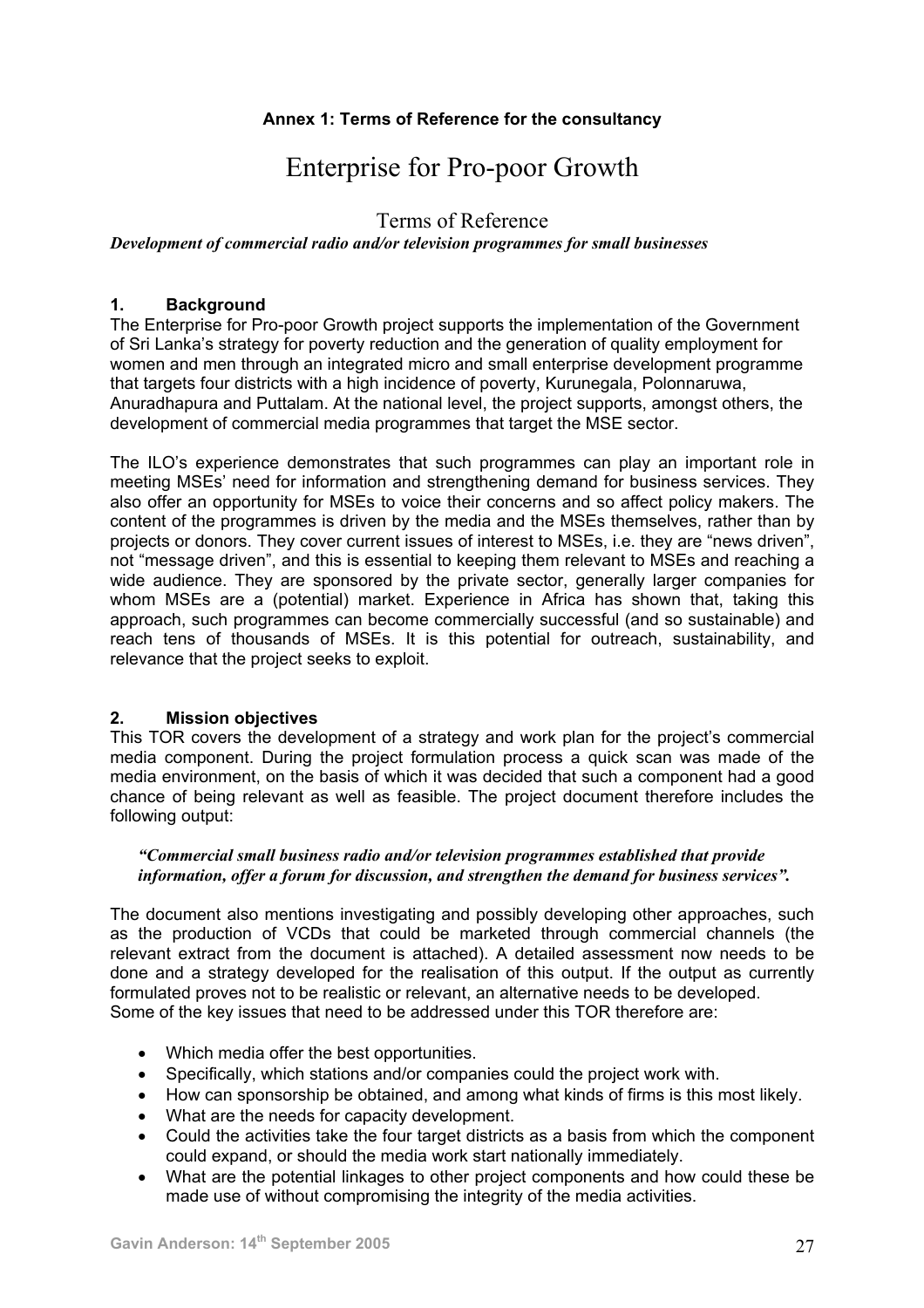The overall strategy will be operationalised in a detailed work plan, that:

- Includes detailed activities set against a timeline.
- Specifies the need for national as well as international expertise.
- Provides a cost estimate.

# **3. Mission composition**

The consultant will work with a national media specialist and a representative of the project team. Although the consultant will work under the aegis of the project, he may have to work under a different identity in order not to raise expectations among the stations that funds will be provided for airtime and other purposes.

The project is also expected to develop a social marketing campaign to promote enterprise culture, which will focus on the four districts covered by the project. Missions for this component will be carried out in late September and November. Although there will be an exchange of information between the social marketing missions and the commercial media missions, in particular with regard to the make-up of the media sector, the two assignments will be carried out separately, since their objectives and approaches are radically different.

# **4. Specific tasks**

The consultant will carry out a mission to Sri Lanka. Prior to the mission the consultant will:

- Review available information on media in Sri Lanka.
- Review the project document.
- Draft a TOR for the national media specialist.
- Guide the project in the selection of the national media specialist and the planning of the mission.

During the mission, the consultant will:

- Have a one-day meeting with the project team to reach a common understanding of the principles of the approach and to finalise the mission programme.
- Develop a detailed understanding of mass media in Sri Lanka, including those based in the four Districts covered by the project, through meetings with stations and media specialists. This will include issues with regard to commercial orientation, political independence, programming, programming and journalistic practices, geographical spread.
- Assess which media offer the best opportunities for commercial programmes or other products for MSEs.
- Prepare an outline for the strategy to be taken and discuss this with the project team.
- Draft a TOR for the national media specialist, for work to be done between the two missions.

Subsequent to the mission, the consultant will finalise the strategy outline and draft a brief report that reflects the findings of the mission. He will also support the work of the national consultant, by e-mail.

A second assignment will be planned on the basis of the results of the present assignment.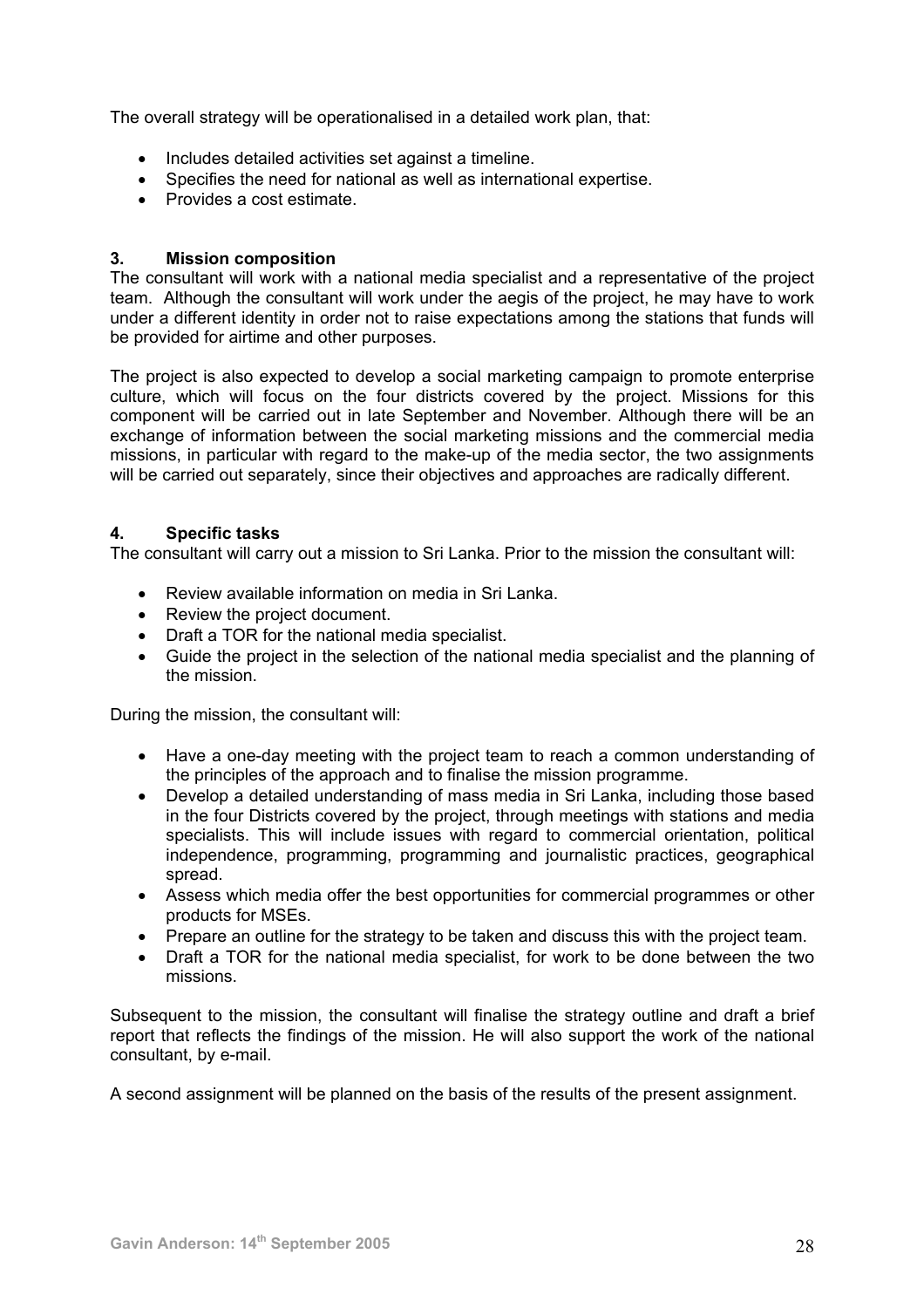# **Annex 2: Causality Chain for the Intervention**

|                                          |                                                                                                                                                                                                                                                    | <b>Media System Level</b>                                                                                                                                      |                                                                                                                                                                                                      |                                                                                                      |                                                                                                                                        | <b>Business Level</b>                                                                                                                      |                                                                                                                                                                                                       | <b>Household level</b>                                                                      |
|------------------------------------------|----------------------------------------------------------------------------------------------------------------------------------------------------------------------------------------------------------------------------------------------------|----------------------------------------------------------------------------------------------------------------------------------------------------------------|------------------------------------------------------------------------------------------------------------------------------------------------------------------------------------------------------|------------------------------------------------------------------------------------------------------|----------------------------------------------------------------------------------------------------------------------------------------|--------------------------------------------------------------------------------------------------------------------------------------------|-------------------------------------------------------------------------------------------------------------------------------------------------------------------------------------------------------|---------------------------------------------------------------------------------------------|
| <b>IMPACT</b><br><b>LEVEL</b>            | <b>Perception</b><br>Change                                                                                                                                                                                                                        | <b>Behavioural</b><br>Change                                                                                                                                   | <b>Media operation</b><br>/ environment                                                                                                                                                              | <b>Perception</b><br>Change                                                                          | <b>Behaviour</b><br>Change                                                                                                             | <b>Business</b><br>operation/<br>environment                                                                                               | <b>Business Impact</b>                                                                                                                                                                                | Socio-economic<br>impact                                                                    |
| <b>FOCUS OF</b><br><b>CHANGE</b>         | $\bullet$ Media<br>managers<br>• Journalists<br>• Producers<br>• Advertisers                                                                                                                                                                       | $\bullet$ Media<br>managers<br>• Journalists<br>• Producers<br>• Advertisers                                                                                   | • Radio<br><b>Broadcasters</b><br>• Television<br><b>Broadcasters</b><br>• Advertisers and<br>advertising<br>agencies.                                                                               | $\bullet$ SMEs<br>• Policy Makers<br>• Business<br>service<br><b>Providers</b>                       | $\bullet$ SMEs<br>• Policy Makers<br>• Business<br>service<br><b>Providers</b>                                                         | • Businesses                                                                                                                               | • Businesses                                                                                                                                                                                          | • Employers<br>$\bullet$ Employees<br>• Households                                          |
| <b>NATURE</b><br>OF THE<br><b>CHANGE</b> | • Improved<br>understanding<br>of SMEs<br>• Improved<br>understanding<br>of potential of<br>SME targeted<br>media.<br>• Improved skills<br>in business<br>programme<br>production<br>• Improved<br>understanding<br>of advertising<br>on SME media | • New media<br>practices in<br><b>business</b><br>journalism/<br>business<br>programme<br>production<br>• New practices<br>in B <sub>2</sub> B<br>advertising. | • New radio & TV<br>programming<br>targeting SMEs<br>$\bullet$ Improved<br>coverage of<br>SME <sub>s</sub> in<br>existing<br>business<br>programmes.<br>• Increased<br>advertising<br>targeting SMEs | $\bullet$ Improved<br>understanding<br>and awareness<br>of a range of<br>business<br>related issues. | • Improved or<br>new business<br>practices: policy<br>making,<br>regulation,<br>representation,<br>services.<br>business<br>activities | • Direct business<br>benefits:<br>reduced<br>burdens, better<br>infrastructure.<br>access to<br>opportunities.<br>services, and<br>inputs. | $\bullet$ Improved<br>bottom-line<br>performance<br>• Increased sales<br>• Increased<br>productivity<br>• Increased<br>profitability<br>• Increased start-<br><b>up</b><br>• Increased<br>resilience. | • Increased<br>employment<br>• Improved quality<br>of employment<br>• Increased<br>incomes. |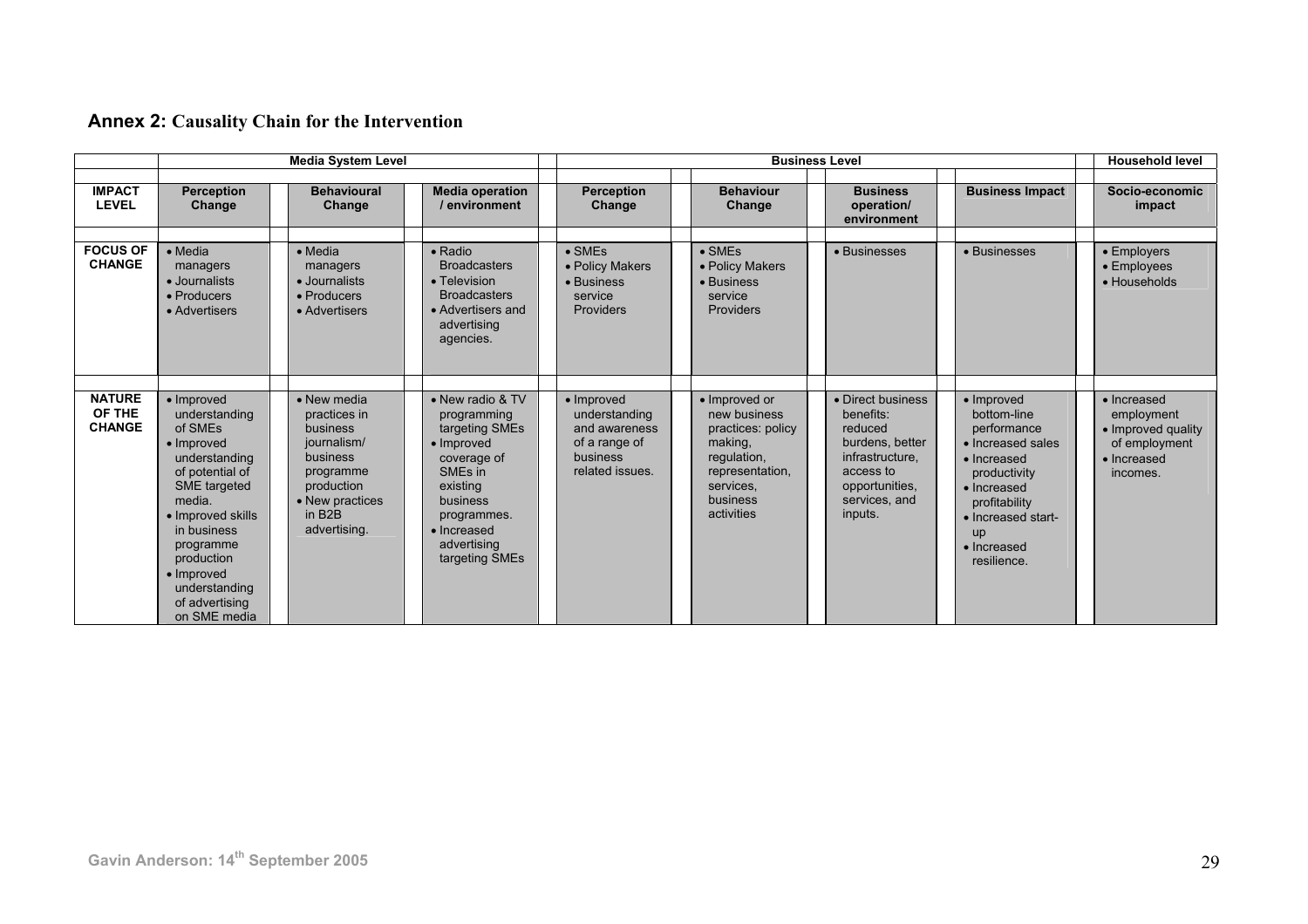# **Annex 3: Debriefing presentation made to Enter-Growth staff**

Slide 1



Slide 2

#### **Meetings Undertaken**

#### **Media Experts and Media Organisations**

- Free Media Movement Victor Ivan
- Centre for Policy Alternatives Sunanda Deshapriya
- Tilak Jayratne Radio Consultant (UNESCO/World
- Bank) • Sri Lankan Press Institute
- Sri Lanka College of Journalism
- Freidrich Ebert Foundation



#### **Meetings Undertaken**

## **Advertising Agencies**

- JWT
- Leo Burnette Solutions

#### **Advertisers**

• Dialogue GSM

# **Media Research**

- Lanka Market Research Bureau Ltd.
- AC Nielsen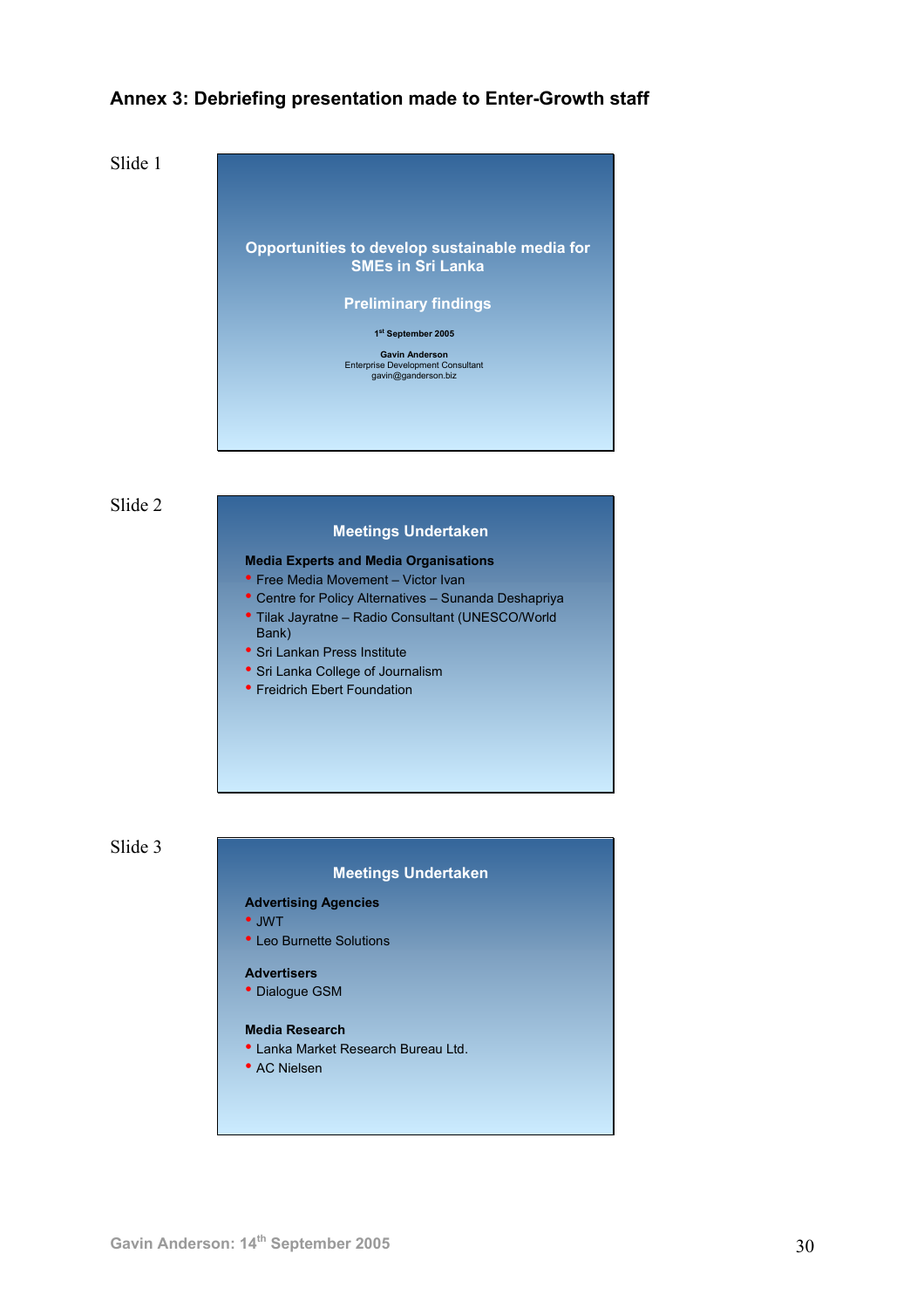#### **Meetings Undertaken**

#### **Media Professionals**

- Tamil / Sinhala Radio Service SLBC
- Deputy Director General: SLRC Rupavahini
- Station manager Rajarata FM (state regional media
- Anaradhapura) • Director – E FM
- Executive Director Shree FM, E FM, Raja FM Board Member – Swarnavahini TV, E TV
- Programmes Manager Shakthi TV
- Producer Varthaga Ulagam (Business Journal) Shakthi TV

#### Slide 5

#### **Meetings Undertaken**

#### **Media Professionals (cont.)**

- Director Programming Shakthi FM (producer of Nallaya Shakthi (Power of Tommorrow) SIYB linked business programme.
- News manager ART TV Business programmes/news
- Business Editor Sunday Times
- Chief Editor Ya TV (development programme production company)
- Regional journalists in Anuradhapura, Kurunegala and Polonnaruwa

## Slide 6

## **Information/Media access in Sri Lanka**

| Regular radio listenership     | 71%           |
|--------------------------------|---------------|
| <b>Regular TV viewing</b>      | 80%           |
| Newspaper readership (claimed) | 65%           |
| Cinema                         | 4% regular    |
|                                | 4% occasional |
| Internet                       | 1% regular    |
|                                | 4% occasional |

Source: LMRB National Media survey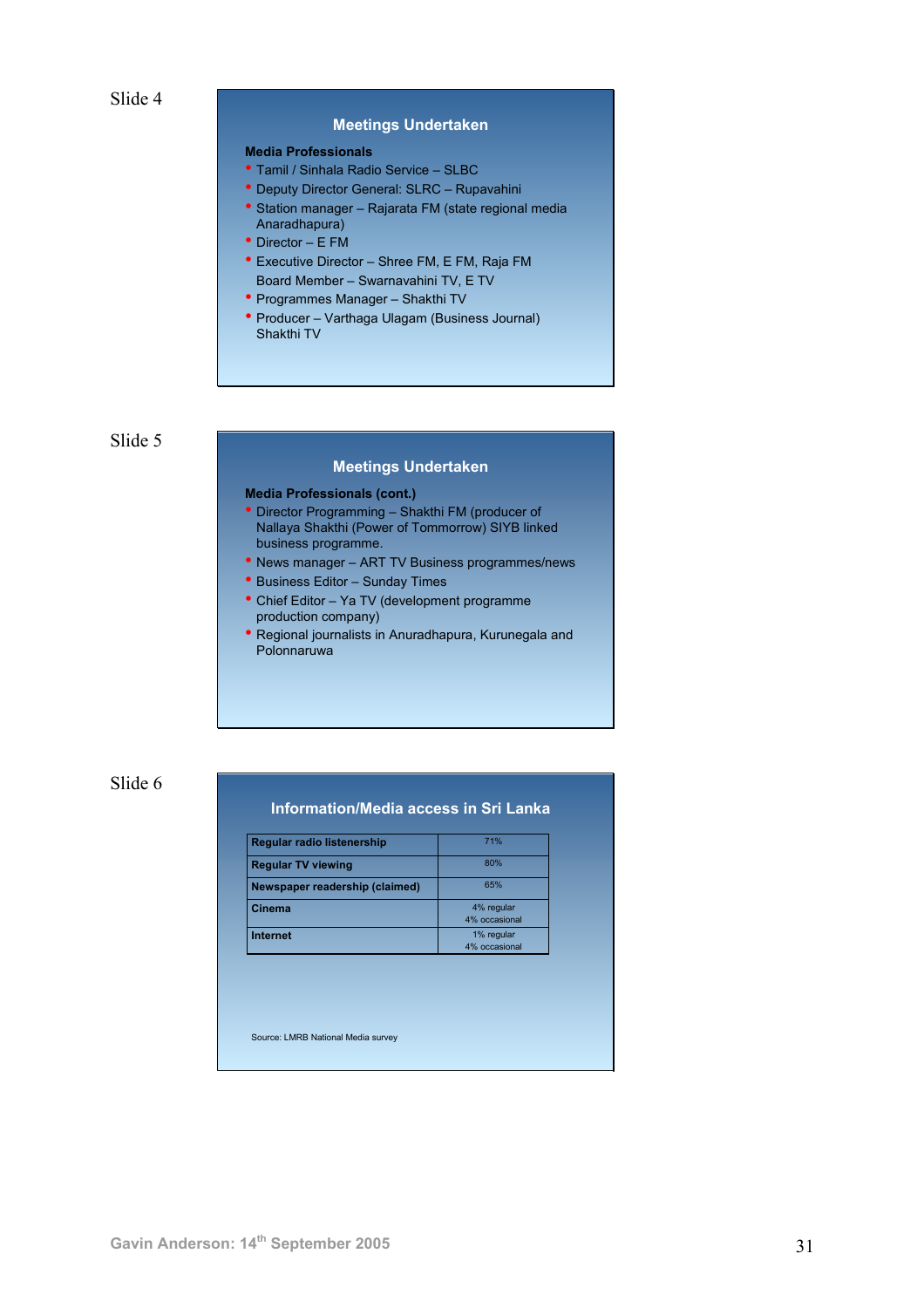

# **Media Landscape - Radio**

#### **Radio**

- Liberalized in 1992/3 (1st private station MBC's Sirasa)
- 29 FM Channels 12 State (including community) 16 Private
	- 1 LTTE (Voice of Tigers)
- Ownership of radio: 84% (JWT)
- Regular listenership to Radio 71% (LMRB)
- Attracts 22% of advertising expenditure

# Slide 8

| <b>Monthly household income</b> |       |
|---------------------------------|-------|
| Up to 5000 Rps                  | 28.4% |
| 5,000 to 10,000 Rps             | 13.4% |
| 10,000 to 20,000 Rps            | 8.5%  |
| Above 20,000 Rps                | 3.5%  |

**Media Landscape - Radio**

Slide 9

| Colombo          |             | <b>MBC</b> - Sirasa (Sinhala)<br>Yes FM (English)<br>Shakthi (Tamil)<br>Classic (English, Older)         |  |
|------------------|-------------|----------------------------------------------------------------------------------------------------------|--|
|                  | EAP-        | Shree FM (Sinhala)<br>E FM (English)<br>Raja (Sinhala)                                                   |  |
|                  | $ABC -$     | Sun FM (English)<br>Gold FM (English, older)<br>Hiru FM (Sinhala)<br>Sha FM (Sinhala<br>Sooriyan (Tamil) |  |
|                  | $TNL -$     | TNL Radio (English)<br>TNL Lite 89.2 (English)<br>Asura FM (Sinhala)<br>Isira Radio (Sinhala)            |  |
| <b>Upcountry</b> | <b>None</b> |                                                                                                          |  |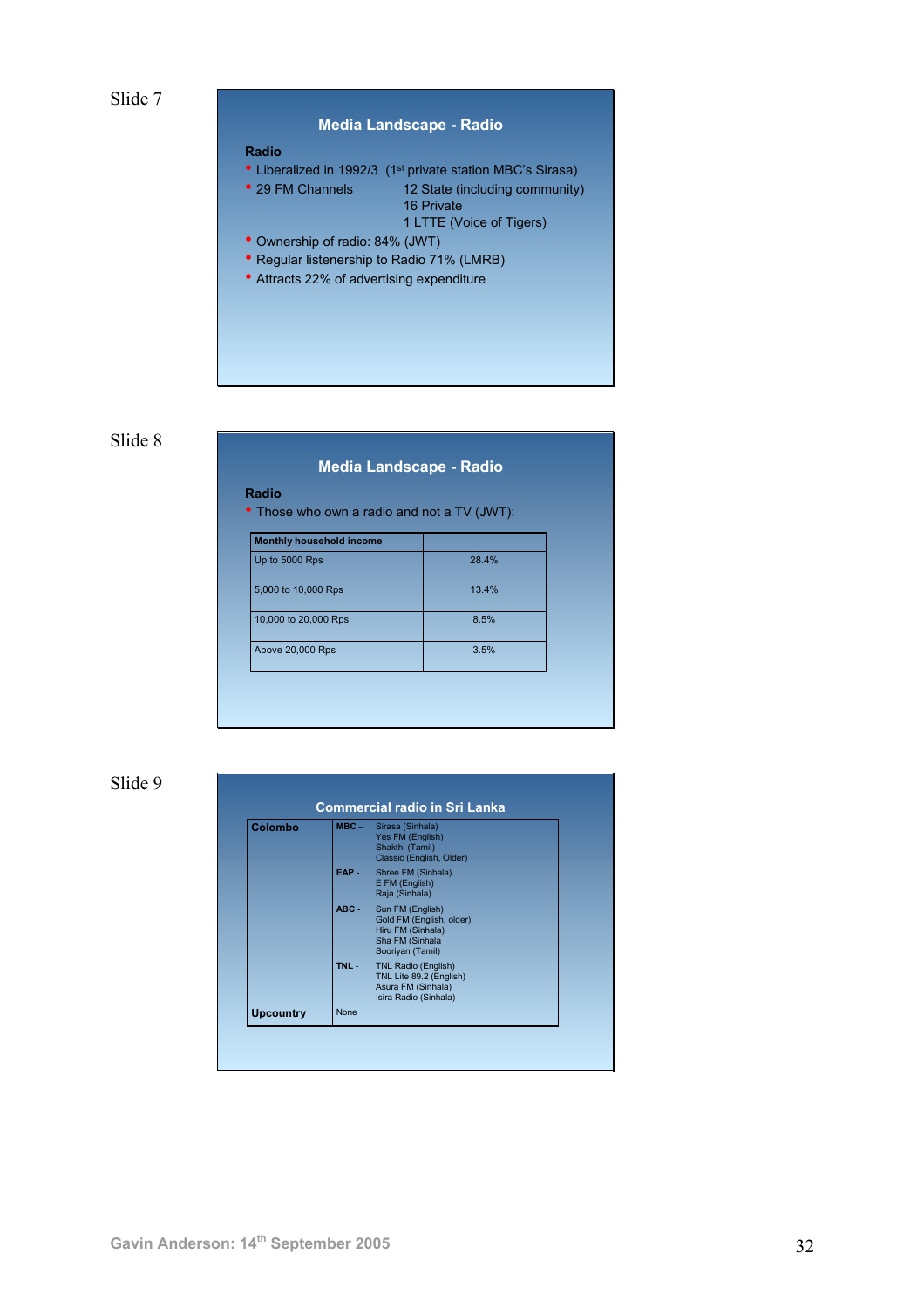| Colombo                  | City FM (Sinhala)<br>Pavana SLBC Commercial (Sinhala)<br>SLBC Swadesheeya (Sinhala)<br>SLBC News Station - Radio News Network (Sinhala)<br>Thendral: SLBC Commercial (Tamil)<br>Radio Sri Lanka (English) |
|--------------------------|-----------------------------------------------------------------------------------------------------------------------------------------------------------------------------------------------------------|
| <b>Regional Services</b> | SLBC Jaffna Service (Tamil)<br>Kandurata (Sinhala)<br>Rajarata (Sinhala)<br>Rahuna (Sinhala)                                                                                                              |
| 'Community' Radio        | Gandurakotte - Badulla (closed?)<br>Mahailupplana - Anaradhapura (closed?)<br>Kothmale - Nuwara Eliya<br>Uva Community Radio - Bandulla District                                                          |

| <b>Most Popular radio stations</b><br>(LMRB radio point survey Jan 2005) |                |                  |        |  |
|--------------------------------------------------------------------------|----------------|------------------|--------|--|
| Sinhala                                                                  |                |                  |        |  |
| • Sirasa FM                                                              | <b>Private</b> | <b>MBC</b>       | 23.34% |  |
| • Shree FM                                                               | Private        | FAP              | 20.17% |  |
| $\bullet$ Sha FM                                                         | <b>Private</b> | A <sub>B</sub> C | 16.93% |  |
| $\bullet$ Hiru FM                                                        | <b>Private</b> | <b>ABC</b>       | 16.46% |  |
| • Swadesheeya                                                            | State          | <b>SLBC</b>      | 11.05% |  |
| $\bullet$ Raja FM                                                        | Private        | FAP              | 10.64% |  |
| Tamil                                                                    |                |                  |        |  |
| • Shakti FM                                                              | Private        | <b>MBC</b>       | 13.73% |  |
| • Sooriyan FM                                                            | Private        | <b>ABC</b>       | 8.07%  |  |
| • Threndal FM                                                            | State          | <b>SLBC</b>      | 4.07%  |  |
|                                                                          |                |                  |        |  |

# Slide 12

## **Radio in Sri Lanka**

**Perceptions/observations**

- State radio is biased and will stifle open discussion and criticism of the state (FMM, CPA, Tilak Jayaratne)
- 'Community radio' has little community involvement 'state takes over control once projects end'
- Lack of diversification of ownership in commercial radio (limited to 4 companies).
- While these private broadcasters are biased they are more likely to allow debate / be interactive.
- Radio and particularly commercial radio, is very music oriented.
- Some companies not interested in 'talk radio' on existing stations (EAP)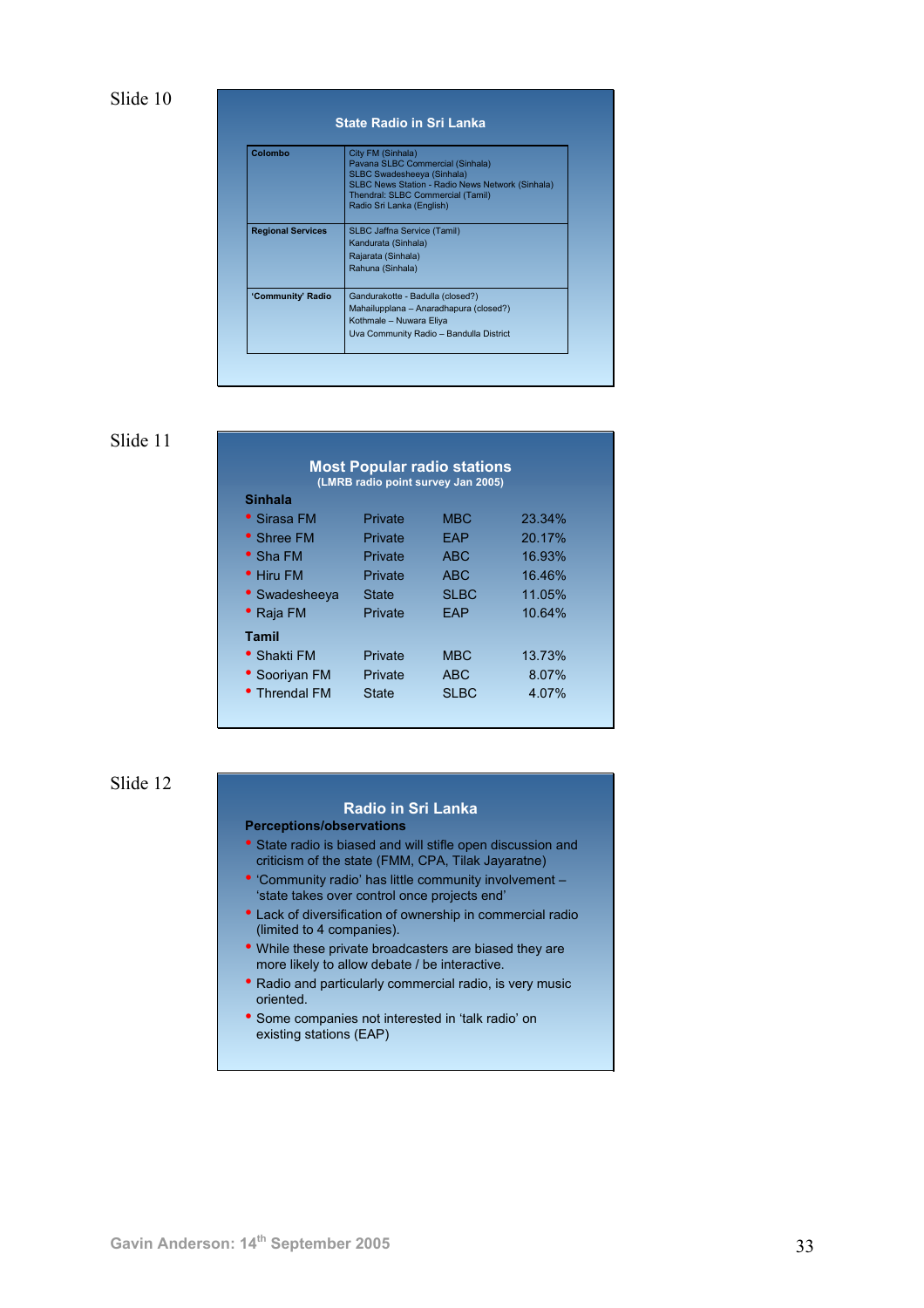## **Radio in Sri Lanka**

#### **Perceptions/observations**

- But at least 1 media house is interested (MBC) in talk radio and business radio programmnes – at least at the programme manager level.
- SIYB work with MBC is a good springboard for interventions in radio in Sri Lanka.
- Lack of growth of local radio is primarily due to lack of liberalization.
- No small business programmes except SIYB/Shakthi
- The appears to be little general business programming on radio in Sri Lanka. One example is Business Focus (twice a week on TNL Lite)

### Slide 14

### **Radio in Sri Lanka**

**Consultants preliminary conclusions**

- Radio appears to be the media that can reach the poorest and most rural households in Sri Lanka.
- Radio is a possible focal media but only with some of the broadcasting companies (MBC but not EAP – TNL and ABC need to be assessed)
- Work on radio should focus primarily on commercial broadcasters (popularity, sustainability and independence)
- Possibility to work with TV and radio within one media house (e.g. MBC)

## Slide 15

### **Media Landscape - TV**

#### **Television**

• 13 TV Channels 3 State (terrestrial) 1 state (satellite for expats) 9 Private

- Ownership of TV: 79% (JWT)
- Regular viewership of TV: 79.7% (LMRB)
- Attracts 57% of advertising expenditure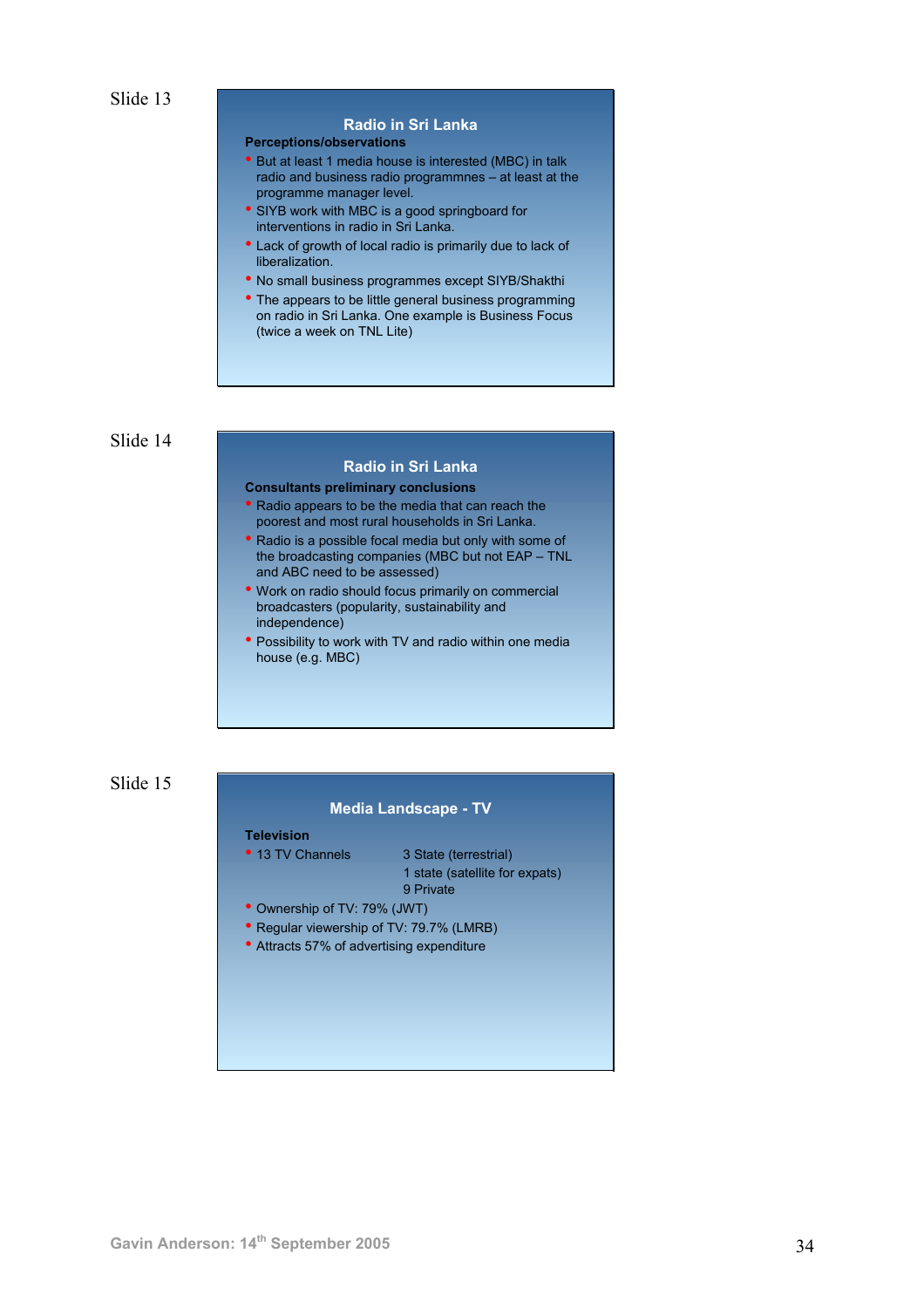| <b>Commercial</b> |        | <b>MBC</b> - Sirasa TV (Sinhala)<br>MTV (English)<br>Shakti TV (Tamil)                   |
|-------------------|--------|------------------------------------------------------------------------------------------|
|                   |        | EAP - ETV (English)<br>Swarnavahini (Sinhala)                                            |
|                   |        | <b>TNL - TNL TV (Sinhala)</b>                                                            |
|                   |        | Art TV<br>Comet?<br>Teledasun?                                                           |
| <b>State</b>      |        | TV Lanka (Sinhala) - satellite for expat Sri Lankans<br>Rupahavahini TV - SLRC (Sinhala) |
|                   | TV Eye | ITN (Sinhala) - 60% State / 40% private                                                  |

#### Slide 17

# **Most Popular TV stations (LMRB National Media Survey 2004)**

| • Rupavahini                | <b>State</b> | <b>SLRC</b> | 57.09% |
|-----------------------------|--------------|-------------|--------|
| $^{\bullet}$ ITN            | State (60%)  |             | 45.31% |
| · Svarnavahini              | Private      | <b>FAP</b>  | 40.37% |
| • Sirasa TV                 | Private      | <b>MBC</b>  | 38.11% |
| • Shakti TV (Tamil) Private |              | <b>MBC</b>  | 17.27% |
| • Channel Eye               | <b>State</b> | <b>SLRC</b> | 15.59% |
|                             |              |             |        |

Note: The National Media Survey is biased against Tamil speaking media since it does not cover the North and North-East of Sri Lanka

# Slide 18

# **TV in Sri Lanka**

#### **Perceptions/observations**

- State TV (SLRC) is biased particularly news (FMM,CPA, Thilak Jayaratne). 'ITN is more balanced'?
- State TV operates independently of government finance (no TV license) is popular and has greatest reach (can be received by the most number of people).
- TV has a high reach even in rural areas but does not appear to reach the poorest households.
- There are existing business programmes on state and commercial TV but these appear to mostly focus on large business/corporate/stockmarket news.
- Lack of manpower/capacity a problem in commercial TV production (Shakthi TV Producer)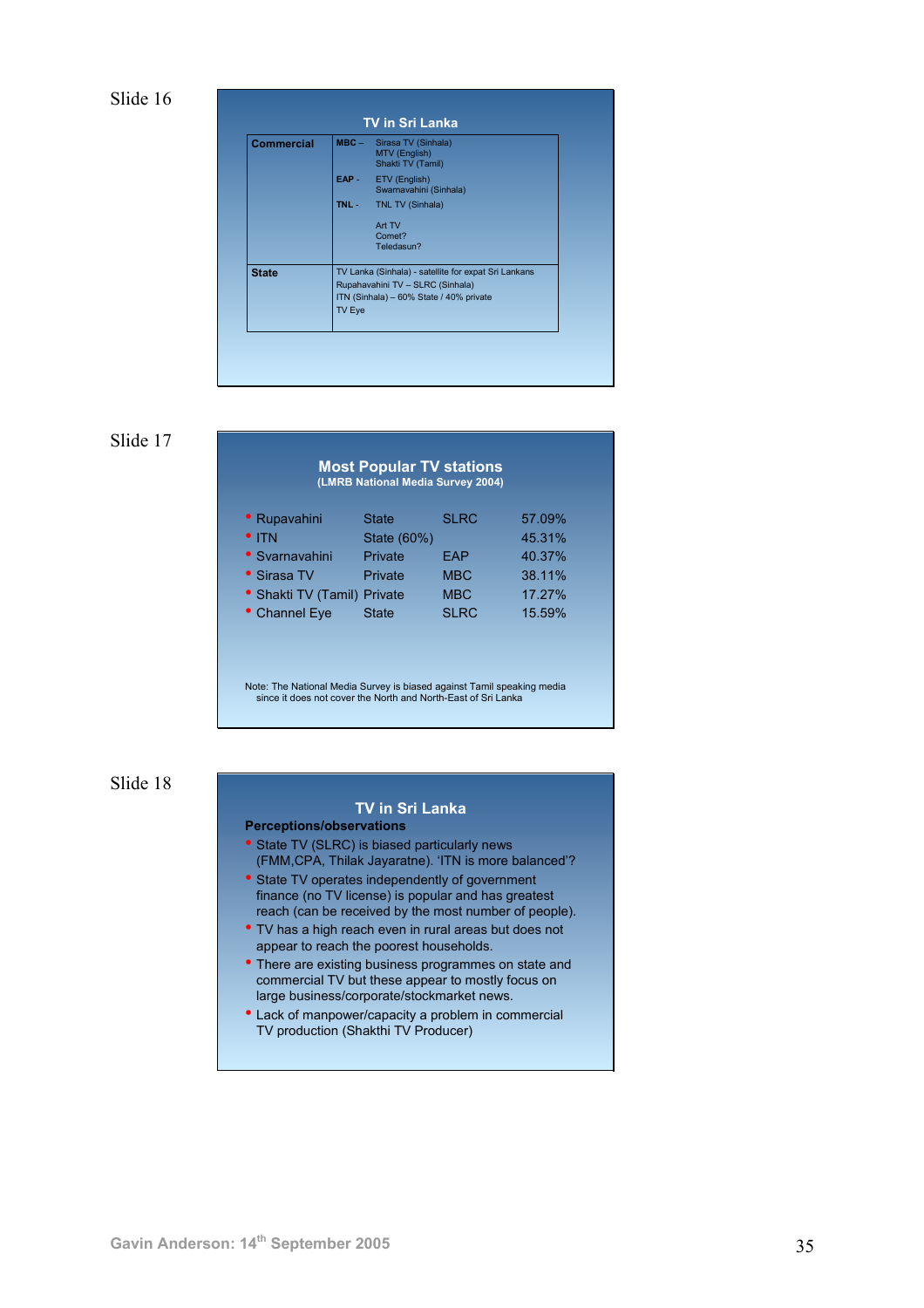| <b>Station</b>   | <b>Name</b>                            | Length                   | <b>Frequency</b>         | <b>Time</b>              |
|------------------|----------------------------------------|--------------------------|--------------------------|--------------------------|
| <b>SLRC</b>      | <b>.</b> Business Brief                | 5 min                    | Daily Mon-<br>Sat        | $9.15 - 9.20$            |
| <b>Shakti TV</b> | •Varthaga Ulagam<br>(Business Journal) | 30 minutes               | Weekly - Sun             | $11.00 - 11.30$          |
| <b>ITN</b>       | .Situ Medura                           | $\overline{\mathcal{L}}$ | $\overline{\mathcal{L}}$ | $\overline{\phantom{a}}$ |
| <b>ETV</b>       | •Lanka Business<br>Report              | 2                        | $\overline{\phantom{a}}$ | $\overline{\phantom{a}}$ |
| <b>ART TV</b>    | •The state of<br>business              | 15 <sub>min</sub>        | Daily Mon-Fri            | 3 repeats                |
|                  | •Business roundup                      | 30 <sub>min</sub>        | Weekly                   | 3 repeats                |
|                  | •Achievers                             | 15 <sub>min</sub>        | Weekly                   | 3 repeats                |



Slide 21

#### **TV in Sri Lanka**

**Consultants preliminary conclusions**

- TV has the greatest reach and there is business programming on TV than radio but not SME focused.
- Sinhala and Tamil TV would appear to offer a feasible entry point for the project.
- Focus could be on both commercial and state TV (although state TV is less likely to provide an effective 'voice' for the business sector).
- Possibility to link the work with TV and radio within one media house (e.g. MBC)
- Existing programming needs to be analysed in more detail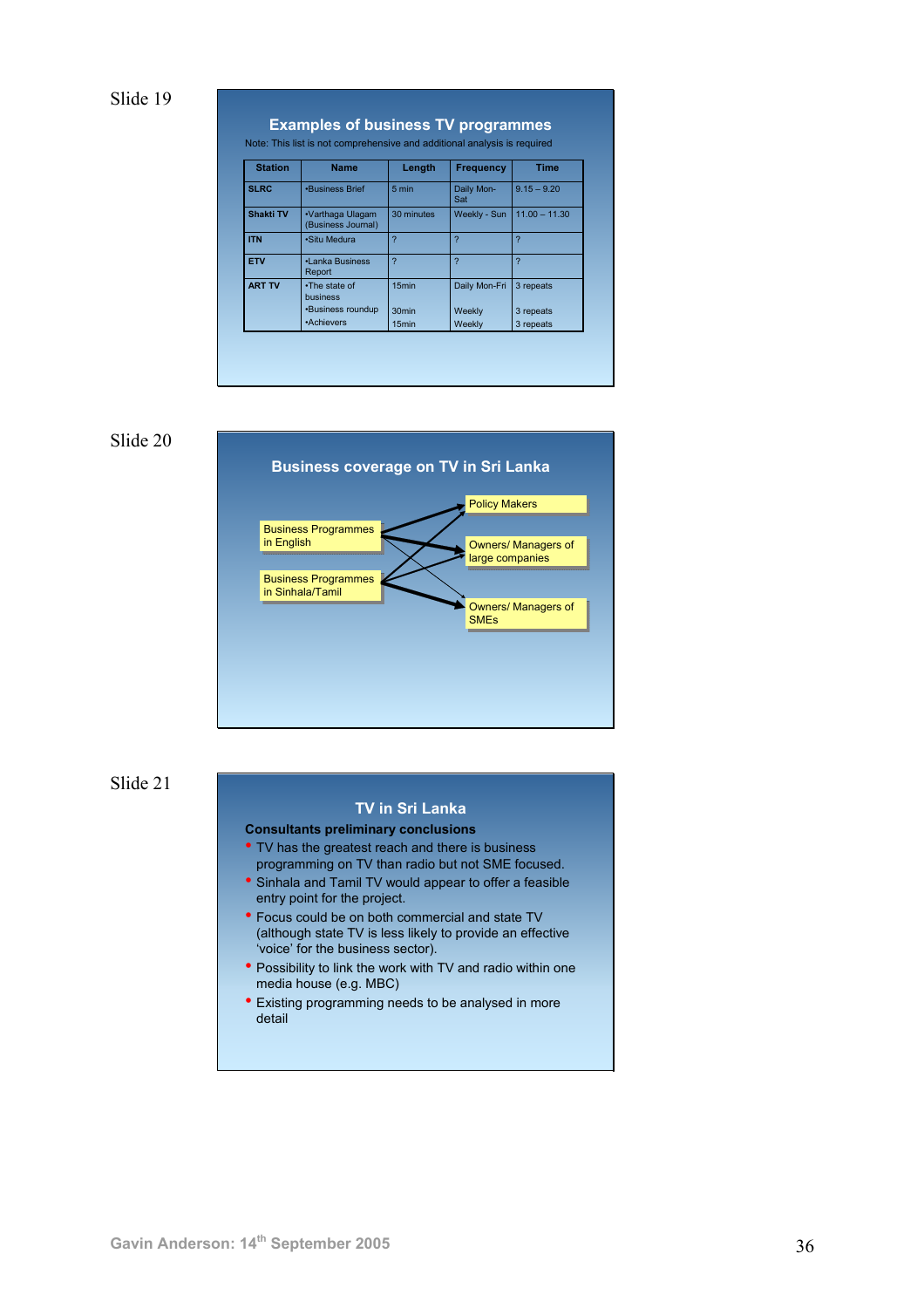### **Media Landscape - print**

## **Print Media - Newspapers**

- Over 200 registered publications
- Highly Fragmented
- High literacy rate in Sri Lanka 80-90%
- Regular readership of newspapers : 55% (LMRB) regular and occasional readership: 65% (LMRB)
- Attracts 21% of advertising expenditure

### Slide 23

| <b>Most Read Dailies</b><br>(LMRB National Media Survey 2004)                                                                           |                |        |  |  |
|-----------------------------------------------------------------------------------------------------------------------------------------|----------------|--------|--|--|
| <b>Sinhala</b>                                                                                                                          |                |        |  |  |
| • Lankadeepa                                                                                                                            | <b>Private</b> | 12.44% |  |  |
| • Divaina                                                                                                                               | Private        | 8.47%  |  |  |
| • Dinamina                                                                                                                              | State          | 6.34%  |  |  |
| $\bullet$ Lakbima                                                                                                                       | Private        | 3.52%  |  |  |
| <b>Tamil</b>                                                                                                                            |                |        |  |  |
| • Virakesari                                                                                                                            | Private        | 3.33%  |  |  |
| • Udayan                                                                                                                                |                | 2.56%  |  |  |
| • Thinakural                                                                                                                            | Private        | 1.45%  |  |  |
| • Thinakaran                                                                                                                            | State          | 1.36%  |  |  |
| Note: The National Media Survey is biased against Tamil speaking media<br>since it does not cover the North and North-East of Sri Lanka |                |        |  |  |

# Slide 24

#### **Publications with a business focus (LMRB National Media Survey 2004)**

| • Business Today                                 |                | English monthly | 0.28% |  |
|--------------------------------------------------|----------------|-----------------|-------|--|
| • Lanka Monthly Digest                           |                | English monthly | 0.13% |  |
| • Business Standard                              | <b>English</b> | weekly          | 0.25% |  |
| • Aratuwa                                        | Sinhala        | closed (0.29%)  |       |  |
|                                                  |                |                 |       |  |
| Business pages in most newspapers but smaller in |                |                 |       |  |
| Sinhala papers.                                  |                |                 |       |  |

• Weekly business supplements e.g. Silumina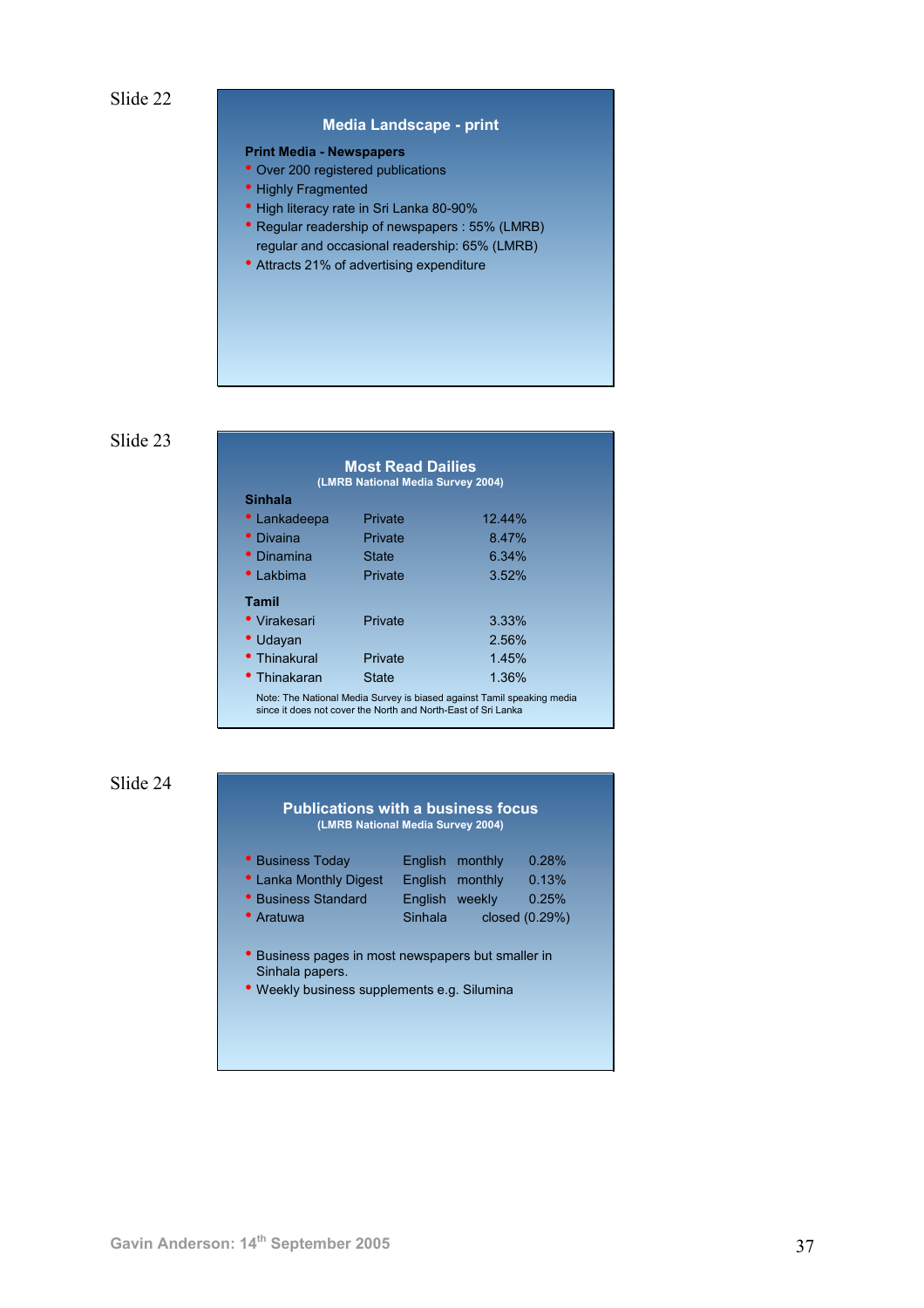# **Print media in Sri Lanka**

#### **Perceptions/observations**

- Print media has influence on policy makers and has relatively high reach but not in rural and poorere households.
- Existing business coverage could be improved to include more on SMEs.
- Existing interest in SMEs among some in the print media (Biz Editor- Sunday Times, Press Institute)
- More analysis of business and SME coverage would be required.

Slide 26

#### **Local Media**

- Few local publications (Kandy News, Kandy Times)
- No private local radio and lack of liberalization key reason for lack of growth.
- 4 government regional radio stations but popularity appears low
- Regional supplements in national newspapers but coverage is limited.
- Local journalists perceive that coverage of local issues is very poor in the national media.
- No conclusive reasons identified for the lack of growth of local print media.

## Slide 27

#### **Donor/Development activities in media**

- Fragmented with little co-ordination among donors.
- Greatest coherence around the Free Media Movement / Centre for Policy Alternatives / Press Institute.
- But FMM / CPA mostly focused on Peace processes, conflict resolution, journalism safety.
- Variety of media activities focusing on Tsunami (Internews, UNDP).
- FES Media framework and role of state/public media
- UNESCO community radio, UNDP Uve Community radio
- But nothing identified on promoting local provincial media / provincial journalists apart from UNDP in tsunami effected areas.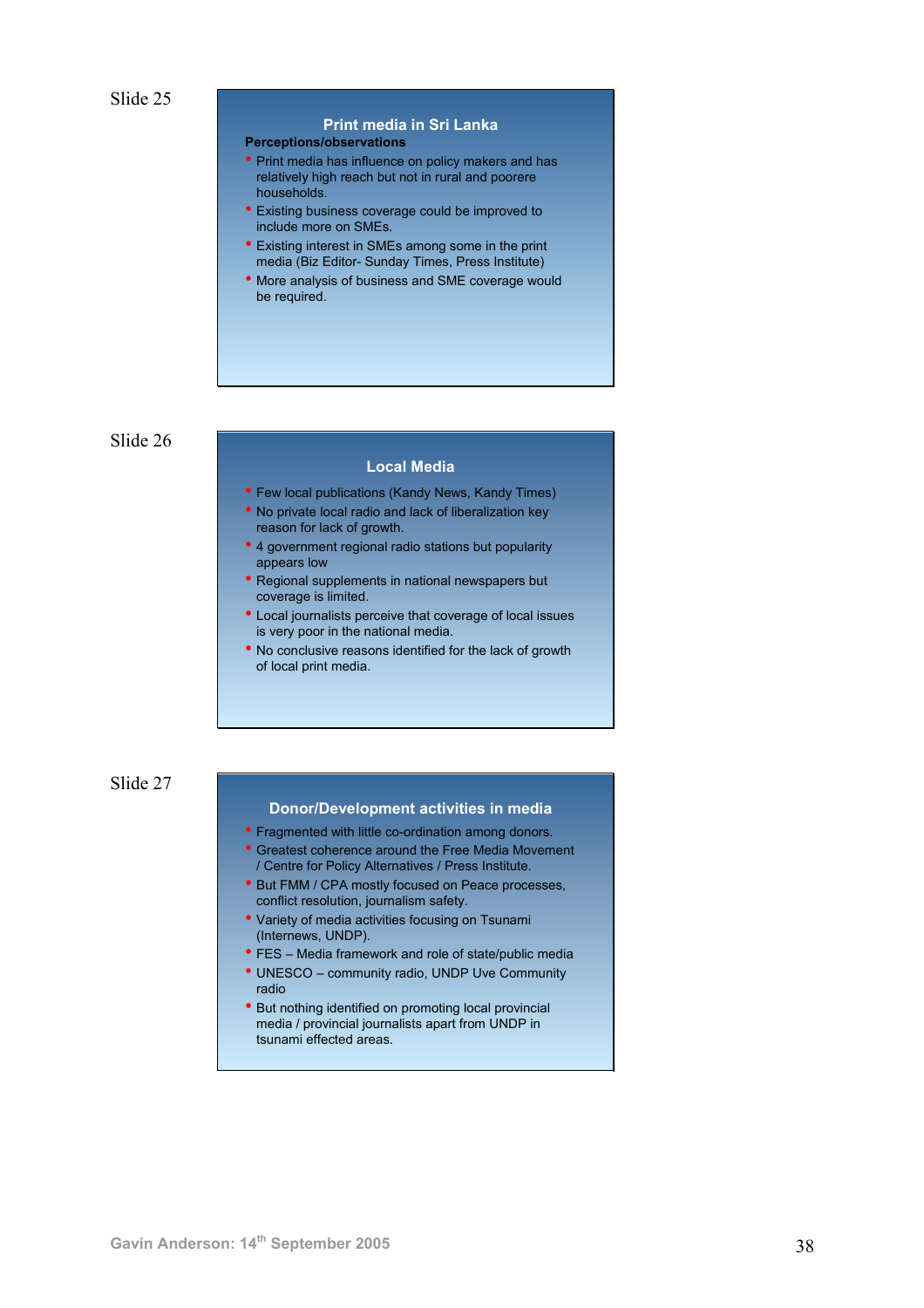#### **Overall analysis**

- Little coverage of SMEs across all the media
- Very little media focused on SMEs as the target audience
- Existing business coverage targeted at the corporate/large business owners and managers and policy makers.
- Low level of understanding among media professionals of importance of SMEs within the Sri Lankan economy.
- Low level of skills in journalism generally and business journalism specifically
- Appears to be little understanding among senior media managers/owners of the business reasons to target mass audiences/cover issues for the mass rather than the urban elite.

#### Slide 29

#### **Feasibility of an intervention**

**Output**: Commercial small business radio and/or TV programmes established.

**Indicator**: At least 4 radio and/or TV stations run MSE programmes without financial support

These are feasible within the Sri Lankan context although the activities need to be adapted. Other donors/development agencies are not working in this area.

## Slide 30

#### **Intervention possibilities**

- Radio Intervention only commercial (national level)
- TV intervention only commercial and state (national level)
- Joint Radio and TV intervention working with one or two of the 'media houses' e.g. MBC+ (national level)
- Business journalism training and orientation possibly in collaboration with Sri Lankan College of Journalism (national and provincial)
- Catalyst to the emergence of local/provincial/regional print media under the 'strategic local competitive advantage' component (provincial)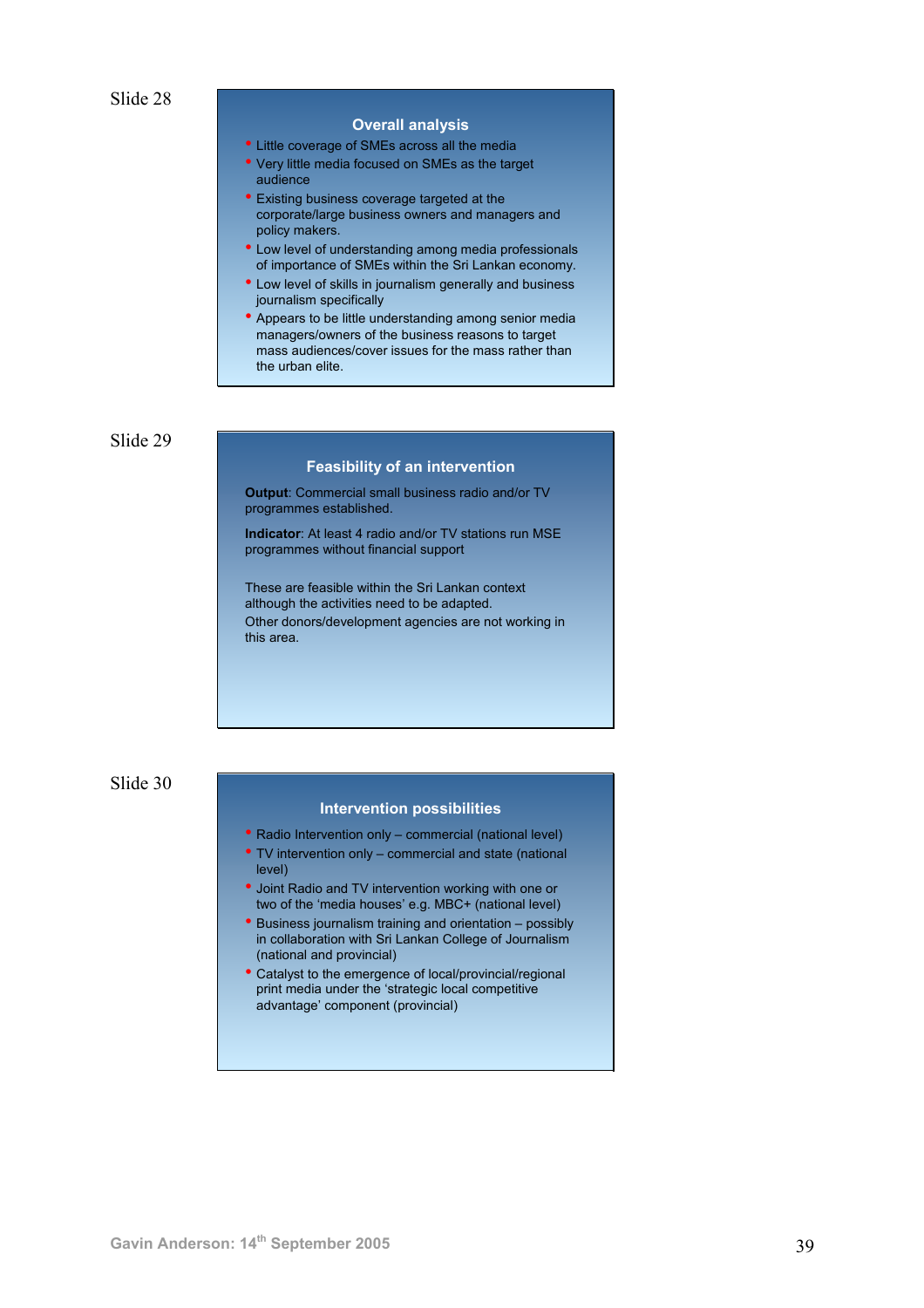



#### **Possible partner organisation**

- **Sri Lanka Press Institute**
- Formed in Jan 2004
- Formed by Free Media Movement, Editors Guild, Newspaper Society (Publishers)
- Funded 50/50 by Sida /NORAD
- A lot of donor involvement but appears to have 'buy in' from media.
- Set up Sri Lanka College of Journalism that is involved in 1 year diploma and mid-career journalism training.
- Interested in Biz Journalism, Provinsial Joirnalism training (UNDP project on capacity building journalists in tsunami affected areas).

Slide 33

## **Individual Consultants**

- **Tilak Jayaratne ??**
- **Feizal Samath Business Editor, Sunday Times**
- **Possible sourcing through the Press Institute**
- **Follow up with Sunanda Deshapriya ?**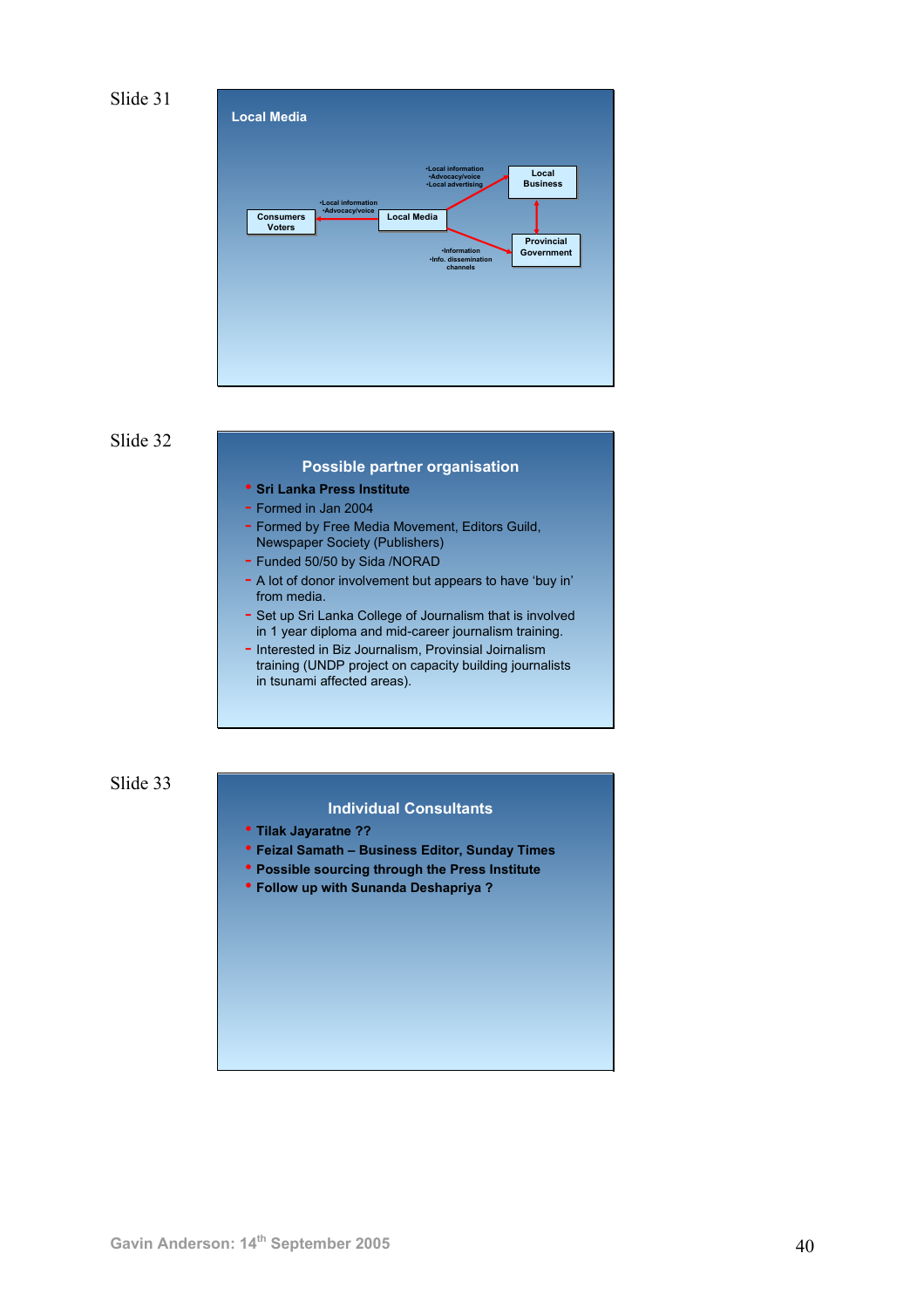#### **Follow up actions**

- **Review and draw up a preliminary plan of action and TOR for local consultant by Friday 9th Sept.**
- **Brief prepared on meetings and submitted to Chris Seeley by 9th Sept along with relevant media documents.**
- **Find out about the activities conclusions of the 9th, 10th and 11th Meeting of provincial journalists (CPA)**  Note: interest in ILO presentation on Freedom of association
- **Identify local consultants based on the TOR (Feizal and Press Institute)**
- **But follow up and start of work will be effected by November elections!**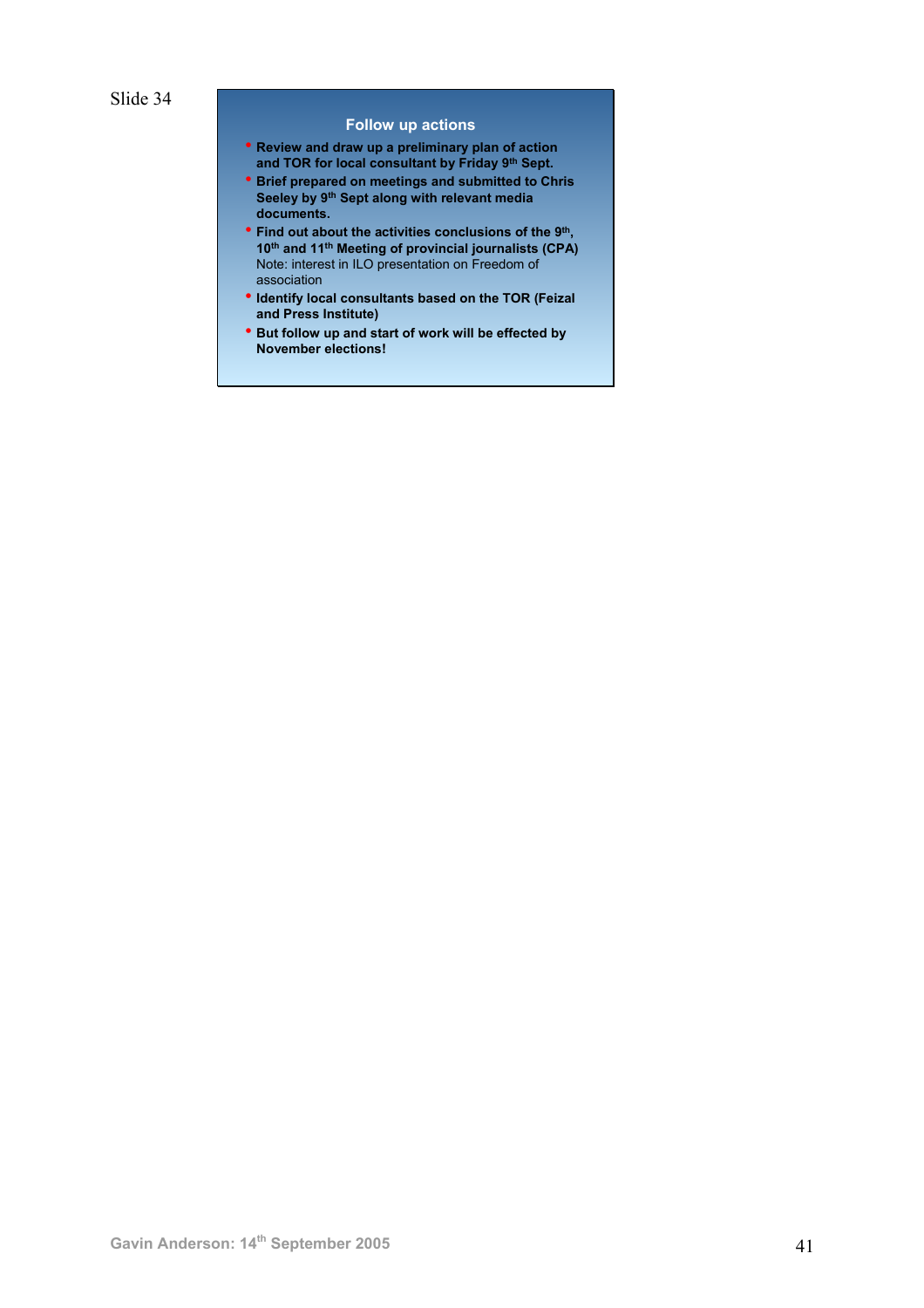# **Annex 4: Draft TOR for Local Media Consultant**

# **1. Background**

The Enterprise for Pro-poor Growth (Enter-Growth) project is an enterprise development project implemented by the International Labour Organisation (ILO). The project is working to promote the growth and development of small and medium enterprises (SMEs), a sector that is a major employer in Sri Lanka.

As part of this work, the Enter-Growth project is planning to support the development and launch of radio and television programmes that focus on the SME sector in Sri Lanka. This work is based on experience in other countries where the media has been seen to provide businesses with:

- A critical source of up-to-date business information and news
- A platform to discuss and debate business issues
- A voice to influence policy and legislation

These business programmes have been developed in other countries by commercial broadcasters who have recognised the potential of SME programmes to attract significant audiences and advertisers that are interested in penetrating the huge market the SME sector offers.

Preliminary analysis of the media industry in Sri Lanka undertaken by the Enter-Growth Project has highlighted that business news and programmes are dominated by corporate, large business and economic news and that the issues and news relevant to SMEs is often neglected. The Sri Lankan media is yet to recognise the potential for business programmes that target the vast majority of businesses in the SME sector.

The Enter-Growth project therefore plans to work with commercial broadcasters in Sri Lanka to explore the opportunity that exists to develop programming that targets the SME sector. To enable the project to initiate this work, Enter-Growth is seeking a local consultant with media experience. This local consultant will work with an international consultant with experience of developing SME business programming to undertake the background work for the preliminary planning of this project.

# **2. Consultancy Objectives**

The objective of this consultancy is to initiate and oversee preliminary activities to develop a project that will support the development of business programmes on radio and TV that target small and medium enterprises (SMEs).

# **3. Duration of the consultancy**

The consultant will work between 30 -50% part-time for the preliminary phase of the project from October to December (approximately 20 to 35 days)

A further contract is anticipated for support to the project in 2005

# **3. Specific Tasks**

The consultant will carry out the following tasks:

- To read the project document and consultancy report on media interventions.
- In collaboration with the International consultant, develop a methodology for undertaking an analysis of the business coverage and business programming on radio and TV in Sri Lanka.